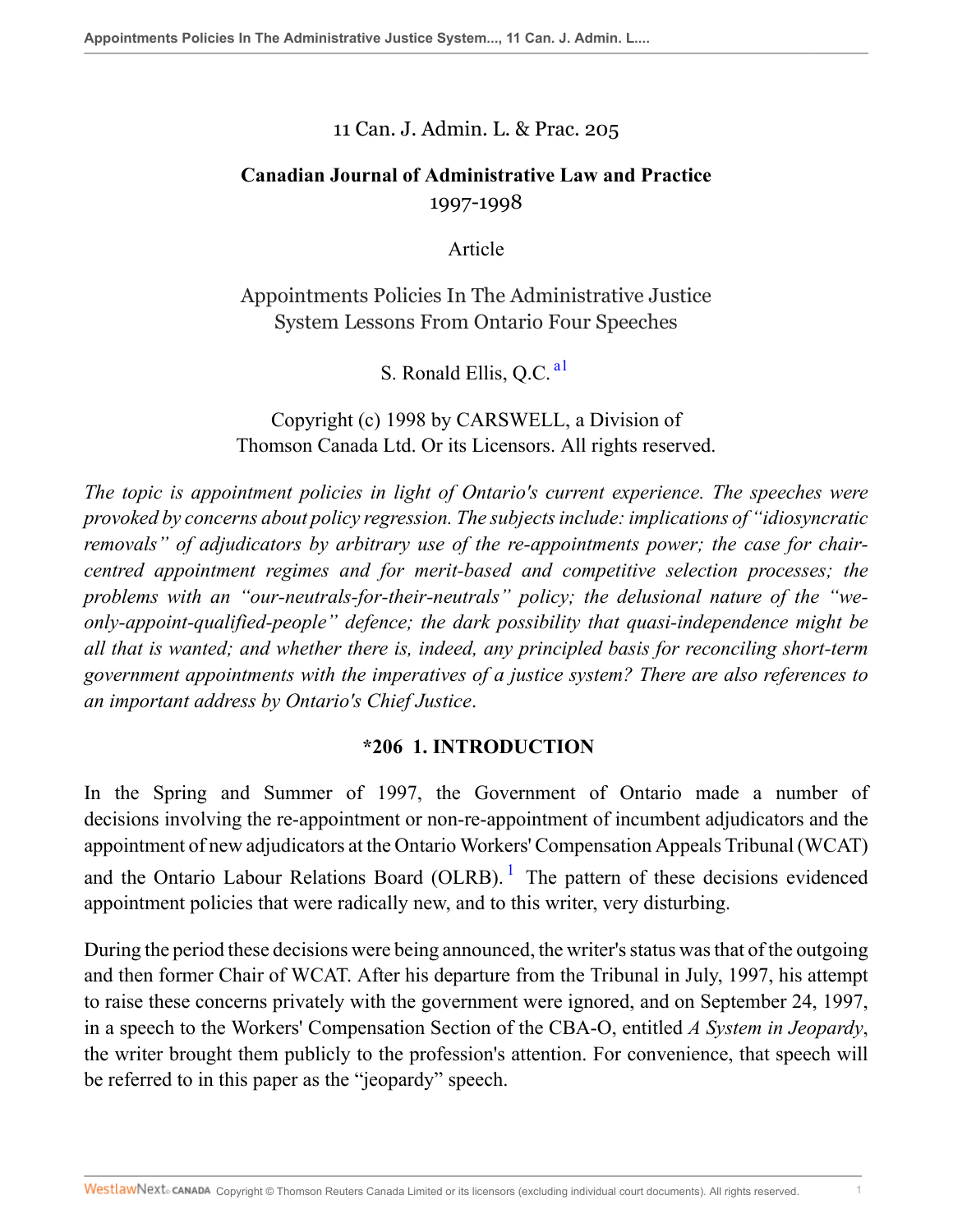The jeopardy speech made something of a splash within the Toronto administrative law bar, and over the ensuing three months the writer was asked to speak to professional audiences about appointments policies on three separate occasions.

Late in November, the Honourable Roy McMurtry, Chief Justice of Ontario, gave a major address at COBA (SOAR's annual Conference of Ontario Boards and Agencies). That address included significant comments on independence and appointments issues in the **\*207** administrative justice system. In the course of those comments, some reference was made to the writer's jeopardy speech. The reader will find significant passages from the McMurtry address incorporated in the fourth speech set out below.

<span id="page-1-0"></span>The Chief Justice's address served to alert the Toronto print media, and thereafter both his and the jeopardy speech received coverage in both the *Toronto Star* and the *Globe and Mail*. [2](#page-45-2) This coverage provoked a more extended discussion of these issues within at least the broader legal community in Toronto.

At the time of writing this introduction (in March, 1998), there is evidence that the Ontario Government may be re-thinking its appointments policies. On the second day of the COBA conference, the Chair of the government's Agency Reform Commission<sup>[3](#page-45-3)</sup> announced that the Commission would now be adding the appointments-policy issues to its review agenda. Subsequently, the Commission received numerous submissions on that topic including ones from the CBA-O and from SOAR. The Commission is to report in April, and it is now expected that the report will include recommendations concerning Ontario's appointments policies.

However, whatever now happens in Ontario, in the writer's opinion the issues brought to the fore by the appointments policies that have prevailed in Ontario since June of 1995 should be of enduring fundamental interest to all Canadian administrative justice systems. **\*208** The writer is indebted to the editors for accepting his proposal that the Journal publish this set of four speeches provoked by those policies.

This paper reproduces the speech manuscripts, somewhat polished, with repetitive material removed. Some footnotes have been added.

# <span id="page-1-2"></span><span id="page-1-1"></span>**2. AN ADMINISTRATIVE JUSTICE SYSTEM IN JEOPARDY: ONTARIO'S APPOINTMENT POLICIES**

## *Speech to the Workers' Compensation Section of the CBA-O September 24, 1997* **[4](#page-45-4)**

It is my intention to speak this evening about the policies respecting the appointment, and the reappointment, of adjudicators in Ontario's administrative justice system.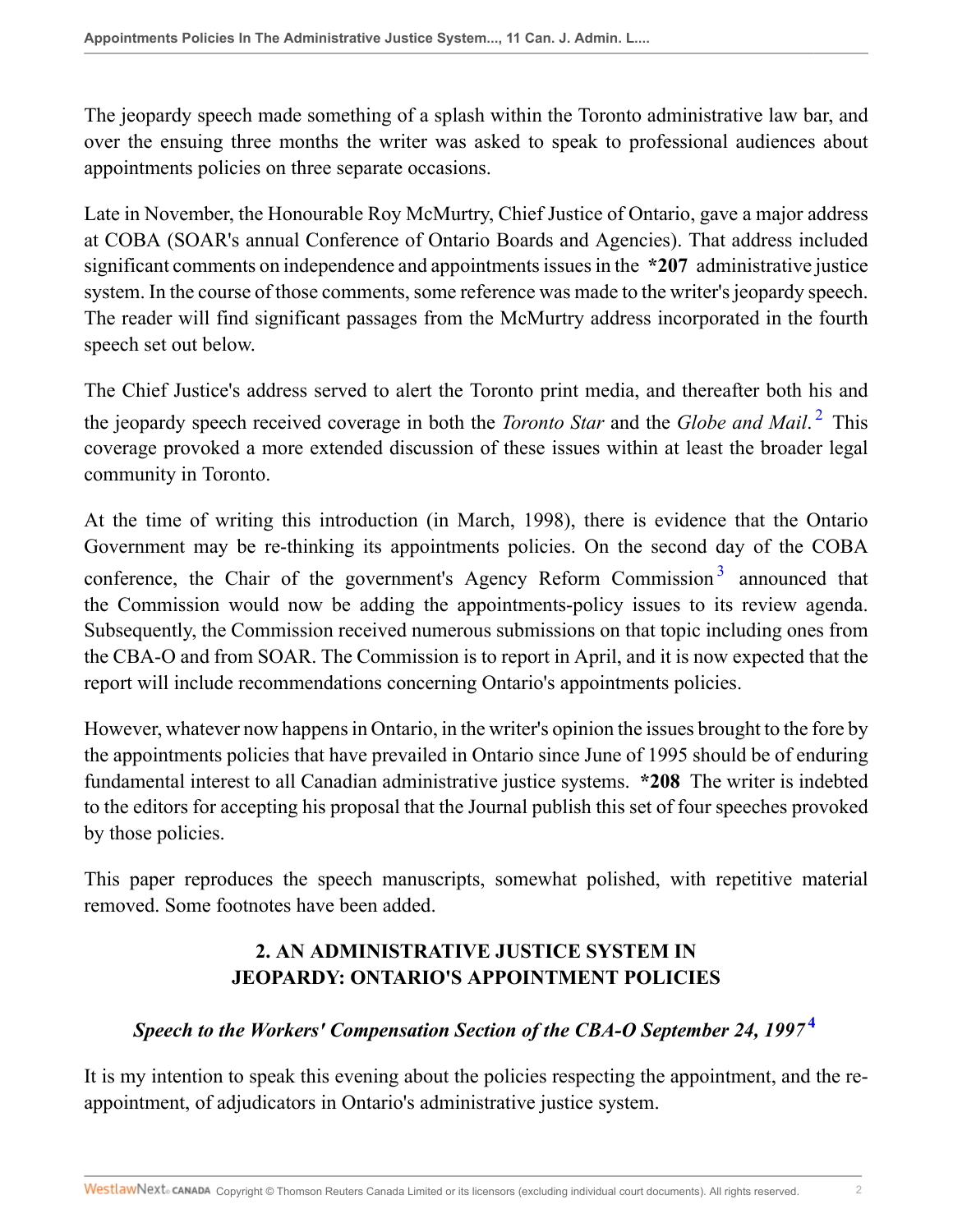I will begin with the re-appointments policy reflected in the recent re-appointment decisions at the Workers' Compensation Appeals Tribunal (WCAT) and at the Ontario Labour Relations Board (OLRB). That policy is fundamentally different from anything that has been seen before in Ontario, and it is a policy that, in my respectful opinion, is incompatible with the judicial integrity of the administrative justice system.

For reasons that I do not need to go into here, an unusually large number of WCAT adjudicators' terms expired in May and June of this year. My recommendations as Tribunal Chair concerning their re-appointments were dealt with by the government during those two months — the last two months of my term as WCAT Chair.<sup>[5](#page-45-5)</sup>

<span id="page-2-0"></span>I propose to confine my remarks to the re-appointment decisions respecting vice-chairs, both full and part-time. The issues respecting the appointment and re-appointment of side members are somewhat different and certainly more complex and they will have to **\*209** be left for another day, as will the special issues respecting the appointment and re-appointment of agency chairs.

If you had been keeping track of the OIC appointments at WCAT, you would know that in the last two rounds of re-appointments — on May 28 and June 25, respectively — the terms of a total of seven, part-time vice-chairs and four, full-time vice-chairs were up for renewal. Each of these individuals was, in my opinion, an excellent adjudicator.

In the first round of decisions, the terms of five of the part-time vice-chairs and three of the fulltime vice-chairs were renewed for three years. However, two of the part-time re-appointments were refused, and, most significantly, the re-appointment of one of the full-time vice-chairs was limited to an unprecedented term of "not more" than 12 months. No reasons for these decisions were given and I know of nothing that would explain them.

Subsequently, the government reconsidered its decision respecting one of the part-time vice-chairs and re-appointed that individual to a new three-year term. Also, in due course, the other part-time vice-chair was appointed to another agency. The discriminatory decision respecting the one, fulltime chair remains, however, in place.

A month later, re-appointment decisions were issued in respect of five vice-chairs at the Labour Relations Board — three full-time and two part-time.

Three-year re-appointments were issued for two of the three full-time vice-chairs but reappointment of one was refused. Both part-time vice-chairs were also refused reappointment.

In short, in a move that I believe to be unprecedented in the Board's history — a move not dictated by any need for downsizing — experienced vice-chairs were summarily dismissed from the Board's service.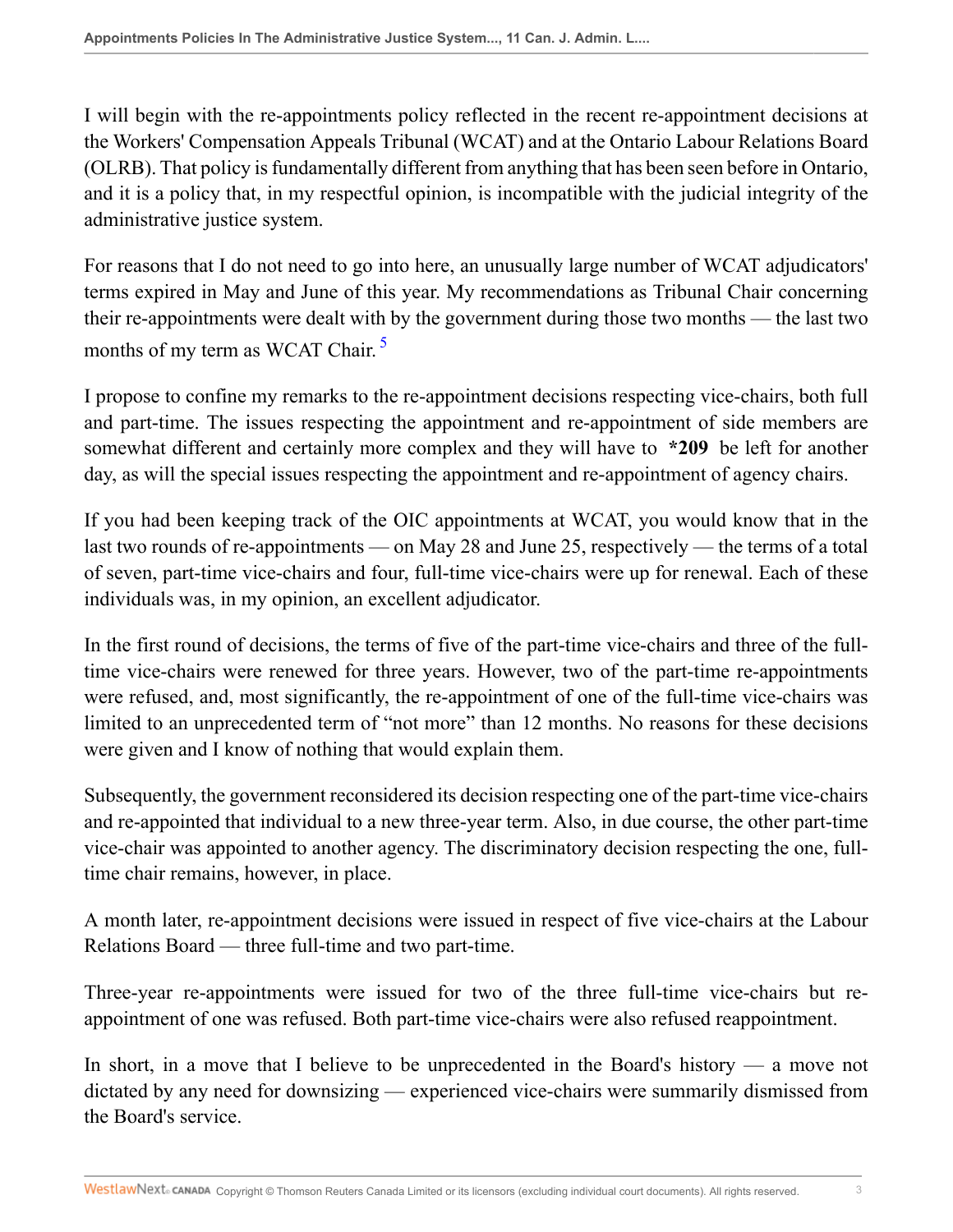Some may question my use of the word "dismissal" when what occurred can be seen to be merely a refusal to renew a limited-term appointment. But in the context of an agency in which regular renewal of appointments is not only an entrenched tradition but also an essential and integral element of the agency's operational environment, characterizing an unexplained refusal to renew the term of a particular adjudicator as a dismissal is, in my view, correct usage.

Outside the government's appointments apparatus, no one appears to know why these decisions were made. I, personally, know **\*210** of no grounds in terms of merit, or performance — or time in the position — that would explain the refusals and discrimination that occurred at the Tribunal.

I am not, of course, as familiar with the OLRB situation, but it was not in this instance, as it had been in an earlier round of re-appointments, a case of having to make choices in a downsizing situation (the vacancies created by the non re-appointments were filled by new appointments). And, from their public reputations as adjudicators, it is impossible for an outsider to see what grounds could have existed for removing this particular group of adjudicators from the Board.

That the dismissed Labour Board adjudicators were all vice-chairs who had formerly practiced on the union side of the labour bar might have been seen by some as a clue. However, that was also true for one of the vice-chairs who was re-appointed. And, of course, it has been a tradition at the Board for new vice-chairs to be appointed from amongst the ranks of either the union or management side of the labour bar.

Previous involvement with either unions or the worker side of the workers' compensation bar was also not a point of distinction at the Tribunal.

And at the Board, as at the Tribunal, an examination of the OIC appointments record will show that the overall time-in-the-position was not a common point of distinction between those selected for re-appointment and those selected for dismissal or discriminatory treatment.

I would also mention that for those whose terms were not renewed, virtually no notice was given; five weeks, I understand in the Board's case, seven days in the Appeals Tribunal's case. People with several years of honourable, even exemplary, service with the Tribunal or Board found themselves suddenly, unexpectedly and inexplicably dismissed, with no financial package to tide them over while they coped with re-orienting their careers and finding other sources of livelihood.

Many of you here to-night — I don't know, perhaps, most of you — may be thinking: is this not just a case of a new government exercising a government's untrammeled appointments prerogative and taking steps to create spaces for the appointment of "their own people" — to coin a phrase? Obviously, it is unpleasant for the individuals affected but is there anything wrong with it in principle? And did not **\*211** these individuals in fact sign up for such treatment when they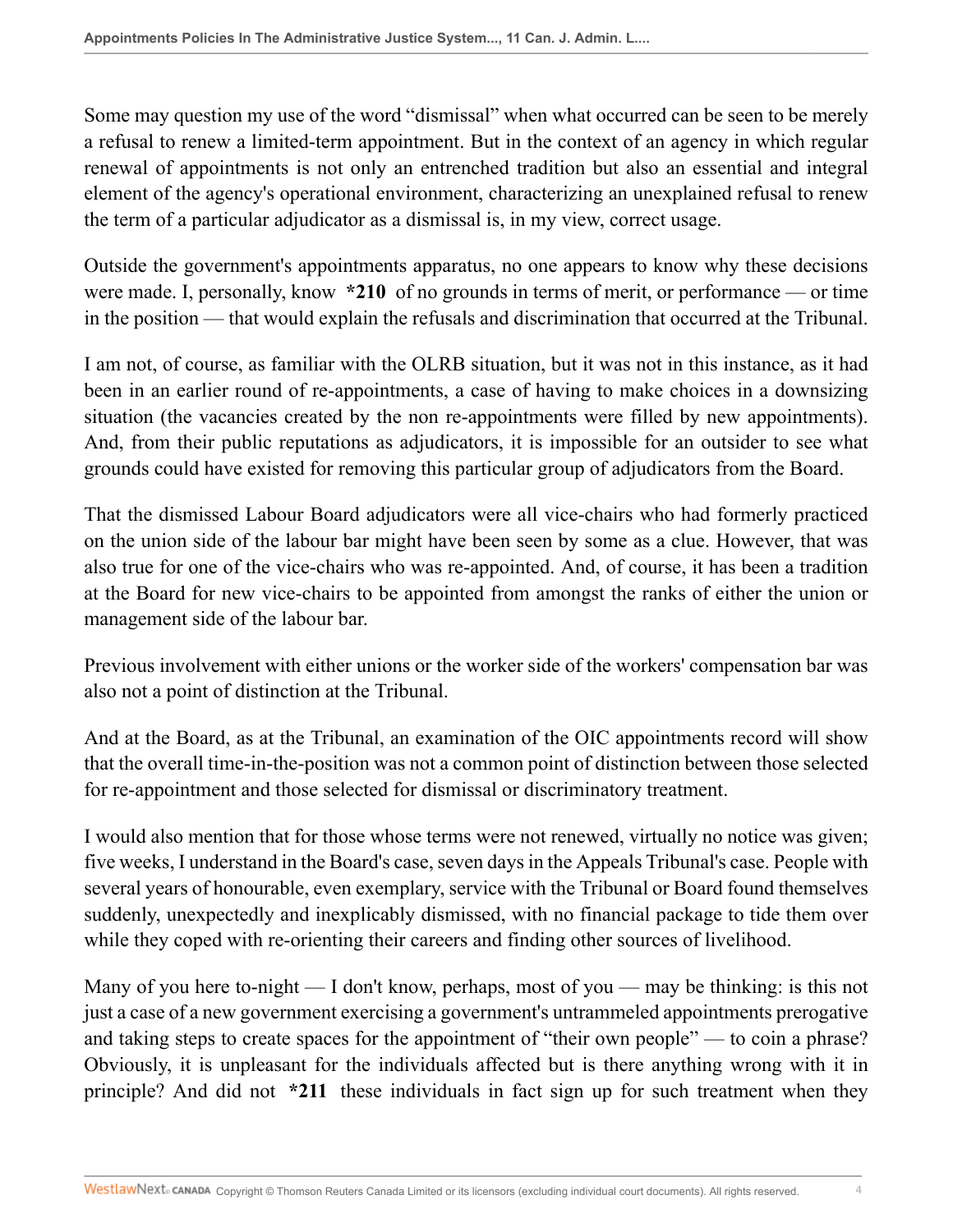accepted their first appointment and became an Order-in-Council appointed adjudicator? Is this not what the patronage system of OIC appointments is all about?

As you may know, I have a problem with the premise underlying such questions — that is, that, even with respect to adjudicators in quasi-judicial agencies, a patronage system of appointments is at least inevitable, if not, indeed, correct. But I am not here to joust at windmills. So, let me respond here to those questions on the footing of accepting that we are irretrievably lumbered with that system.

And may I begin by suggesting, ever so gently, that, if a government gives the appearance of using its re-appointments power to *screen out* individual adjudicators who have for reasons personal to them become unpopular with the government, that that would *not* be seen as business as usual in an administrative justice system, even given a patronage system of appointments.

In fact, we do not know why the government has chosen to select some of the vice-chairs at WCAT and the Board for discriminatory treatment. However, the government has left us to draw our own conclusions. And since there is no reason to think that considerations of relative merit entered into the decisions, and since other bases for distinction cannot be discerned, the conclusion that presents itself is that the government has indeed used its re-appointments power to screen out particular adjudicators who are, for reasons personal to those adjudicators, unpopular with it or its supporters.

And, of course, whatever the government's actual motivation, it is the appearance that has been left which presents the problem.

Naturally, it would be a rash person who would venture to suggest that in the checkered history of appointments in this Province, no precedent could be found for the use of the re-appointments power as a screening mechanism. But if one looks at the history of the Labour Board, one will, I believe, find no occasion in the memory of current practitioners when re-appointment decisions of this nature were made, and I can personally testify that in the 12-year history of the Appeals Tribunal through two changes in government prior to this one, no decisions of that nature ever occurred. I believe the same record would be found, at least prior to 1995, at the Ontario Municipal Board, at the Securities Commission, at the Energy Board, etc.

**\*212** I am not, of course, suggesting that there would have been no occasions in the administrative justice system in the past for the re-appointment of adjudicators to be refused. Certainly, reappointments have been refused.

Not frequently, but on occasion, re-appointments have been refused on the recommendation of an agency Chair because of an individual's failure to meet agency performance requirements or because of a Chair's felt need to change the mix of experience in his or her agency. Such decisions, however, would inevitably involve advance notice to the adjudicator of the Chair's intentions in that regard.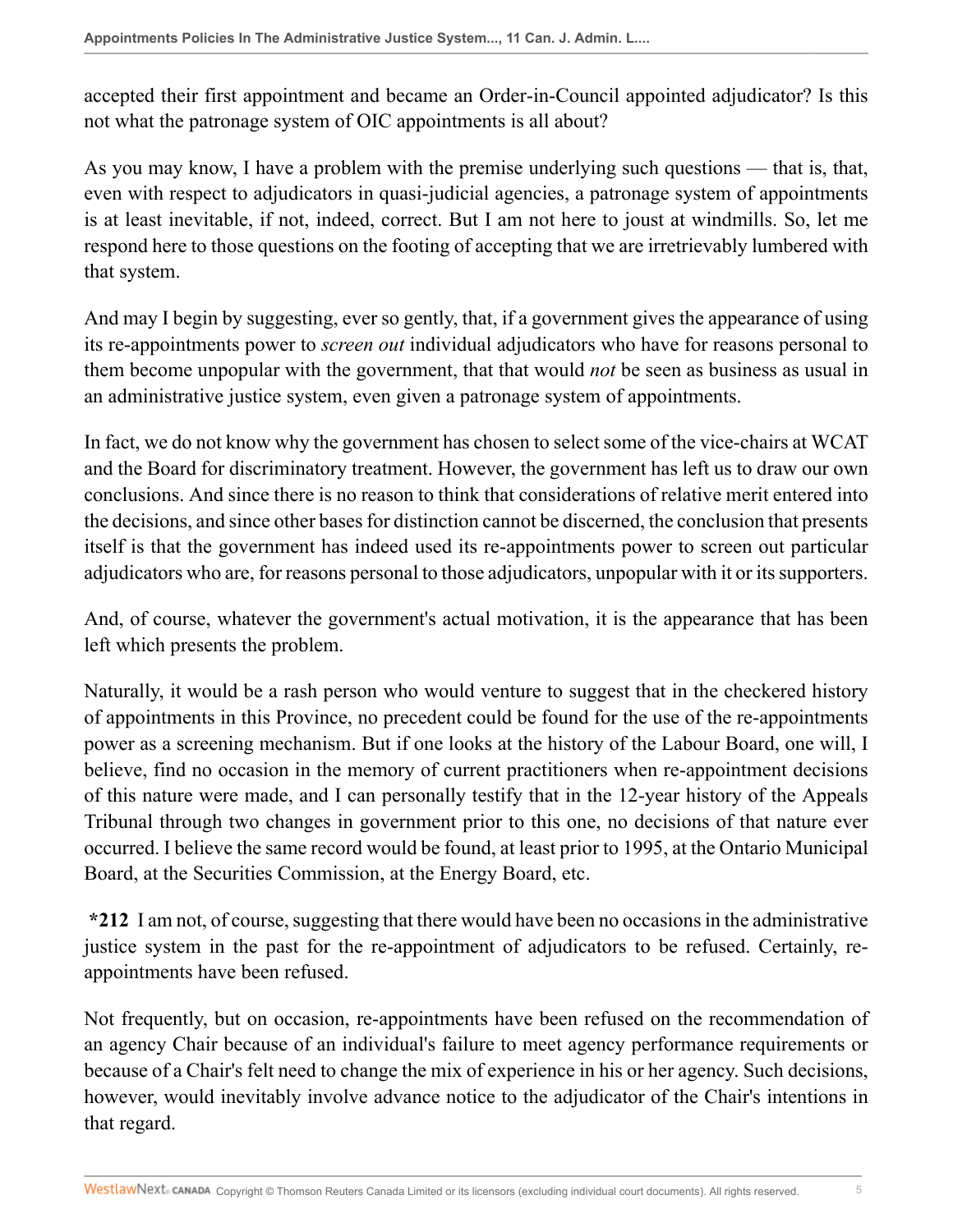Many of you will also be aware of the policy, adopted by the Liberals in 1986, and accepted and applied by the NDP government, that no person should serve more than a total of six years in any OIC-appointed position. As a matter of practice, that policy was not applied to every agency not, I understand, to the Labour Board, and I know as a fact not to WCAT. But it was applied to some. And, in the latter part of the NDP government's term — when, in the course of time, that rule finally came home to roost — adjudicators reaching the end of their second three-year term in some agencies were refused re-appointment pursuant to that policy. However, from an independence perspective, this policy was not objectionable since everyone knew the reasons for the refusals to re-appoint.

As far as I am aware, the present government has not adopted a policy of limiting overall service in a given position to a particular number of years. And, as I have noted, any feeling that in these recent decisions the government may have been applying some ad hoc policy of that kind is refuted when one compares lengths of service of those re-appointed and of those dismissed or discriminated against.

Some of you may also recall the mass termination of the Chair and members of the Liquor License Board by the Ontario Liberal government when it first came to power. This was an instance of an incoming government's strong disapproval of the operations of an agency leading to the mid-term termination of a group of incumbents

But, in that case, the terminations were attributable to a known policy. The reasons for the decisions were known; they were certainly known to the individuals concerned, and to the agency chair and to their colleagues within the agency. Most importantly for the integrity of the system, all were treated the same.

**\*213** The government's approach to making space for "their own people" evidenced in the recent decisions at the Tribunal and the Board, if that is, indeed, part of what lies behind these decisions, may also be usefully contrasted with another approach that the incoming Liberal government took in 1986 when it sought radical reform of an existing agency.

At that time, the Social Assistance Review Board (SARB)was seen by the new government to be, from the perspective of fair process and impartial decision-making, a problematic agency. It was widely believed that SARB had been a particular victim of the previous government's patronage system of appointments. At the time, the adjudicator appointments at SARB were all part-time, for terms, I believe, of three years.

The Liberal government's reform policy at SARB involved moving to a board comprised of fulltime adjudicators, to be selected pursuant to a public, competitive appointments process, utilizing widespread advertising of the positions and structured interviews including written tests. A new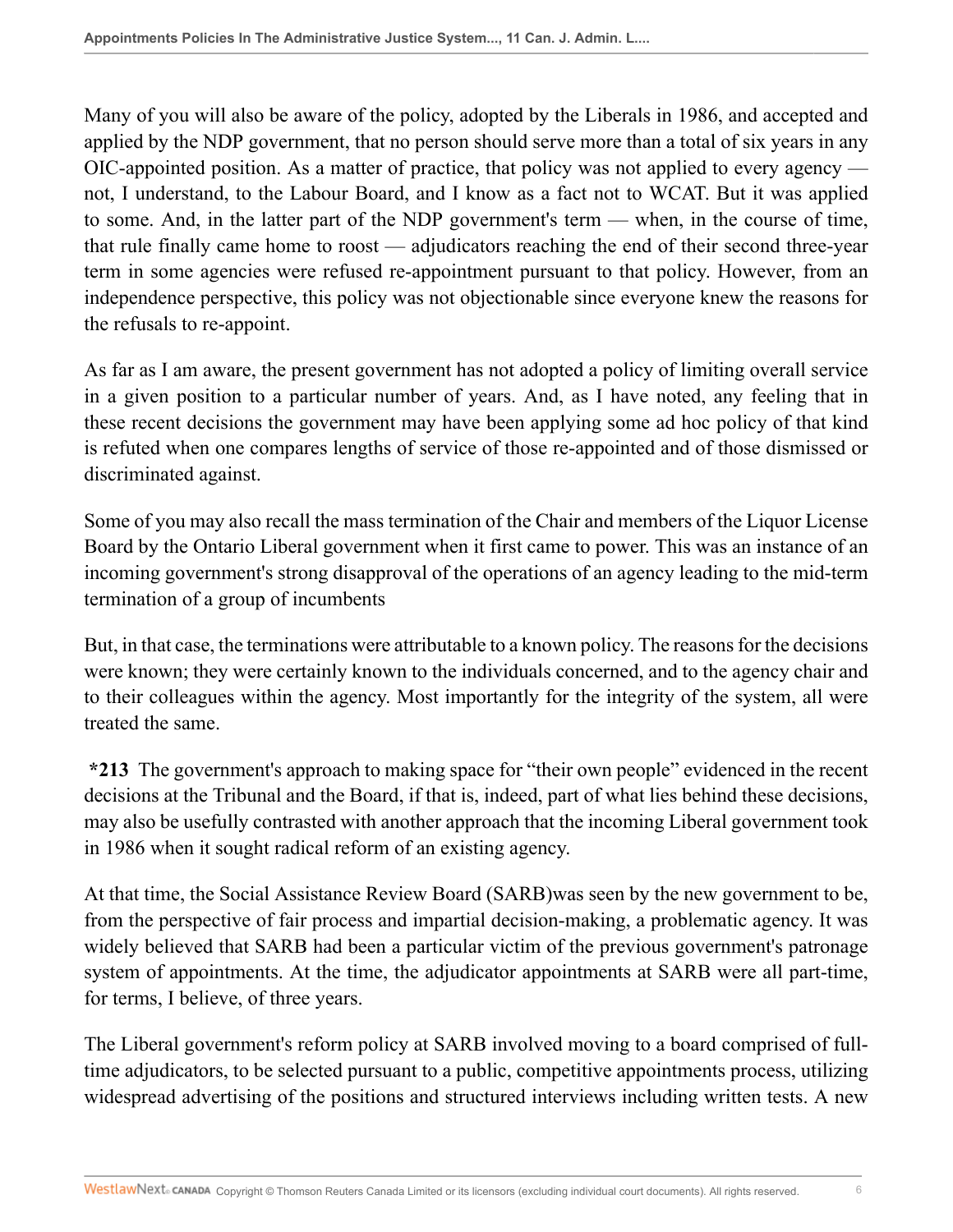Chair was appointed and she played a principal role in the selection process. Fifteen hundred people applied for the positions and 90 were interviewed

What happened to the incumbent SARB adjudicators is the relevant question in this context. How did the Liberal government make room in 1985/86 for these new appointees? The answer is that the incumbents were all given several months notice that at the end of their terms they would not be re-appointed. They were also invited to apply in the meantime for the new full-time positions and to compete for appointment to those positions along with other applicants. I am advised that only a few took up that invitation, but amongst those who did, two were successful and were appointed to new, full-time three-year terms.

The Liberal government's approach to reforming the SARB agency is an approach that is, I would respectfully suggest, appropriate. It involved fair process, reasonable notice, transparent reasons, and, most importantly, equal treatment for all.

As I have indicated, the particular difficulty with these recent re-appointment decisions at WCAT and the Board, apart from the process and notice problems, is that some individuals are being selected for discriminatory treatment respecting their re-appointments for reasons that are not being disclosed and which, one is left to assume, are personal to them.

**\*214** The primary concern with the policy evidenced by these decisions should not, in my opinion, be the unfairness to the individuals in question, although, in my view, that unfairness is, indeed, palpable, and quite indefensible. The primary concern should be, as I have indicated, the threat the policy presents to the judicial integrity and legal viability of the administrative justice system.

If re-appointments are to be refused against the advice of an agency chair, the fraught questions are: Whose advice is being taken? What information is being relied upon?

Many of you here will know that the nature of these recent re-appointment decisions has triggered speculation as to which adjudicative decision or decisions of a particular vice-chair doomed his or her re-appointment, or which of the losing parties would have had sufficient clout with the government's appointments apparatus to block that re-appointment. To hear this speculation is to know that something fundamental has gone wrong. In my 33 years at the bar as counsel and adjudicator, 11 of them as a management labour counsel, I have never been privy to anything remotely similar.

So, no, this is not business as usual. And, no, there is no basis for saying that these individuals signed on to be treated in this manner when they accepted their first appointment.

Now, I am not suggesting that an incoming government cannot refuse re-appointments for the purpose of making space for its own appointments. That is not what I am saying. I will shortly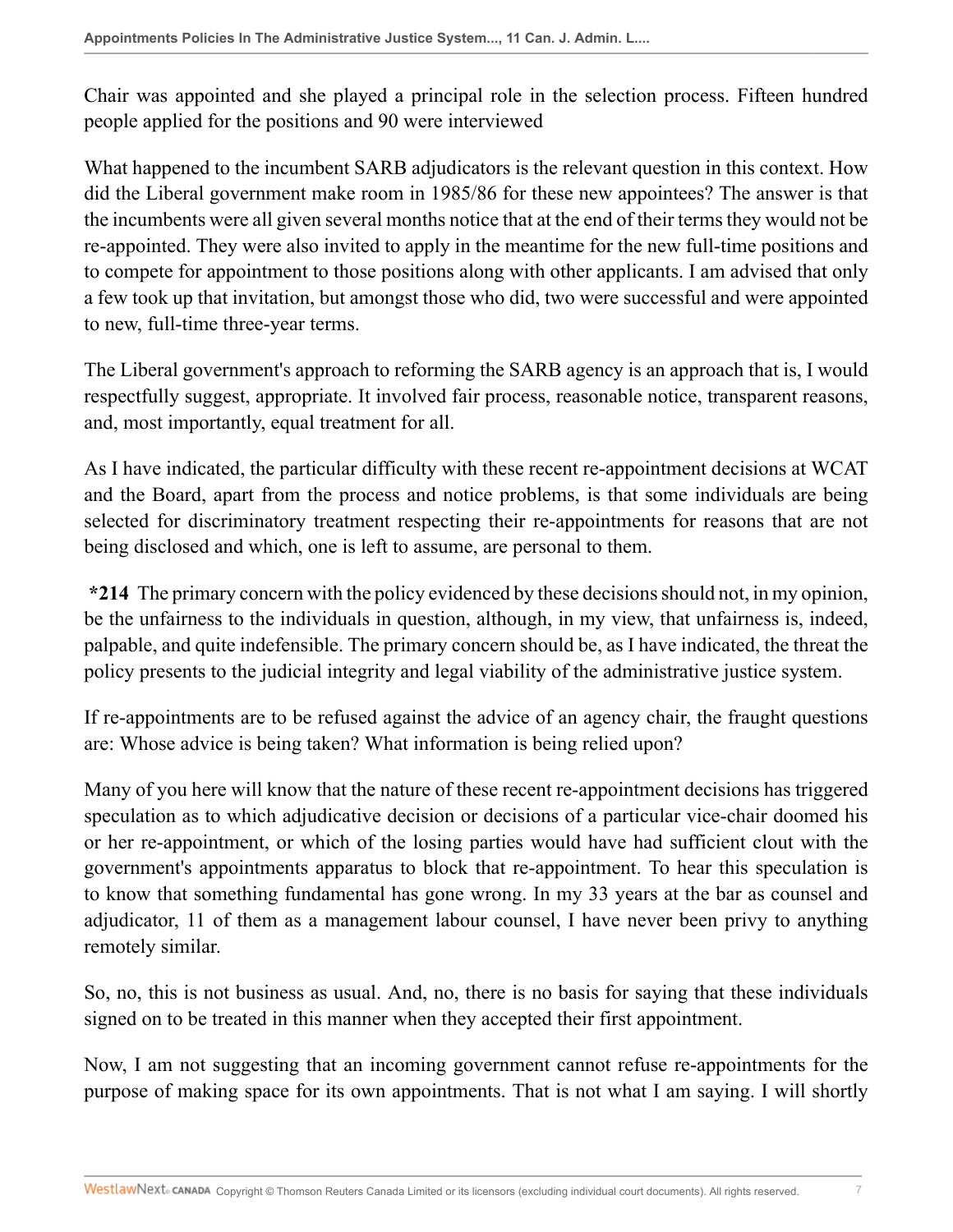address the question of whether it is appropriate that it should do so, but that is not the point at this juncture.

There are a number of strategies for creating vacancies that an incoming government might adopt that would present no legal problem. I have referred to two different strategies used by the Liberal government in 1985/86. Another possibility would have been to give reasonable notice that none of the incumbent vice-chairs at WCAT or the Labour Board would be re-appointed at the end of their current terms; or that no adjudicator with more than 6, 9, or 12 years would be re-appointed when their current terms expired. I personally would not have recommended either of those policies, and you will find my reasons for that view in my 1994 paper on Administrative Justice System Reform and the Terms of Appointment Policy.<sup>[6](#page-45-6)</sup> And, of \*215 course, a decision to terminate all or a significant number of incumbent vice-chairs would, naturally, raise other issues. But those would be reasons or issues of a strategic or political nature. No one could take exception on legal grounds.

<span id="page-7-0"></span>The strategy for refreshing an agency's roster of adjudicators recommended in the paper I just mentioned, is for a government to give an agency Chair appropriate notice that in its view the average years of service of incumbent agency adjudicators chairs is too high, and direct him or her to reduce that average to some lower specified level, leaving it to the Chair to decide how to select the vice-chairs who would have to be refused re-appointment in order to create the vacancies needed to meet that target. This strategy envisages reasonable notice and a fair termination package for the outgoing adjudicators.

But none of these strategies were resorted to in this case.

To come to the essential point, it is my submission that, in an agency environment where reappointments are a necessary and integral part of the system, a government's assertion of the right to use its re-appointments power selectively for the purpose of screening-out individual adjudicators for undisclosed reasons apparently personal to them is, and must be, fundamentally incompatible with the principles of natural justice.

The law on which I rely for that submission is straightforward to the point of being trite. The applicable principles may be stated as follows:

1. Issues involving legal rights and obligations can at law only be validly determined by adjudicators who are independent and impartial, and whose circumstances do not provide any reasonable basis for an informed observer to think otherwise.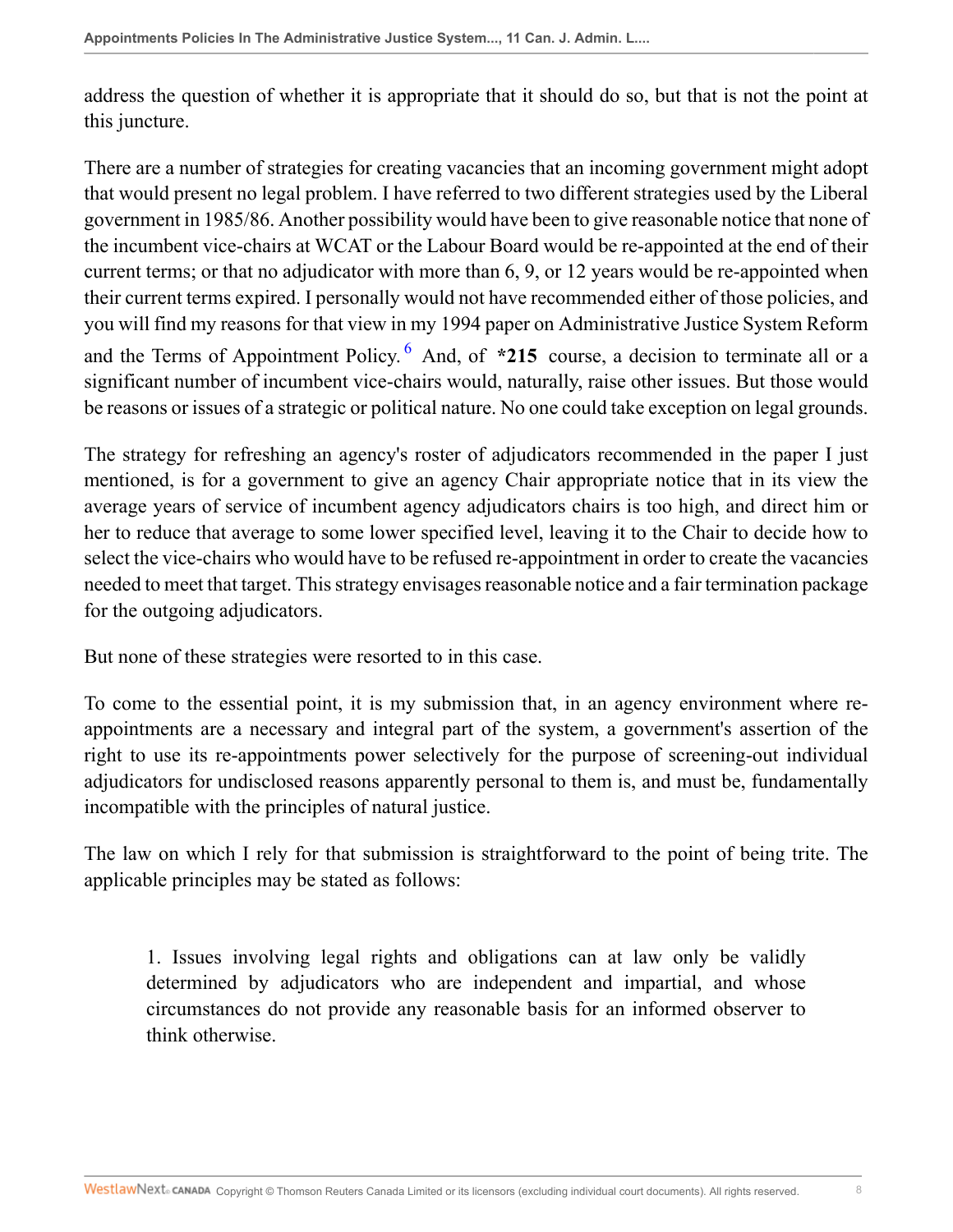2. The confidence of the adjudicator, *and of the parties*, that the adjudicator is free to make a decision in their case *without fear of personal consequences* is a fundamental prerequisite for any independent and impartial adjudication.

My point is not that the government's re-appointment decisions at the WCAT and the Labour Board were beyond its legal powers to make. Neither do I say that the re-appointments policy **\*216** evidenced by those decisions would be *ultra vires* of the government's authority.

(I *am* of the view that the circumstances in which these decisions were made may well have created fair-process obligations with which the government may well have failed to conform, but I do not propose to deal with that issue here.)

The fact that adjudicators have been appointed pursuant to a valid exercise of the executive power is not an answer to concerns about bias and independence. To cite a straightforward example, if an adjudicator happens to have a direct financial interest in the outcome of a case to which he has been assigned, he will not have effective legal authority to decide that case even though his OIC appointment as an adjudicator is valid.

My point is that it is, I believe, easily possible to argue that the nature and pattern of the government's current round of re-appointment decisions are such as to reasonably suggest to adjudicators in Ontario's administrative justice system agencies — and, at least as significantly, to the parties that appear before them — that Ontario adjudicators no longer have reason to be confident that they can make their decisions without fear of personal consequences.

There are, I would submit, ample grounds to support the following reasonable apprehension in the mind of an informed and objective observer. That is, that adjudicators interested in reappointment will take from these recent re-appointment decisions the message that since they may no longer depend on ability and good performance and the professional support of their chair to ensure their re-appointment, it will now be prudent not to allow their decision-making to seriously inconvenience the government or its supporters. And even if adjudicators themselves do not, in fact, take that message to heart, it will certainly be argued that it is too much to expect parties to be confident that they have not done so. The current speculation as to what decision or decisions doomed the current round of victims speaks for itself in that respect.

The perceived threat of reprisals through the exercise of the re-appointments power is likely, it can also be argued, to be particularly effective because of an adjudicator's perception of special, personal vulnerability caused by the government's demonstration of its intent to use the power in a punitive way — giving no notice and offering no termination package despite an adjudicator's years of honourable service.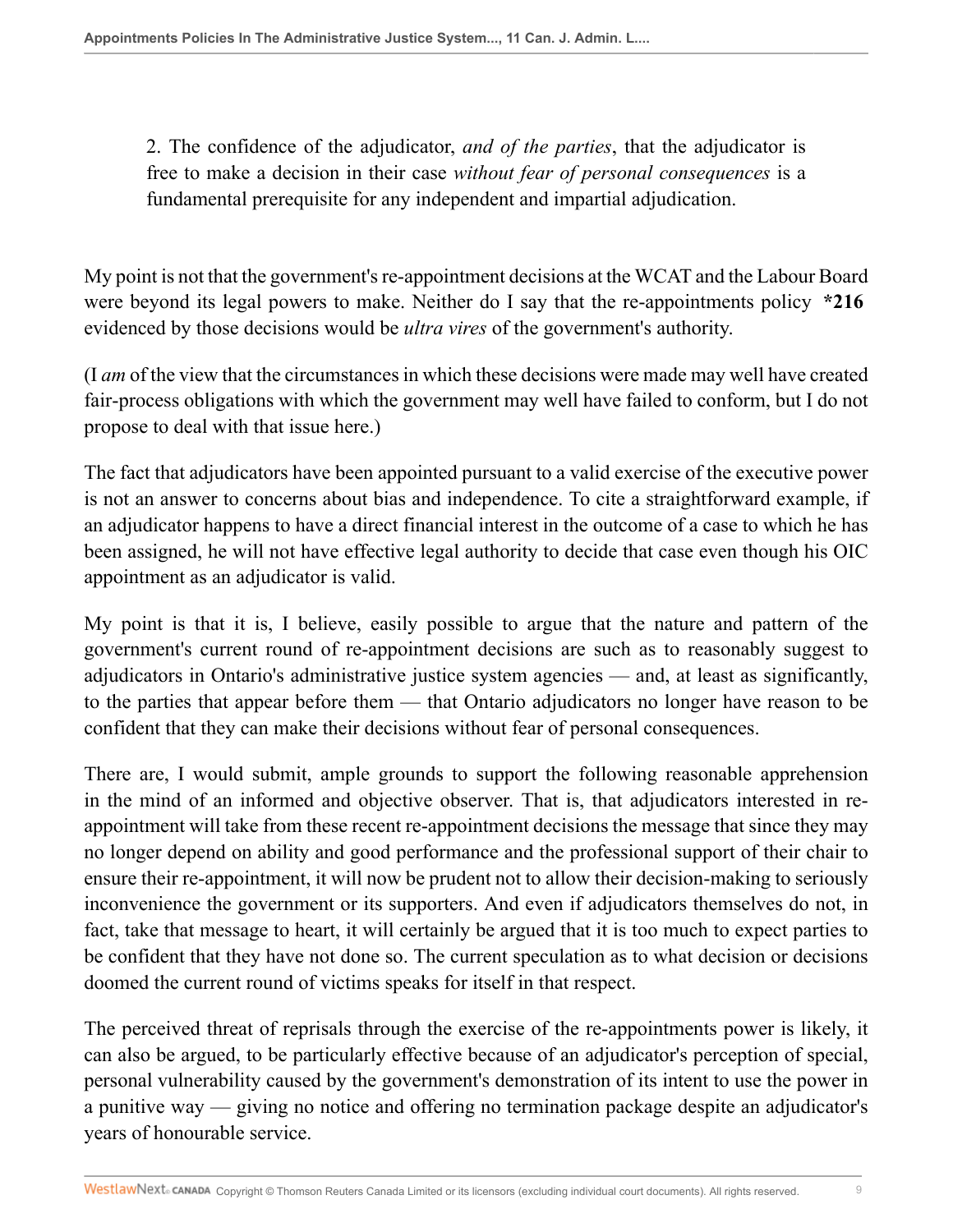**\*217** Faced with such arguments, a court would, in my respectful submission, have both the jurisdiction and the duty to hear those arguments and to rule not only on the perceived independence of individual adjudicators in such an environment but also on the perceived institutional independence of an agency operating in such an environment. And this would be true notwithstanding the technical validity of the appointments themselves.

It is my own opinion that such an argument would be accepted — I cannot, frankly, myself, imagine that it would not be. And, in law, it would not matter that one might recognize the strong likelihood that in fact, faced with the moment, most adjudicators — certainly my former colleagues at WCAT — would choose to make the right decision and risk the consequences. A system that in respect of contentious issues is seen to rely for impartial decision-making on an adjudicator's willingness and ability to heroically disregard perceived risks to his or her own personal interests is not one, I would respectfully suggest, that would be seen to meet any acceptable standard of independence.

I know from conversations with various people in the past two months that the validity of this rather apocalyptic submission concerning the impact on the judicial integrity of the system, of a government using the re-appointments power for the purpose of screening adjudicators, is likely to be viewed by many, perhaps, indeed, most in this audience, with skepticism, at best. No doubt, outrage will be found in some quarters. You will appreciate, however, I hope, that it is not a submission that I would have made in this professional, and public, forum without considerable soul searching and unless I felt deeply that these concerns were valid.

And, furthermore, I am afraid that, after careful consideration, I have concluded that I must also summon the temerity to suggest, as respectfully as possible, that failure to see the systemic problem inherent in the use of the re-appointments power for the purpose of selectively screening the Province's adjudicators against unknown criteria must reflect acceptance of a seriously diminished view of what is meant by the word justice in the administrative justice system — and of what it takes to maintain vigorous, independent quasi-judicial agencies.

You will appreciate, I hope, that this is not a comfortable speech for me to be making. Unfortunately, I found myself somewhat uniquely placed to understand the implications of what has happened, **\*218** and with, as well, the special advantage of having no appointment, or client, to risk in speaking up. I was moved to come here tonight to give this speech when I found myself confronting in those circumstances the classic questions: If not now, when? If not me, who?

I may also tell you that I have been encouraged in this mission — if that is the right word — by the example of another ex-chair in surprisingly analogous circumstances. I refer to Mr. William Outerbridge, Chair of the National Parole Board from 1978 to 1990, who also left the chair position after 12 years of what was regarded as a stellar performance — a 12-year period during which the Parole Board decisions were *not* the stuff of lurid headlines.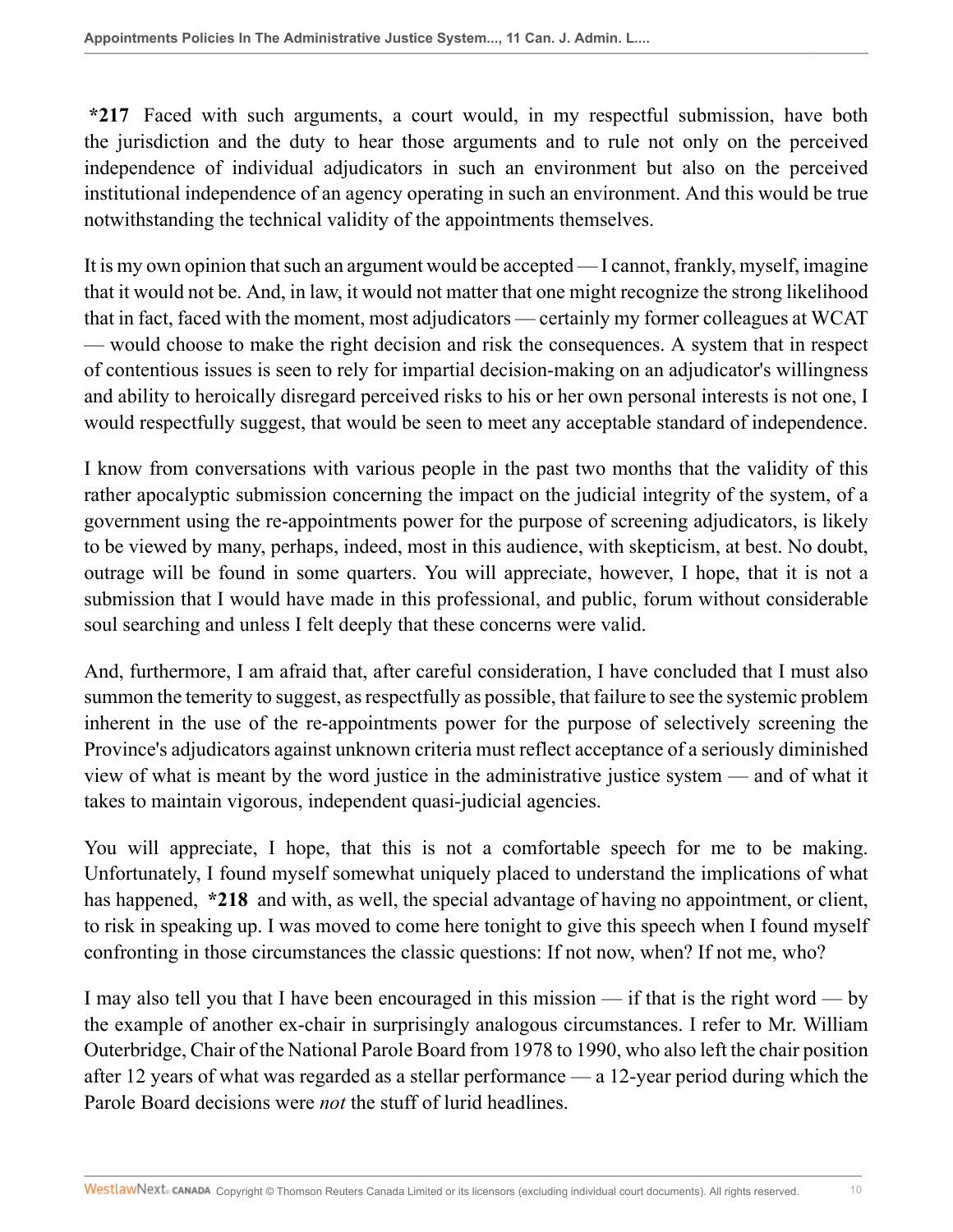Shortly after Mr. Outerbridge left the Parole Board in 1990, he too was invited to participate as a panel member at a conference. Fortunately, his remarks were recorded by the press.

The subject matter of Mr. Outerbridge's talk on that occasion, and the events that in due course followed that speech, provide an appropriate lead-in to my second topic of concern to-night: *the diminished role of agency chairs in the appointment and re-appointment of adjudicators*.

<span id="page-10-0"></span>The intention of this government to downgrade the role of chairs in the appointment and re-appointment process were first publicly discernible last November when the Chair of the Government Task Force on the Review of Agencies, Boards and Commissions, told the COBA conference (in response to a question from the floor of the conference) that "I personally do not favour recommendations from chairs. I think that is an inappropriate source of decision-making."<sup>[7](#page-45-7)</sup> The application of the policy reflected in that comment is now being commonly encountered throughout the system.

(I pause here to note that it would be foolhardy for anyone to make sweeping statements about what is or is not part of a government's appointments policies. The policies are not available to the public and, in my experience, not applied evenly in any event. Relations between individual chairs and their particular host Ministers and Ministries are so variable that it is impossible to say that any particular approach will be uniformly applied. I know for certain that the recent, new full-time appointments at WCAT were made without **\*219** consultation with the Chair, and I am aware of numerous other situations in which an agency chair's previous role in appointments has been either eliminated or substantially downgraded. Whether it is true for all, I do not know.)

Mr. Outerbridge was bold and direct in describing what was clearly an outrageous abuse of the government's appointment powers. The Globe and Mail's report reads in part as follows:

May 9, 1990 — Ottawa: "Dangerously inexperienced appointees have been foisted upon the National Parole Board by federal governments that saw the board as an excellent pork barrel, former parole board chairman William Outerbridge said yesterday.. ... [T]he governments showed less and less interest in seeking his aid to secure qualified "street wise" board members who could solidly appraise criminal offenders. ... The growing supply of positions and the generous salaries made the jobs too attractive as rewards to pass up, Mr. Outerbridge said. ... 'Not infrequently ... it was necessary to transfer seasoned members between regions ... to attempt to retain a minimum level of perceived competence', he said. 'The larger the board grew, the less was I consulted on appointment needs and the more predictable the products of the process became ..." Mr. Outerbridge said he found the lack of qualifications among appointees particularly distressing considering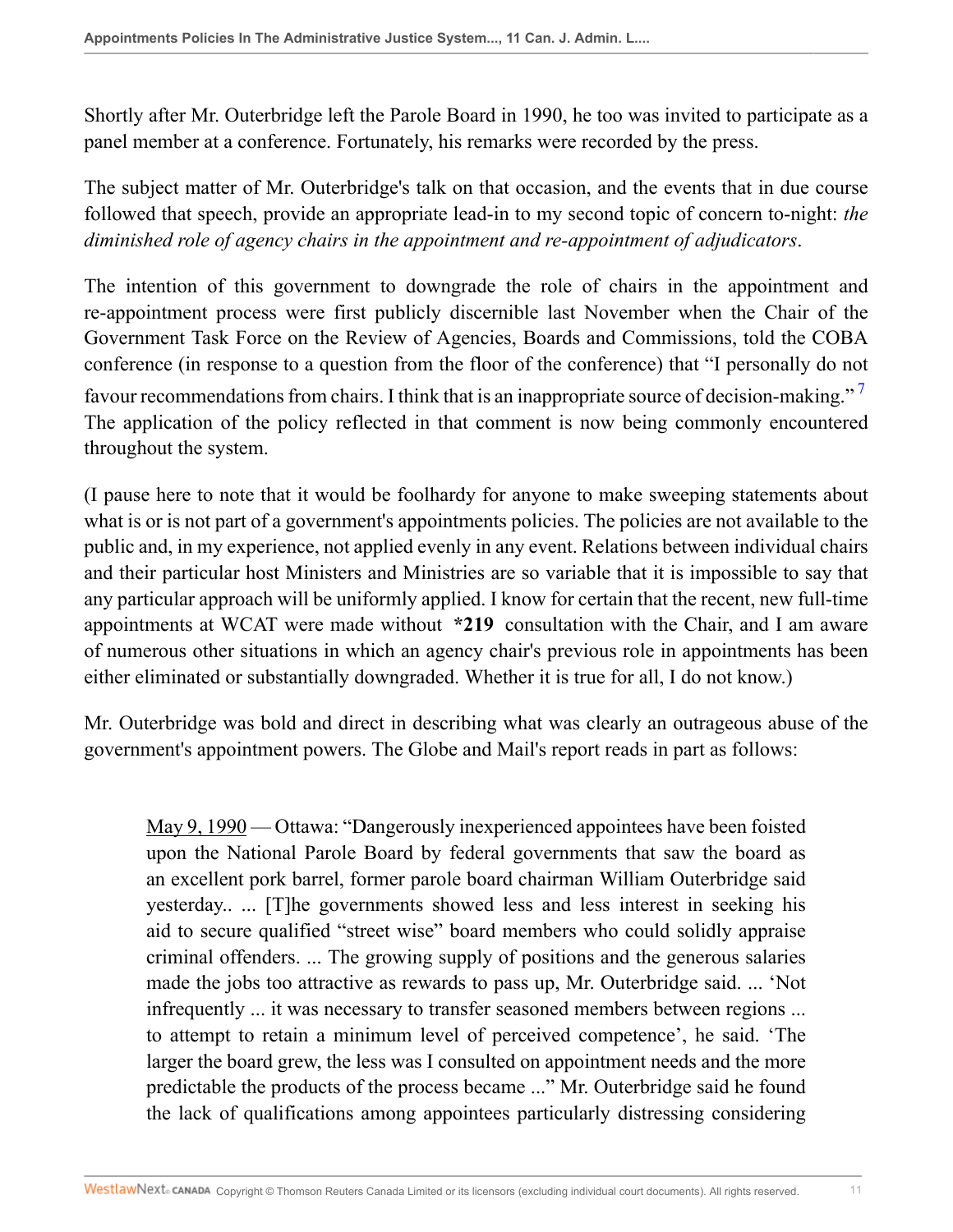<span id="page-11-0"></span>that a great many of the 30,000 decisions the board made every year have serious consequences for the public and for the inmate.  $\frac{8}{3}$  $\frac{8}{3}$  $\frac{8}{3}$ 

The Outerbridge precedent for frank talk from an outgoing chair, while supportive for those of us who follow, is not, I regret to say, very promising in terms of outcome. The egregious abuse of the appointments process in his agency on which he blew the whistle at that conference, was a one-day news item — on a back page — and then promptly forgotten by all concerned. And, not surprisingly, the abuse he described did not end. The consequences were predictable.

Less than four years later, on January 6, 1994, the Toronto Star had occasion to publish the following account of those consequences:

<span id="page-11-1"></span>January 6, 1994 — Ottawa — "Solicitor General Herb Gray is promising sweeping reforms to the National Parole Board following a scathing report on the freeing of a sex offender who later murdered **\*220** a Regina woman. Two political appointees to the Board failed to assess the risk to the public  $\ldots$ <sup>[9](#page-45-9)</sup>

Two months later, the shadow of the public wrath occasioned by the highly publicized National Parole Board failures had occasion to fall on an analogous decision-making process in Toronto. An application by an involuntary patient in the Penetanguishene Mental Health Centre to have his involuntary status reviewed was declined on the grounds that the likely result of a relapse by the patient would be serious bodily harm to the patient's victims. In his written reasons, the Review Board Chair was moved to add the following final paragraph — a cry for help that has regrettably not been heard. The paragraph reads:

<span id="page-11-2"></span>... it is clear that there has been enormous pressure on all of the institutions and professionals involved in this matter to conduct themselves in a manner that will not attract public criticism. Public interest in this issue is both understandable and justifiable. At the same time, we believe that it is perhaps time to take steps to ensure the integrity of our democratically established institutions and processes by ensuring that decisions are made according to legal and professional criteria, not overt public pressure or a desire not to be subject to reprisals or criticism.<sup>[10](#page-45-10)</sup>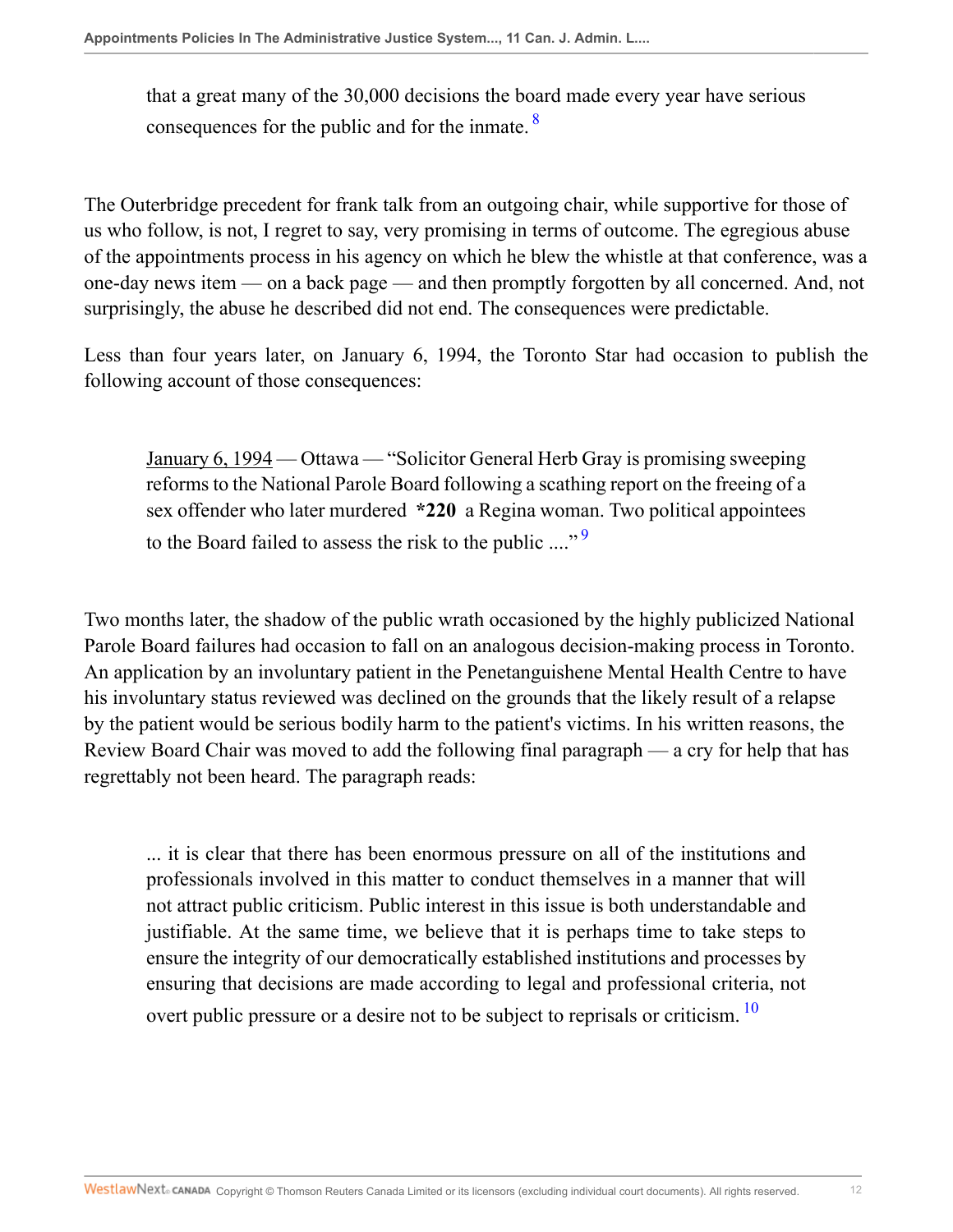Nine months later, another Globe and Mail report described the so-far final sequel to the events put in train by the abuse of the appointments process so frankly described by Mr. Outerbridge. The report reads:

<span id="page-12-0"></span>October 1994 — Ottawa — "Members of the National Parole Board will soon be facing annual reviews of their performances after facing criticism for releasing inmates who later committed violent crimes. The reviews are part of an effort by the board's new chairman, Willie Gibbs, to re-establish confidence in it. ... He was picked to take over the quasi-judicial body in August to re-place Michel **\*221** Dagenais, a Conservative appointee who resigned in the spring amidst controversy over the actions of paroled convicts."<sup>[11](#page-45-11)</sup>

It is apparent to me, as it was to Mr. Outerbridge, that the destruction of the National Parole Board's competence was directly attributable to the removal of the Chair's role in the appointments and re-appointments process. And, recently, public attention has been drawn to two other examples of what happens when a chair's power to manage is emasculated. The highly public travails of the Canadian Aviation Safety Board of a few years ago which ultimately lead to its demise, and the infamous debilitating stalemate at the Canada Labour Relations Board have both been described by Michel LeFrancois in his article: *Powers of Management of the Federal Administrative Tribunal Chair: Their Impact on Discipline and Independence of Members*, recently published in the Canadian Journal of Administrative Law and Practice.<sup>[12](#page-45-12)</sup>

You will forgive me, if I cannot in these circumstances forego mentioning the now trite aphorism: that those who do not know or remember their history are destined to relive it.

George Thomson, now the Deputy Minister of Justice, had it right, in my respectful submission, when, in a speech to the COBA Conference in 1992 when he was Deputy Minister of Labour in Ontario, a speech concerning in part the responsibilities of chairs and in part the responsibilities of governments, he said this:

<span id="page-12-1"></span>If ... [a government] appoint[s] persons the Chair is not recommending, or if the Chair is not seen to be involved in the selection of the appointments, you totally compromise the Chair's ability to carry out the responsibilities I have earlier suggested are in the hands of the Chair. ...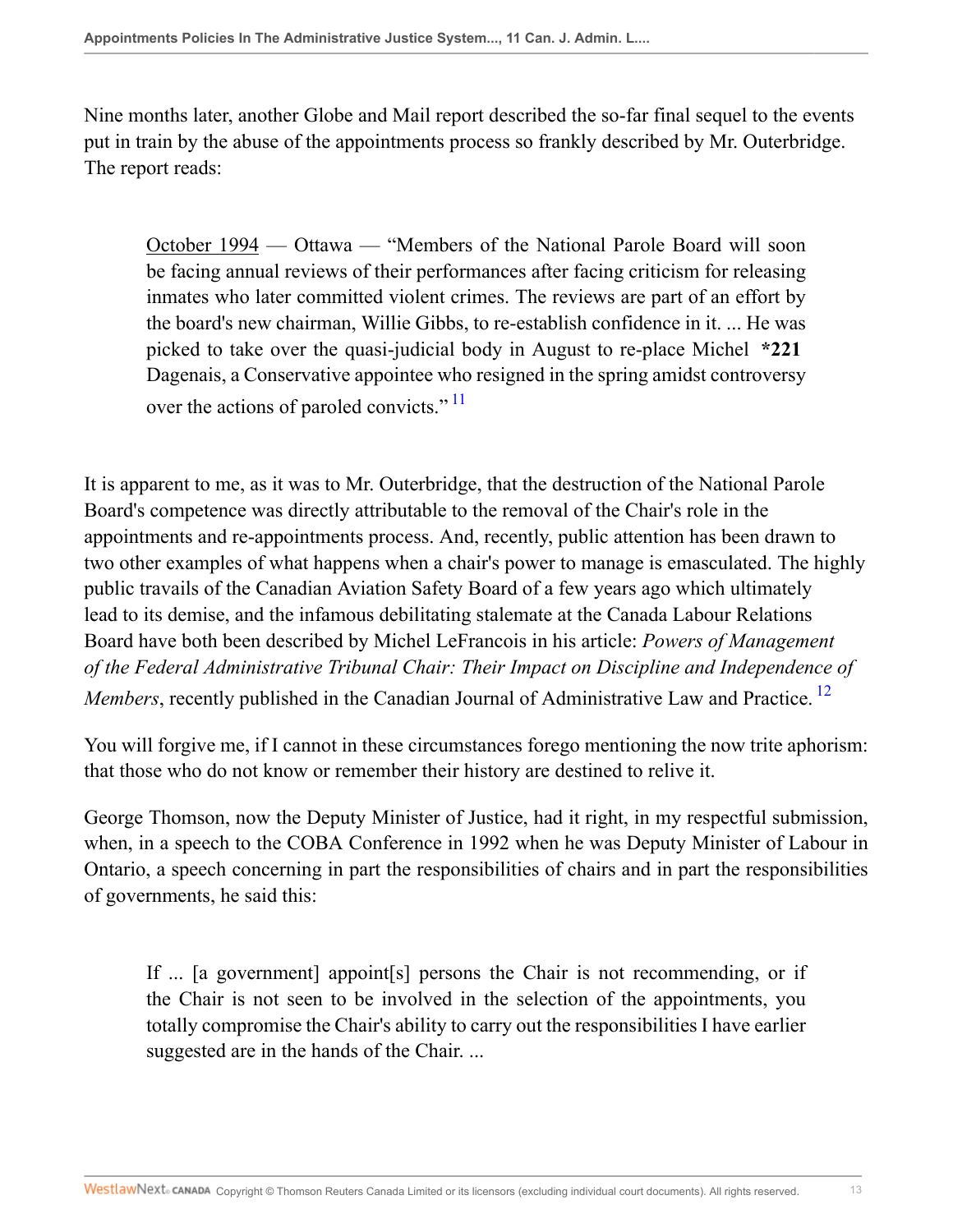And lest there be any mistaken understanding on this topic, let me be clear that it is a fact that at the Appeals Tribunal and, I believe, at the Labour Board, the practice has always been that the government only appointed vice-chair candidates approved by the agency chair. Not all candidates who were recommended were appointed, but none were appointed who did not have the chair's prior approval. And, of course, the chair's recommendations concerning reappointments were followed as a matter of routine.

**\*222** In my 12-year experience at the Tribunal there was only one exception. It happened, as I recall, in 1986, and it involved the appointment of an employer member, not a vice-chair.

I want to pause here and make it especially clear that I do not say that appointments made without consultation with an agency chair cannot be good appointments. The one I just mentioned turned out to be an outstanding appointment. And we will all be personally aware of a number of appointments by this government that judged against any criteria may be seen to have been excellent. And no doubt the recent appointments will prove to be of that quality, as well.

But, that, you will understand, is not the point.

There are several problems with leaving agency chairs out of the selection processes. Mr. Thomson mentioned one of them: the compromising of the chair's ability to manage the Tribunal and to meet his or her responsibilities as a chair. And I have referred to the National Parole Board, the Canada Labour Board, and the Canadian Aviation Safety Board as evidence in support of that proposition — evidence, one should note, that is just the evidence that happens to be currently accessible from public sources.

Agency chairs are responsible for building and leading integrated adjudicative institutions devoted to establishing and maintaining institutional standards of excellence in process, decision-making and decision-writing, and committed to the efficient production of a congruent and useful jurisprudence. On the basis of my own experience, I cannot imagine how those responsibilities can possibly be met without the chair having, and being seen to have, effective control over the appointment and re-appointment of the agency's adjudicators.

Imagine for yourself the disarray in a law firm, if its partners were appointed or dismissed by decision not of the firm but of, say the Law Society, or in a corporation if its President was known to have no say in the hiring or firing of his or her senior vice-presidents.

The second problem presented by the removal of the chair from any effective role in appointments or re-appointments is that such a policy also effectively removes the agency's special requirements from consideration in the selection process. Where a government denies agency chairs a significant role in the evaluation of a candidate's qualifications what it must be taken as saying is that it does not consider that agency's particular requirements to be relevant to the selection process. Only the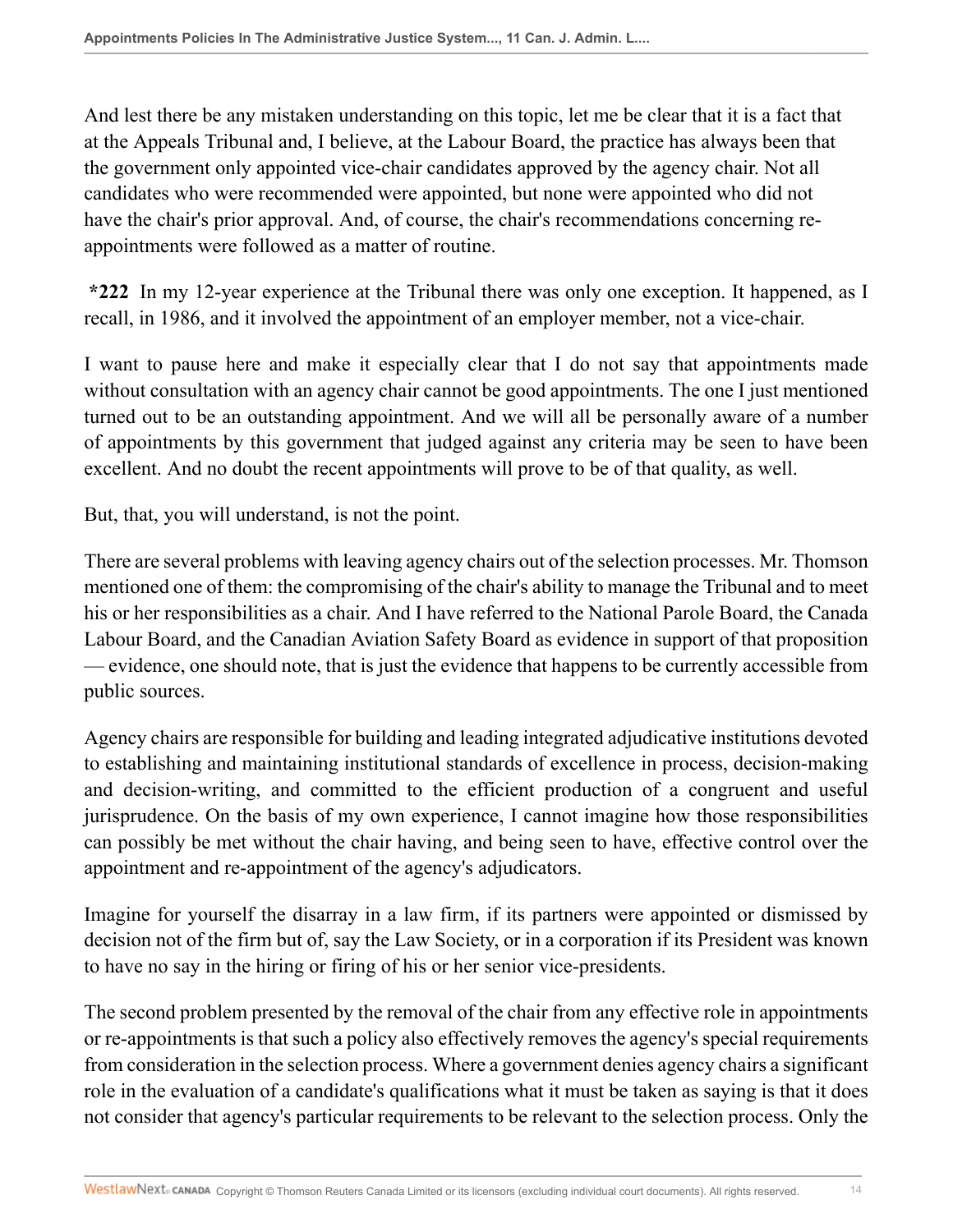chair can bring to the selection **\*223** process an informed understanding of the agency's unique requirements. And, if an agency's particular requirements are considered not to be relevant or important, what does a government mean when it says that it is committed to appointing only qualified candidates? Qualified in what sense? Judged against what criteria?

A third difficulty has to do with the independence problem that arises when it is known that the Chair cannot make his or her recommendations concerning re-appointments stick. (And this, of course, is a reprise, from a particular perspective, of my earlier submissions on re-appointments.) In my view, the institutional independence of an agency must find its principal embodiment in the independence and credibility of the chair, and, in particular, in that chair's capacity to protect individual adjudicators from the reverberations emanating from unpopular decisions. Once it is clear that that capacity is gone, then individual agency adjudicators will see themselves as being on their own, and, on their own, they will understand there can be no protection against the fallout from unpopular decisions.

<span id="page-14-0"></span>And, finally, who will governments find to appoint as chairs once it is clear to all that chairs are not to have a significant role in the selection process, or a final say on the re-appointment questions? You may recall the Ontario Parole Board chair fired brutally and publicly by the NDP government for a decision of a Parole Board panel on which he did not sit, arising from a lack of information over which he had no control. <sup>[13](#page-45-13)</sup> The dangers in accepting, in areas of inherent controversy, public responsibilities for which there are no commensurate powers will be well understood by serious people.

I now turn to the final subject on my agenda this evening. That subject is the understanding as to the nature of administrative justice agencies that is reflected in the "our-people-for-their-people" appointments strategy. I refer to the appointments strategy based on what seems to have rapidly become the conventional wisdom that incoming governments may be expected, as a matter of course, to make room for their own adjudicator appointments by removing incumbent adjudicators, whether or not there are any problems with the incumbent's performance.

**\*224** It would appear that is the understanding of the nature of administrative justice agencies which we have seen implemented in the recent decisions at WCAT and the OLRB.

As we know, supporters of the legitimacy of the our-people-for-their-people appointments strategy often look for justification to the conventional wisdom about the United States practice. It is widely understood that in the United States, when a new President is elected, hundreds of agency chairs and members automatically resign and are replaced by the new President's supporters.

However, in considering the validity of the our-people-for-their-people strategy in the Ontario context, it is necessary to recognize that there are fundamental structural differences between the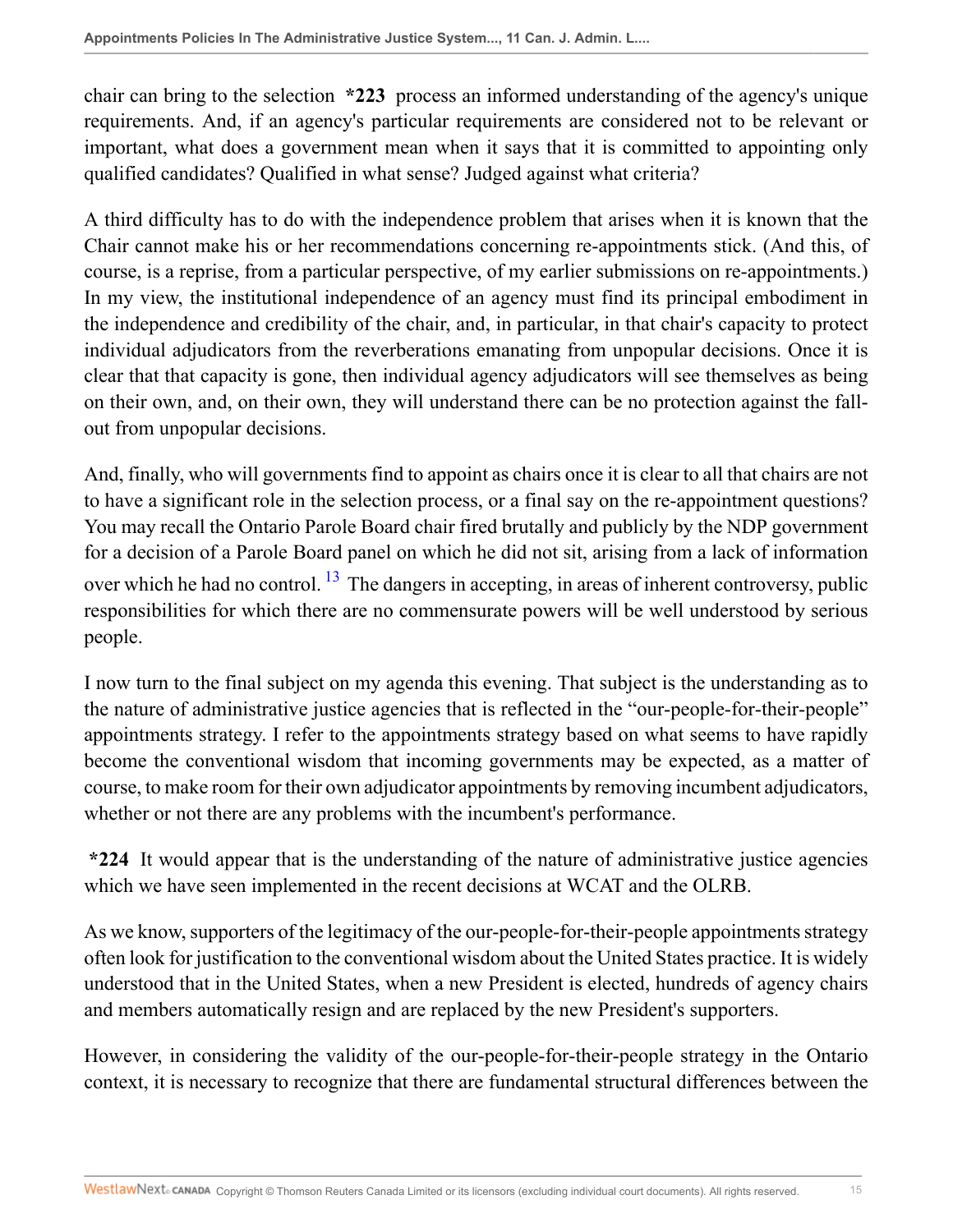U.S. agency system and Ontario's administrative justice system that, in point of fact, render any such comparison invalid.

In the first place, U.S. agencies have typically a significantly more direct role in the making of policy than is the case with Ontario agencies. The statutes of U.S. agencies typically delegate to the agency direct legislative powers. In effect, the regulation power that in Ontario is almost always exercised or controlled by the responsible Minister and the Cabinet, is, in the United States, typically exercised by the agency. With agencies exercising policy powers of that sort it is, of course, obvious that such agencies must be in the hands of supporters of the current President.

In the second place, and most importantly, the political appointees who are changed with every change of President, are not for the most part adjudicators. The American federal administrative agency system generally separates policy making from the adjudication of disputes involving individual rights and obligations. The adjudication is performed by a separate, professional cadre of career "Administrative Law Judges", selected and appointed by a central professional organization — The United States Office of Personnel Management — through a highly structured competitive selection process, which includes written examinations, amongst other things. The Administrative Law Judges are not political, or patronage, appointees and they are not changed when a new government comes in. In fact, they are appointed for life, given effectively the same tenure as is accorded to U.S. Circuit Court Judges.

Americans would be horrified at the suggestion that agency adjudicator positions should be the subject of political or patronage appointments.

**\*225** Thus, in point of fact, the American system is not a relevant precedent for Ontario's system of patronage appointment of adjudicators. Indeed, it is a precedent that would strongly support major reform of the Ontario system.

There is also a tendency to think of the our-people-for-their-people appointments strategy as having always been regarded as legitimate in Ontario. But what in fact is the Ontario history? Well, of course, the strategy was unknown in Ontario prior to 1985. While that is not very helpful as a precedent — in the 43 years before 1985 the question never came up — still it is not unimportant to appreciate that we are talking about a phenomenon that is not more than 12 years old.

As we have seen, beginning in 1985, the incoming Liberals engaged in wholesale changes in particular agencies which they saw as presenting major problems. I have mentioned the Liquour License Board and SARB and there may have been others. Presumably, we would all agree that any new government must be able to apply its appointments powers to the correction of what it sees to be real problems. The Liberals also introduced the six-year maximum term which was a policy that will have served to free up some positions on some agencies for Liberal appointments.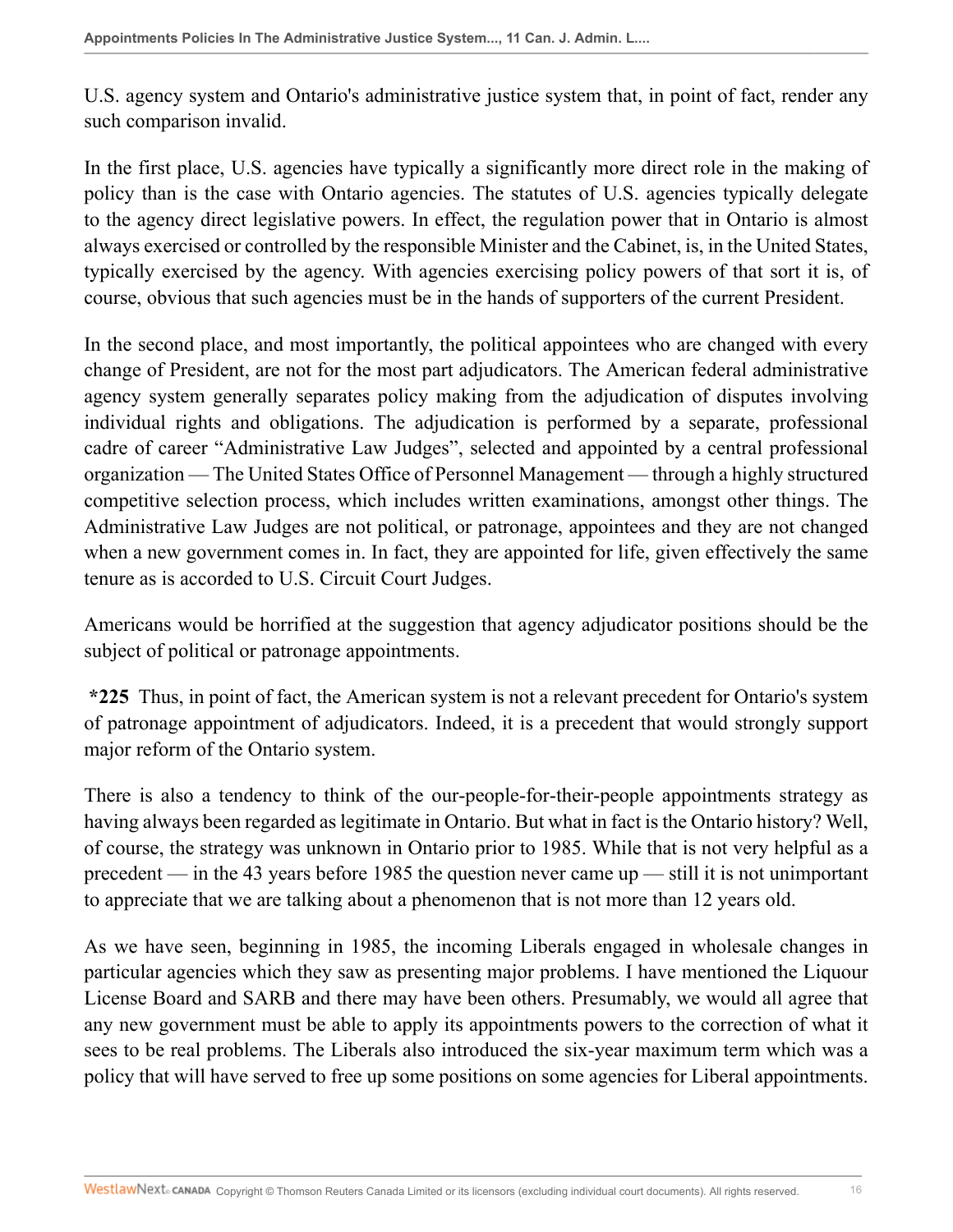However, the Liberal government was interested in competitive selection processes run principally by the agency chairs. Accordingly, those appointments were not appointments of "our people" in the usual patronage sense of that term. In any event, with respect to WCAT and the OLRB, under the Liberals, the ours-for-theirs strategy never made an appearance.

The ours-for-theirs strategy first really came to life in Ontario with the election of the NDP government. As far as I recall, in the case of the NDP the focus of the strategy was principally on agency chairs. And it was under the NDP that the strategy made its first appearance in the labour field. I refer here to the unexpected change of the Labour Relations Board chair that occurred shortly after the NDP formed the government.<sup>[14](#page-45-14)</sup>

<span id="page-16-0"></span>**\*226** However, except in the cases in which the 6-year rule was applied, to which I referred earlier, I am not personally aware of any instance of incumbent, non-chair adjudicators being dismissed or refused an expected re-appointment to make way for the NDP government's appointments. And, with a few notable exceptions, in the filling of vacancies the NDP government by and large continued the Liberal's competitive selection policy for adjudicators, including, usually, the active involvement of agency chairs.

The Workers' Compensation Appeals Tribunal appointments were not affected by the oursfor-theirs strategy during the term of the NDP government. And, as I have said, during that government's term, as with the Liberal and Conservative governments that preceded it, all vicechair appointments were recruited and selected by me — with the help I may say, in the latter years, of recommendations from internal, Tribunal selection committees.

I should also mention here, that the Tribunal also escaped the ours-for-theirs strategy in the first round of new WCAT appointments under the new Conservative government. In the Fall of 1995, the new government appointed a number of new part-time vice-chairs to WCAT. These were individuals which I had selected for recommendation for appointment pursuant to a structured, competitive selection process that had been completed just as the new government was being sworn in. Those were appointment recommendations that were accepted after the Minister of Labour's staff had carefully scrutinized the candidates' resumes and the selection process.

So the ours-for-theirs appointments strategy is not a tradition to be respected for its age alone.

Is it a strategy that can be justified as a matter of principle?

For the cynical amongst us, the one reason for the strategy that tends to loom largest is the unique value of agency adjudicative positions as rewards for a government's political supporters.

Nevertheless, I like to think that in the case of adjudicative positions, if a government's need to have rewards to give out were the only justification for that strategy, it would not in fact have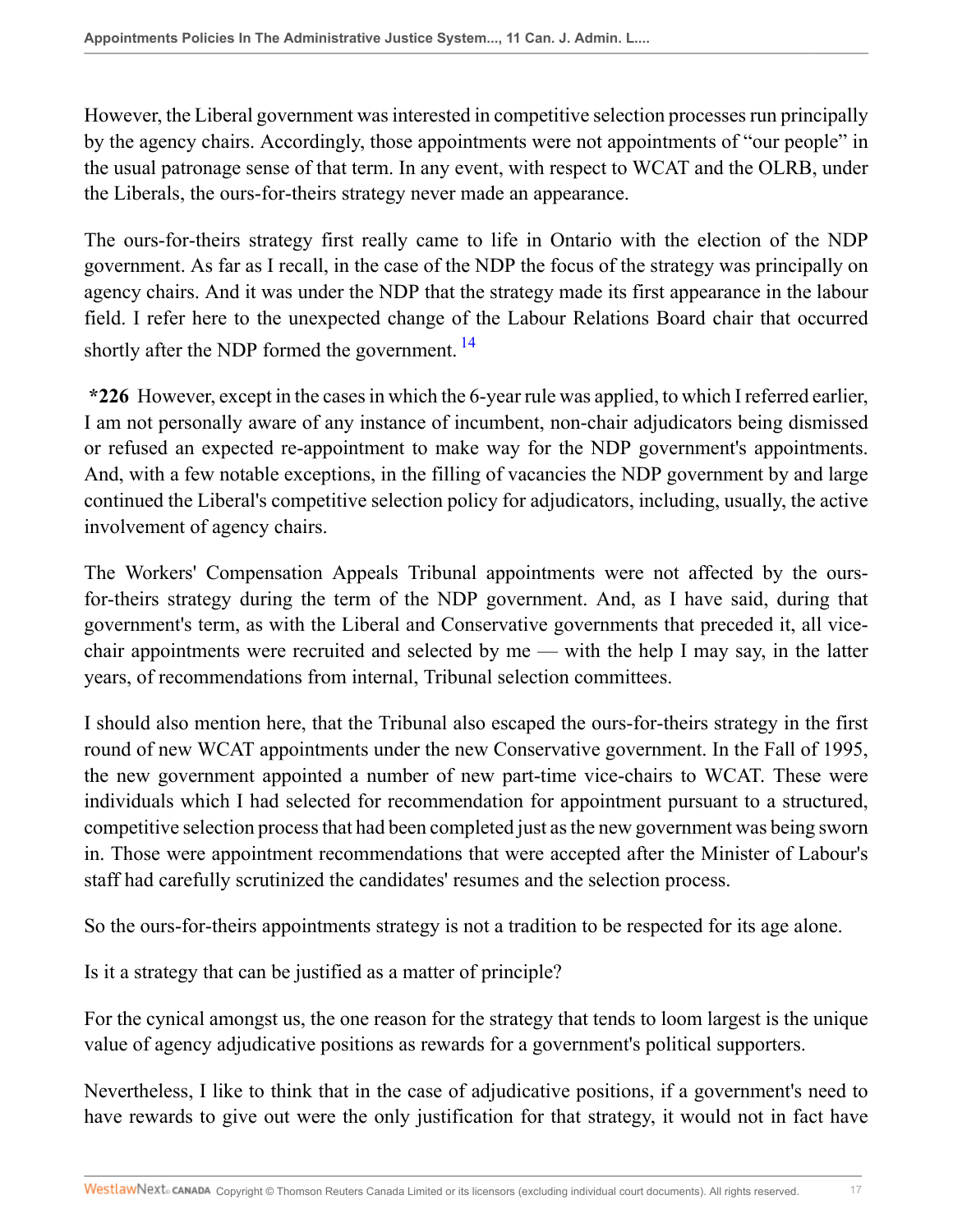survived this long — just as it has not survived in the judicial justice system. Once seen to be supported solely by the rewards motive, the strategy's unacceptability would have become clear.

The National Parole Board example notwithstanding, in a right-thinking world, how could it not be regarded as a shameful and **\*227** unethical abuse of entrusted powers for a government to reward friends by appointing them to determine other people's legal rights?

In fact, I believe the principal reason the so-called patronage aspect of appointments in the administrative justice system has survived is because we have all accepted that there is more than just the concept of rewards behind that approach to those appointments. Those responsible for the design and operation of administrative justice agencies — politicians of all parties, the bureaucracies in the Ministries and in the agencies, and the professional cadres of lawyers and advocates who service the agency clients — have consistently defended a government's right to puts its own people in agency adjudicative positions. The basis of that view has been that agencies are instruments of government policy and must be responsive to government policy perspectives.

However, from the perspective provided by the recent experiences with the Conservative government's appointments policies, it becomes apparent that the thinking on that point has not been sufficiently focused. The difficulty is that agencies which are seen from the government perspective as instruments of government policy are, from their clientele's perspective, instruments of justice. And while the our-people-for-their-people appointments strategy may be understandable when viewed from the instrument-of-government-policy perspective, it becomes highly problematic when viewed from the instrument-of-justice perspective.

Where that strategy inevitably takes one from a justice perspective, was recently and vividly brought home to me by a comment alleged to have been made by an unidentified employer's workers' compensation manager, apparently shortly after the announcement of the change of chairs at WCAT. I have it second or third hand so I cannot vouch for its accuracy. However, even if the reported comment is apocryphal the attitude it captures is, it would appear, not an uncommon one. "Now", the manager is reported to have said, "we get to replace *their neutrals with our neutrals*."

Their neutral with our neutrals! What a cynical, bankrupt view of administrative justice that comment reflects! It conveys the conviction that administrative justice adjudicators are inevitably biased in favour of one side or the other, that there is no such thing as an impartial adjudicator, and that one of the issues at stake in any Provincial election is deciding who gets to bend the agencies their way.

**\*228** Is this what we have finally accepted? The legitimacy of overtly biased adjudication of individuals' legal rights and obligations? Do we really see administrative justice agencies like WCAT and the OLRB as only facades of justice, having the guise of instruments of justice devoted to impartially determining and enforcing rights and obligations, but being really instruments designed to constrain those rights and obligations within limits convenient to the government of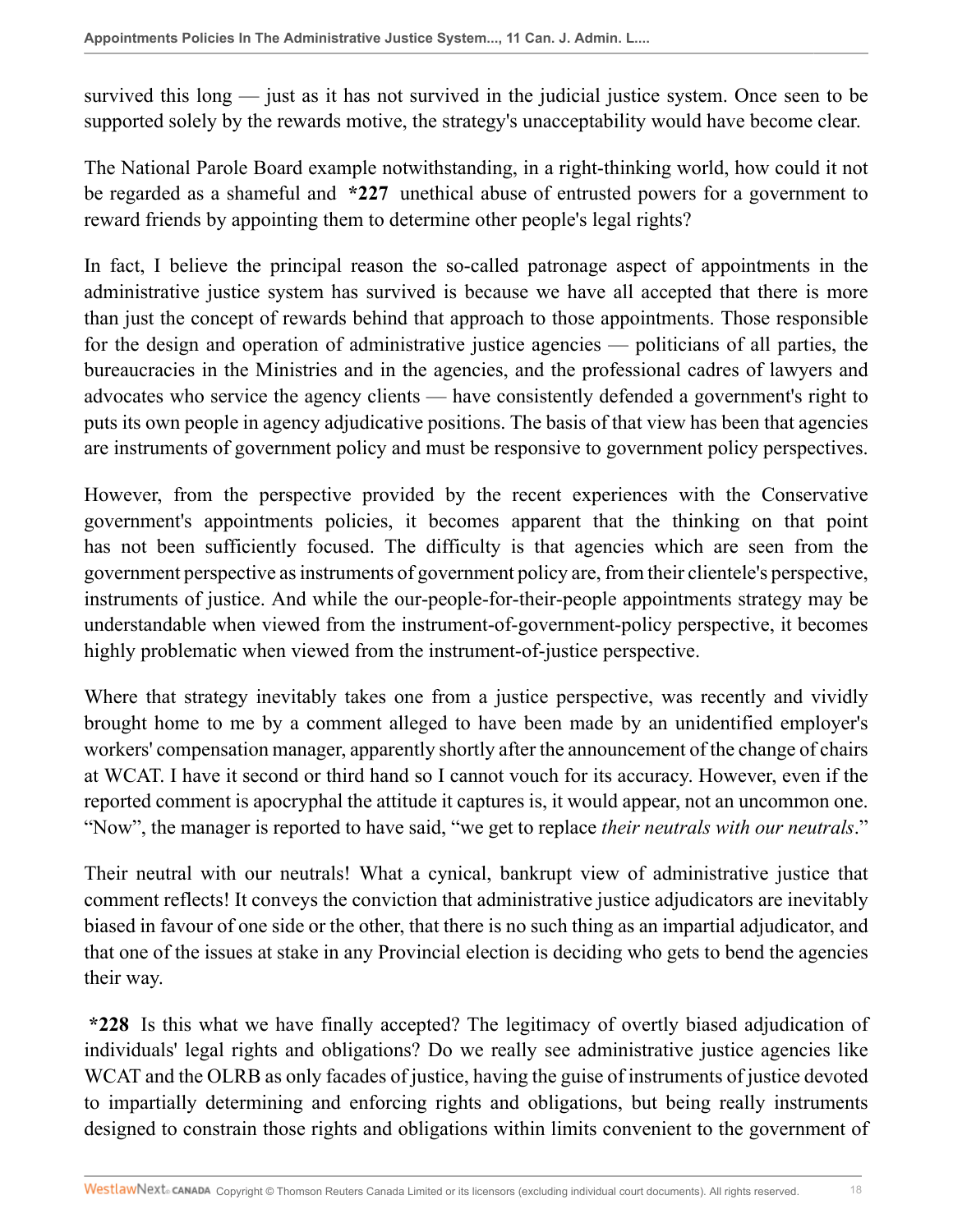the day? Is this where our continued tolerance of patronage in the appointment of administrative justice adjudicators has taken us? Is this the system that we are proud to serve?

Of course, we have always believed in the role of agencies as true instruments of impartial justice. However, we have too little considered the inherent fundamental conflict between that role and the instrument-of-government-policy role. Furthermore, in the protection of the agencies' justice role we have relied too much on the rhetoric of independent decision-making and turned too seldom to realistic, protective structures.

What we have seen displayed in the appointments decisions at WCAT and at the Labour Board over the past three months is, I would venture to suggest, the ultimate ascendancy of the understanding of agencies as only instruments of government policy. And the resulting push of that understanding to its ultimate logical ends has trampled the soft conventions that have until now served to shelter and legitimize the agencies' role as also instruments of justice. The "soft" conventions to which I refer are: (1) respect for the neutrality of the Chair position; (2) the deference to the Chair's recommendations on new appointments; and (3) the practice of allowing chair-recommended reappointments to go ahead as a matter of course.

This is an understanding of administrative justice agencies which ignores the justice component and, taken to its limits, it is an understanding which, of course, cannot tolerate an objective appointments or re-appointments process. It is an understanding, therefore, that rules out the role of an agency chair in that process. It is also one that dictates the use of the re-appointments process for the purpose of screening out adjudicators who are seen to have taken the official rhetoric about their independence too much to heart in matters involving issues too close to a government's own interests.

In my respectful submission, the understanding that administrative justice agencies are, at bottom, only instruments of government policy is not one that this society can long tolerate. Apart **\*229** from the very serious practical question of how in the long term one avoids the devastation to the efficiency and effectiveness of administrative justice agencies that must inevitably follow the entrenchment of a revolving-door, full patronage appointments environment (when each incoming government is expected to take its turn in applying the ours-for-theirs appointments strategy), there is, most importantly, the credibility problem.

To know that we are, all of us, already in serious trouble in the latter regard, one need only to have sat and watched the Question Period in the House in recent weeks and seen the jeering disdain from the opposition benches for any suggestion that workers and unions could reasonably be asked to rely on impartial decisions from government-appointed agencies for protection against the various threats to their interests which they perceived in Bill 136.

And one now sees that attitude — that same message — emerging in many places. The possibility that the government-appointed tribunals provided for in the new *Tenant's Protection Act* might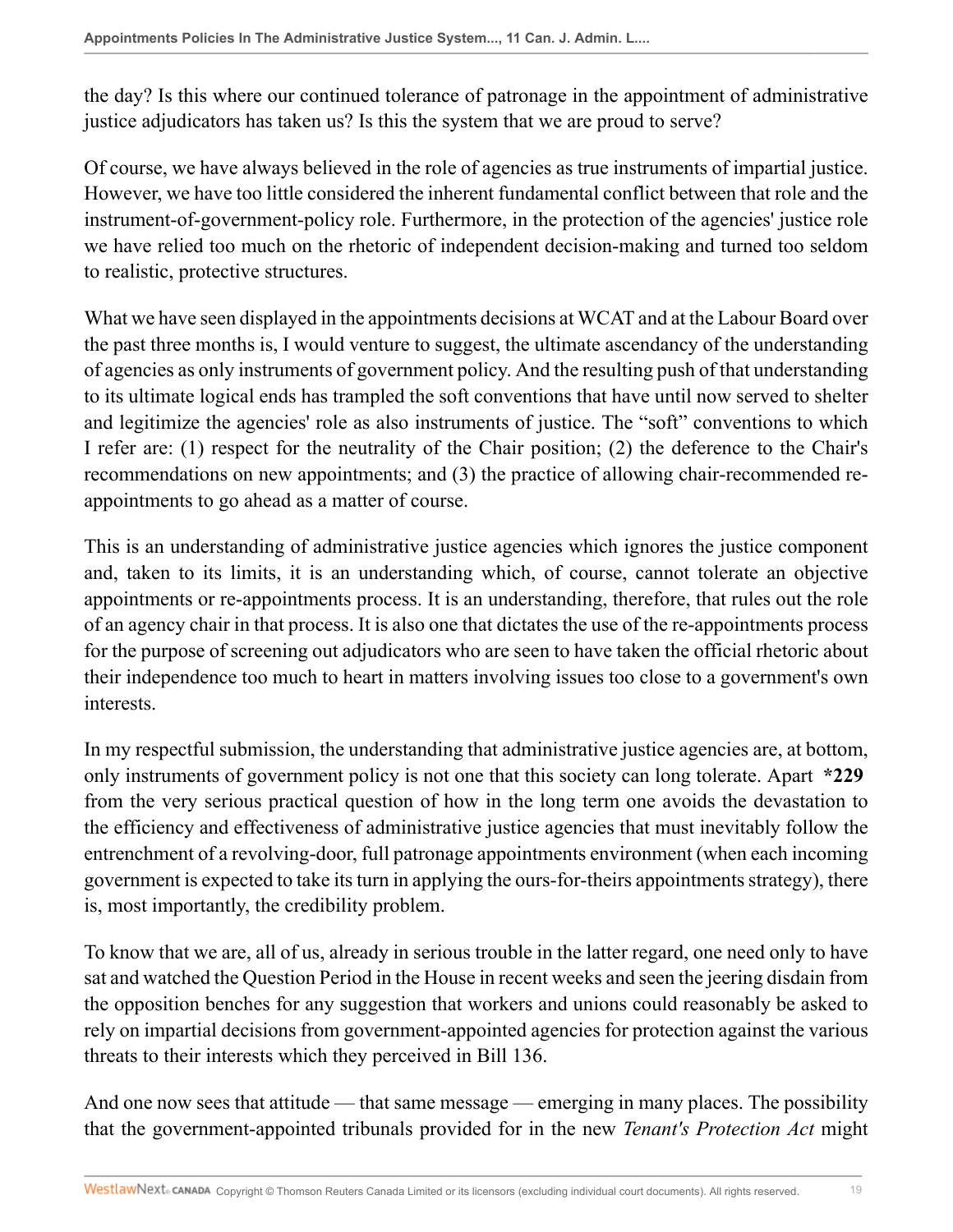be expected to act impartially between tenants and landlords is being dismissed as a joke by the leaders of tenant organizations — to take just one other example.

In my submission, we are approaching a tipping point in the administrative justice system — to borrow a concept from the epidemiologists. The tipping point in the epidemiologists' world is the point at which an ordinary and stable phenomenon like a relatively benign and manageable disease — like, if you will, the patronage system of appointments as we have previously known it can abruptly collapse into a crisis of epidemic proportions. We are, in my view, already teetering on the tipping point with respect to the administrative justice system as we proceed with making the possibility that any government administrative justice agency could be relied on to dispense impartial justice a wholly absurd idea in the eyes of the public.

Once we reach such a point, it will thereafter be difficult, in my submission, to restore such agencies' credibility as instruments of justice.

By way of final summary, may I just repeat the main points. It is my submission that the government's use of the re-appointments power to screen adjudicators against unknown criteria puts adjudicators and agencies in conflict with the principles of natural justice; that the undermining of the chair's role in the appointments **\*230** process is wrong-headed and fraught with peril for the future viability of agencies; and that an our-people-for-their-people appointments strategy, and the understanding of the role of agencies which that strategy reflects, will prove, in due course — probably sooner rather than later — to have been in point of fact incompatible with the continued role of agencies as credible instruments of justice.

In conclusion, may I just make my final point. These are not just problems, in the case of WCAT, for workers, or in the case of the OLRB, for unions. They are problems for all those concerned with a well-ordered, fair and just society, and who recognize the necessity that society have access to credible administrative justice adjudication.

In my submission, it is time for the Ontario Bar — management and employer side lawyers as well as worker and union side lawyers, and, indeed, all lawyers — to recognize that it is necessary that the Bar's unified voice, in favour of a fundamental structural reform of the appointments process compatible with the survival of a credible administrative justice system, now be heard. What is required, in my view, at this moment — just to complete the evening with one more possibly quixotic submission — what is required, is a Royal Commission on the Appointments Process in the Administrative Justice System.

Thank you for your patience in hearing me out.

## **3. LAW UNION CONFERENCE, PANEL PRESENTATION**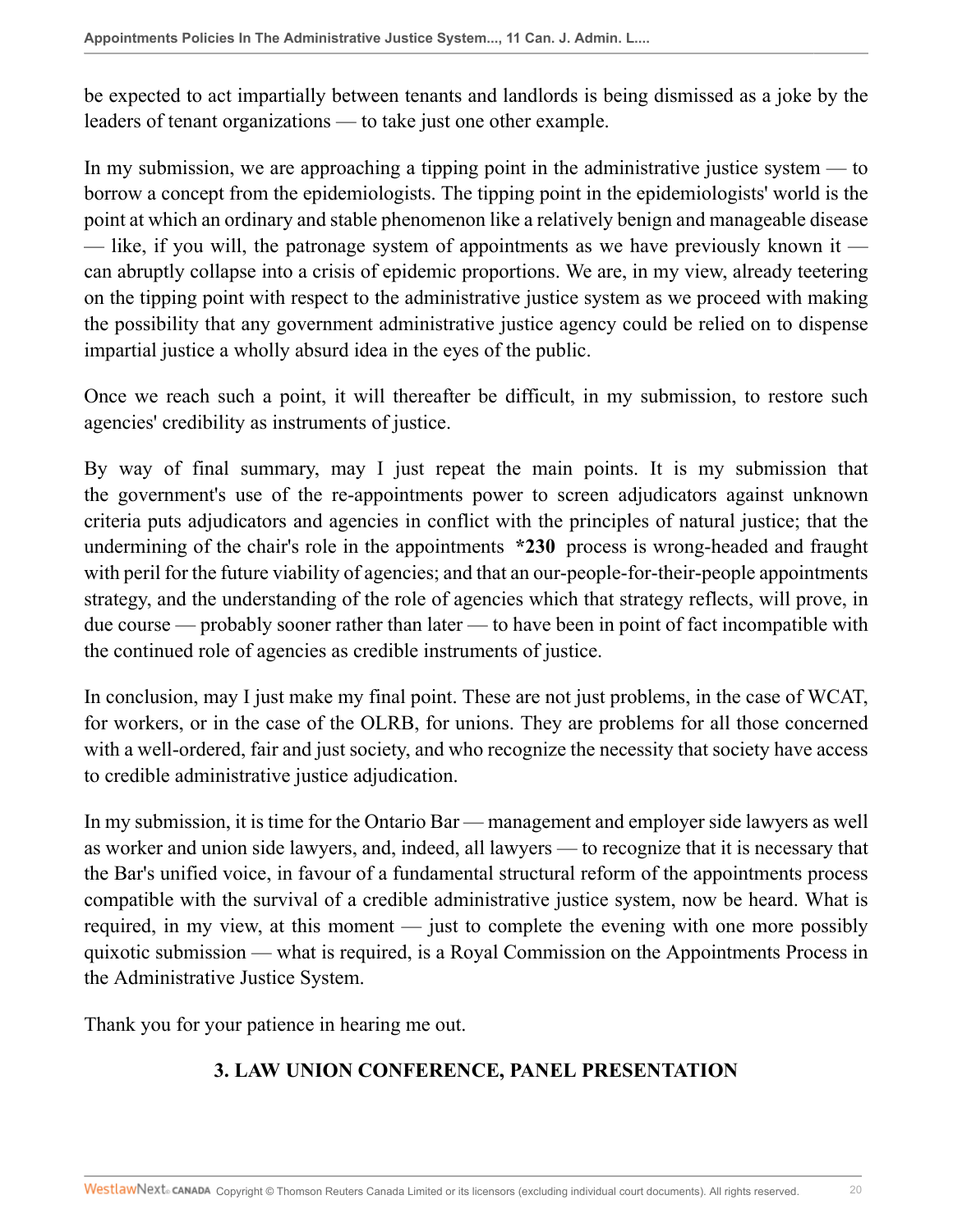#### *November 15, 1997*

Many of you, I expect, will be aware of my speech on this topic at the Workers' Compensation Section of the CBAO in September. I do not intend to give that speech again, if for no other reason than that time does not allow it. On that occasion, I spoke for about an hour from a prepared text.

However, the information in that speech, and the points I made there, provide much of the premise on which what I do have to say this afternoon is based. Accordingly, I propose to begin by giving you a thumbnail sketch.

**..........**

Judith McCormack is about to publish an excellent article on the appointments issues, and she has been kind enough to give me an advance look. The article focuses at one point on the difficulty of **\*231** reconciling the government's need for accountability respecting issues handled by administrative justice agencies, and the agencies' role from the perspective of the agencies' clients as instruments of justice.

I agree with most of the article. However, the time may have come to ask whether, in point of fact there is any practical way to effectively reconcile, from a *justice* perspective, the inherent conflict between, on the one hand, the interests of the government of the day (and of its operational Ministries) in what administrative justice adjudicators decide — the basis for the government's need for accountability — and, on the other hand, the roles which that government and those ministries play in the appointment and re-appointment of those same adjudicators.

In short, in my view, the difficulty in reconciling the government's need for "accountability", with the agency clients' need for justice — the reason it is so difficult to conceive of an effective means of reconciliation — arises from the fact that a structure involving a government with strong interests in the outcome of adjudicative decisions having discretionary powers to appoint and re-appoint the short-term adjudicators making those decisions, may not in point of fact *be* reconcilable with the needs of a justice system on any principled basis.

If one were to look hard at the past experience with the system, one would be likely to find, I believe, that in point of fact in Ontario the administrative justice system has only *ever* worked where governments have chosen not to exercise these powers, but have effectively delegated the selection and re-appointment decisions to the agency chair and have made what everyone understood were de facto tenured appointments.

The OLRB is such a case. WCAT is such a case. The Ontario Securities Commission, the Ontario Municipal Board, the Ontario Energy Board, and the Environmental Assessment Review Board, are as well.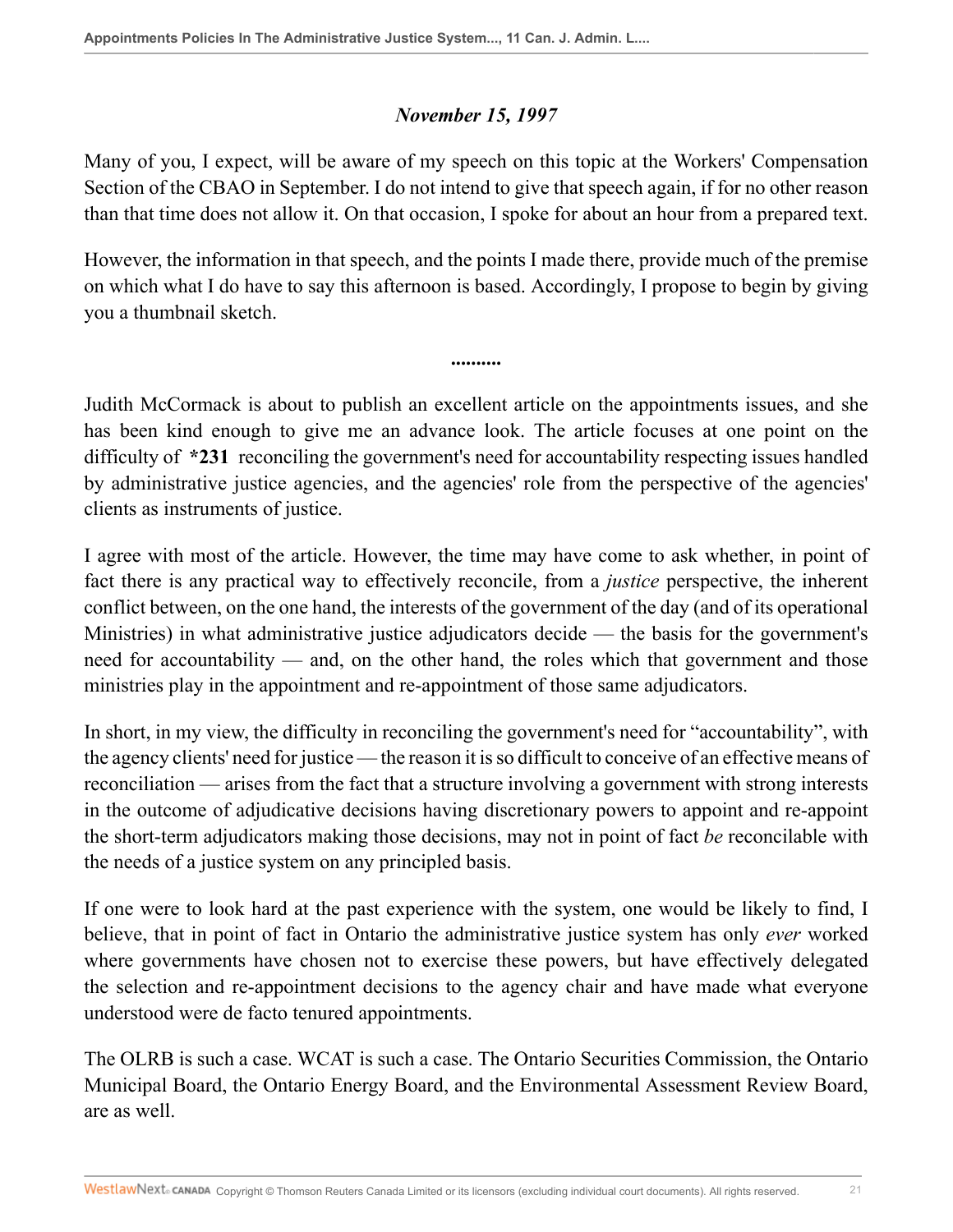On the other hand, when one thinks of the agencies which have been acknowledged to be dysfunctional — SARB in its bad days, for instance — one will see, I believe, that they are instances where the government was in fact exercising these powers by selecting adjudicators itself, not respecting the Chair's role, etc.

May we have, in point of fact, an administrative justice system structure that is *inherently*, fatally flawed?

**\*232** The current government has pushed that structure to its logical limits, overriding the soft conventions — respect for the neutrality of the chair, deference to chair recommendations on appointments and routine acceptance of chair recommendations on re-appointments — which have traditionally served to draw the sting from the government's conflicted position by effectively neutralizing its actual role in the appointments and re-appointments decisions.

These soft conventions have now been shown to be insufficiently robust for an environment of polarized politics.

In insisting on exercising all the powers the structure gives it, this government has pushed the structure's fundamental flaw to the forefront for all to see and, from a justice perspective, it seems just not to be an acceptable picture.

It is in my view, past time that we fixed the structure and made it one in which the needs of justice and a government's legitimate need to influence an agency's policy stance are truly reconciled on a principled footing. (At the very least, and in the short run, we need to find some way to get those soft conventions re-installed.)

How can we do that? Well, we will certainly have to be prepared to think new thoughts.

Bertrand Russell is reported to have said on some forgotten occasion:

I think the essence of wisdom is emancipation, as far as possible, from the tyranny of the here and now.

If we were to emancipate ourselves from the tyranny of the here and now respecting appointments and re-appointments, we might consider whether government appointment and re-appointment of administrative justice system adjudicators is in fact an essential feature of an administrative justice system, notwithstanding that governments have been making such appointments for about fifty years.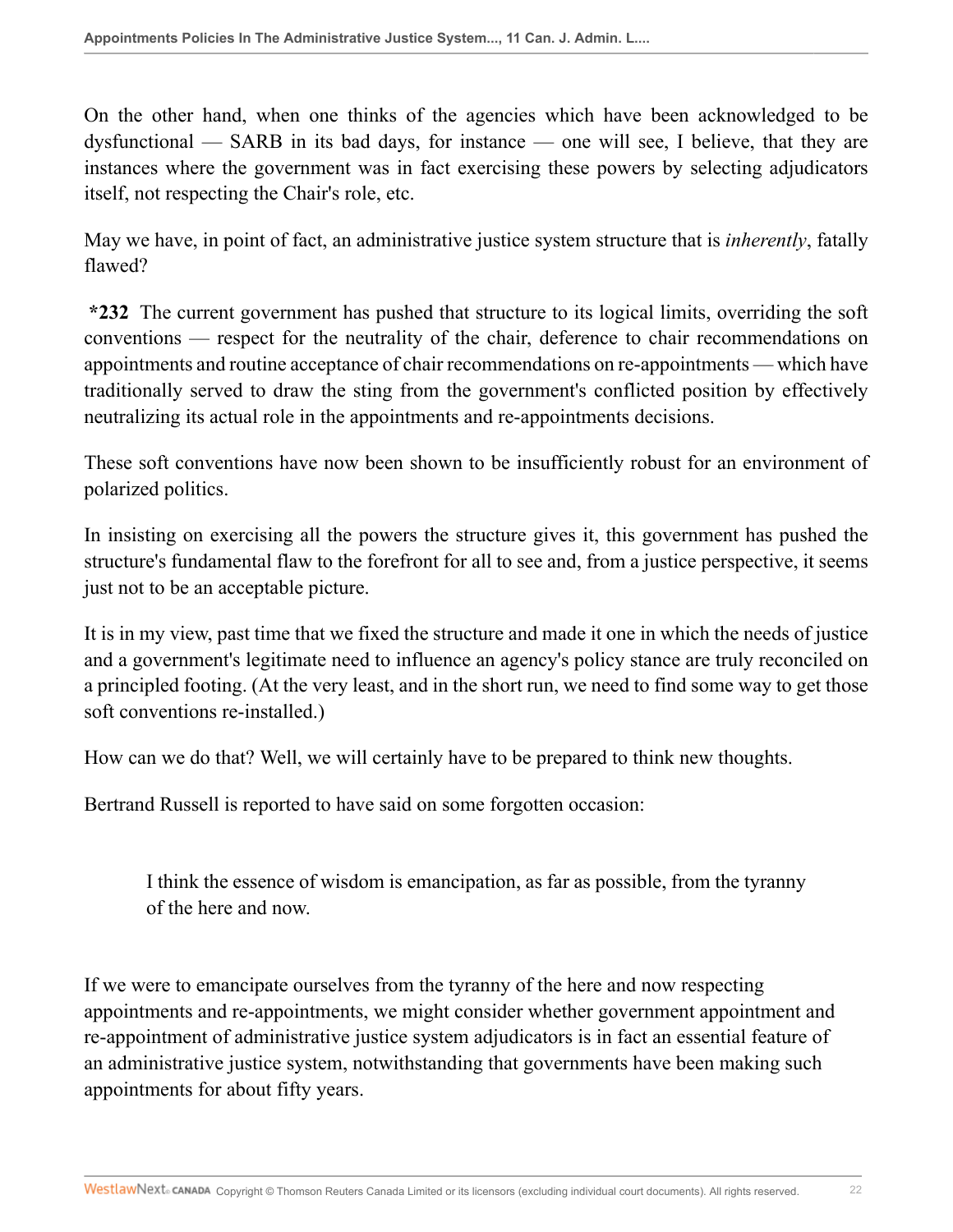We do not have far to look for precedents for non-governmental appointments. Take the United States, for instance. In the U.S. federal system, the counterparts of our administrative justice system adjudicators are appointed by The United States Office of Personnel Management pursuant to a statute-specified, competitive selection process. And, of course, in Ontario, we know that Insurance Commission arbitrators — whose responsibilities are really **\*233** indistinguishable from WCAT vice-chair responsibilities — are simply hired by the Insurance Commission.

Naturally, such a devolvement of the appointments powers would destroy the government's ability to influence agency decisions. Accordingly, in the cases where such influence over agency decision-making can be shown to be necessary and legitimate — and I believe we all acknowledge that there are such cases ( although, I also believe that we think there are more of such cases than an actual analysis would in fact discover) — we would have to devise other channels — overt channels — through which such influences can be appropriately exercised. But such channels can also be easily envisioned. [15](#page-45-15)

I do not intend to specify a particular restructuring design today, time does not permit. I look forward, however, to the discussion.

# <span id="page-22-0"></span>**4. THE ADMINISTRATIVE LAW, LABOUR LAW, AND WORKERS' COMPENSATION SECTIONS OF THE CBA-O**

## **SPEECH TO A JOINT MEETING ON THE APPOINTMENTS ISSUE**

## *November 25, 1997*

Many of you, I expect, will be aware of [the jeopardy speech] on the subject of appointments. I do not intend to give that speech again. However, the conclusions in that speech are, I feel, especially important to this evening's topic, and I will take a proportion of my allotted time reviewing those.

I want to begin this evening, however, by addressing a prior question, a question on which we do not traditionally spend any time, assuming that everyone knows the answer. The answer to this question is, however, the essential backdrop against which any discussion of appointments must take place, and I am not perfectly sure that there is a consensus concerning that answer. I refer to the *quality* of independence that we want for administrative justice adjudicators.

A couple of weeks ago, the media was keeping us all posted on the Louise Woodward case the U.K. nanny convicted by a **\*234** Massachusets jury of the murder of an infant left in her care. As we know, before the sentencing, counsel for Woodward had applied to the trial judge to set the conviction aside, and, while the judge considered that application, media coverage of the widespread criticism of the murder conviction ran rampant.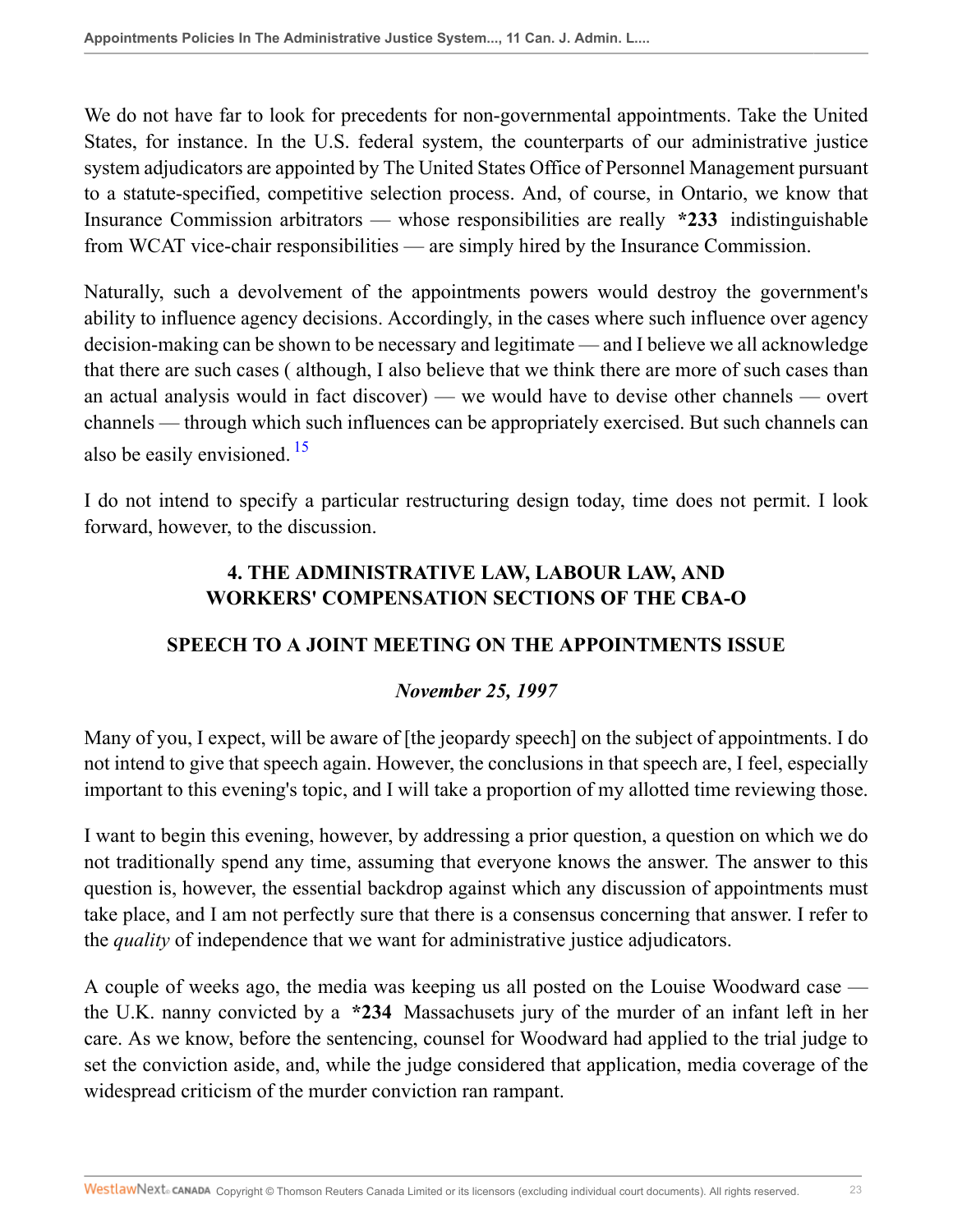So pressing was the public outcry, that in his reasons for his decision on defense counsel's motion the trial judge thought it necessary to clarify his response to this public pressure. In the process, he fashioned what struck me to be an eloquent and admirable statement of the quality of independence required of a judge. He said this:  $16$ 

<span id="page-23-0"></span>The law, John Adams told a Massachusetts jury while defending British citizens on trial for murder, is inflexible, inexorable, and deaf: inexorable to the cries of the defendant; "deaf as an adder to the clamours of the populace". His words ring true, 227 years later. Elected officials may consider popular urging and sway to public opinion polls. Judges must follow their oaths and do their duty, heedless of editorials, letters, telegrams, picketers, threats, petitions, panelists, and talk shows. In this country we do not administer justice by plebiscite. A judge in short, is a public servant who must follow his conscience, whether or not he counters the manifest wishes of those he serves; indeed, whether or not his decision seems a surrender to the prevalent demands.

My prior question is this: if we would agree that this statement fairly expresses the quality of independence expected of a judge, do we also think that it fairly expresses the quality of independence we expect and require of an administrative justice adjudicator? Or, is there some lesser degree of independence that is wanted or expected in the administrative justice system?

Madame Justice Rosalie Abella with her usual turn of phrase and wit, in a speech to the CCAT Conference many years ago asked whether, since agencies [she was then the Chair of the OLRB] had been labeled by the courts as "quasi-judicial", might they also be thought of as quasiindependent.

In Ontario, I believe there have always been places in our system in which one could expect to find a rarely spoken but strongly felt intuitive view that *quasi*-independence is all that is wanted; places **\*235** where it is deemed essential to have agency decision-makers in a status that leaves them sensitive at a visceral level to their ultimate vulnerability to some personal consequences if they take their nominally independent status too much to heart; places where the resistance to the discredited idea of fully tenured appointments has more to do with intuitive discomfort with the prospect of truly unrestrained independence of adjudicators, than with the other functional or operational concerns that are typically marshaled against that concept.

These places may be found, I believe, within the bureaucracies of ministries whose own decisionmaking is supervised by agencies, amongst the ranks of Ministers responsible for law and policy interpreted by agency decisions, and within industries regulated by agencies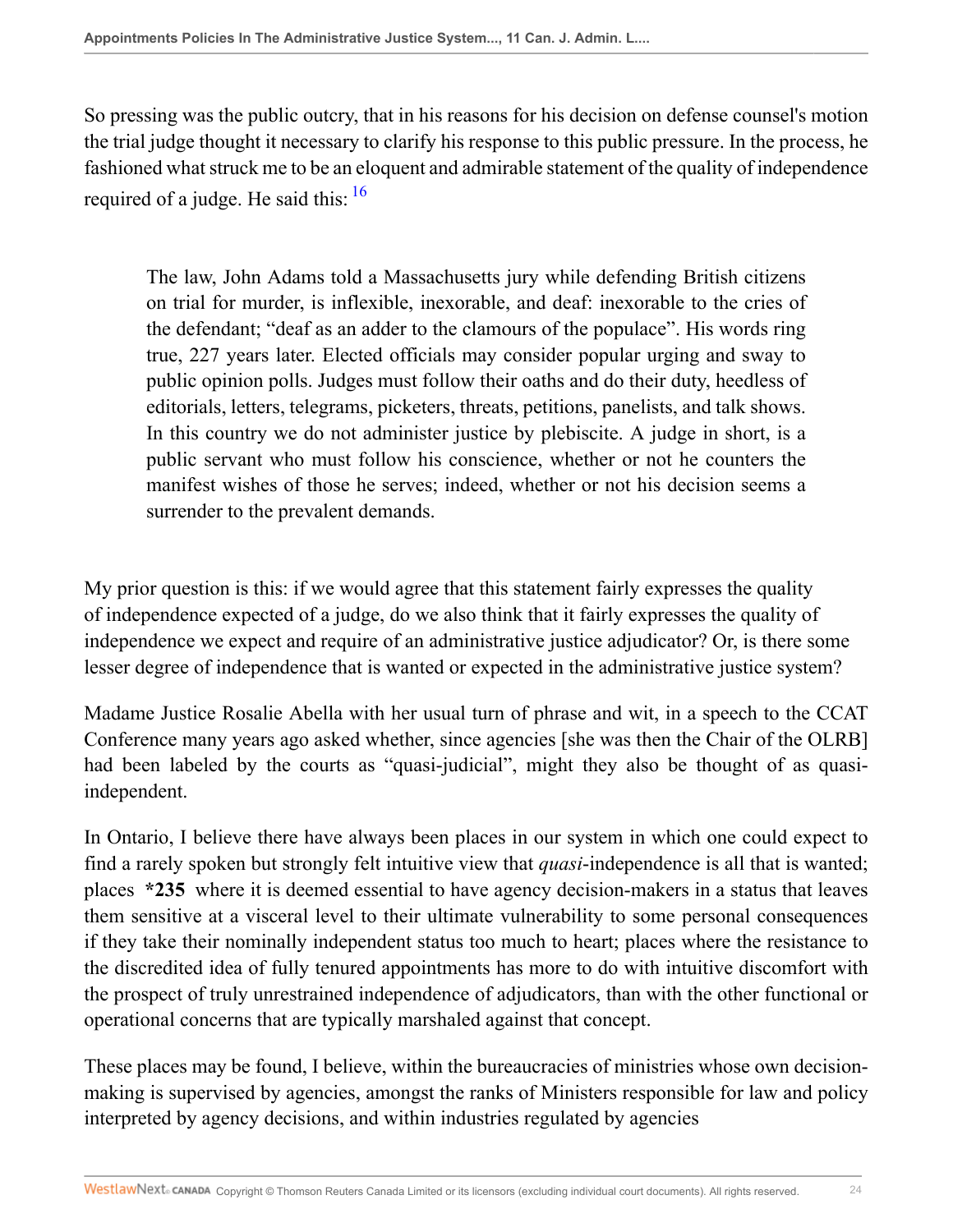Are they right in this? Are the ringing words of a John Adams in a murder trial out of place in a workers' compensation case? In a labour case? In a welfare case? In a securities case? Do we really want WCAT members, OLRB members, SARB members, OSC members, to be "deaf as adders" to the clamours of the populace, to the views or interests of the industry, of the Ministry, of the Minister or of the Premier? (Not counting, of course, those interests or views that are relevant to the decision being made and which the parties to the proceedings have had an opportunity to address.)

In my view, it is self-evident that we should want and do need decision-makers with that quality of unflinching independence — who, on factual finding and on interpretations of the law, are prepared to go, as the SOAR Model Code of Professional and Ethical Responsibilities for Members of Adjudicative Tribunals requires, "wherever the evidence and law fairly takes them", who are willing, as the trial judge says in *Woodward*, to follow their conscience "whether or not they are countering the manifest wishes of those they serve".

In my view, on any list of priorities for an administrative justice system, accountability must stand a distant second behind independence.

Those are my views, and, I am now pleased to be able to report, apparently also the views of the Chief Justice of Ontario, who in his speech last week at COBA referred to independence in decision-making as "undoubtedly the most important principle in the justice system", by which from the context it is clear he meant to include the *administrative* justice system.

**\*236** Those are my views, and the views of the Chief Justice, but do they represent a consensus? Are they your views?

In fact, I am not at all sure that there is a consensus on this question, and the point I am making is that before one can have a useful debate about the issues pertaining to appointments and reappointments, it is necessary to be clear as to whether those debating these issues share common views about the quality of independence that is required.

I propose now to revisit the submissions made in my [jeopardy] speech.

In whatever structure of appointments proposed, one can assume, I believe, that the principle of *tenured* appointments will not be acceptance. But in the absence of tenure, independent decisionmaking requires, in my view, as a minimum, a commitment to financial security for adjudicators. In my 1994 paper on Administrative Justice System Reform and the Term of Appointment Issue, I spoke to that need as follows:

**..........**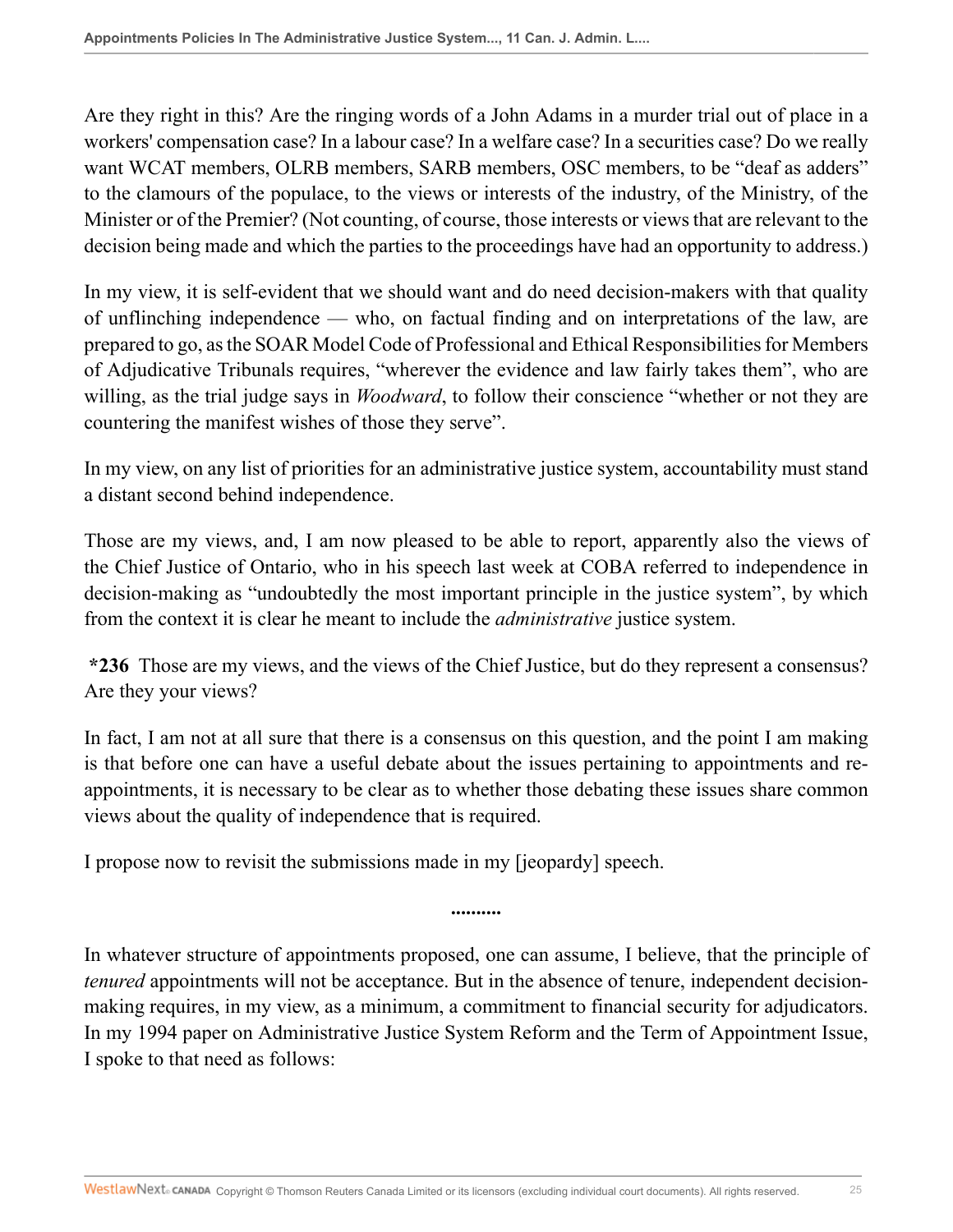In the writer's view, it is also essential that the system's term-of-appointment policy provide, as a minimum, a structure of employment that will give, and will be seen to give, chairs and members viable security against the potentially negative career implications of controversial decisions.

If we cannot contemplate offering the protection of tenured appointments, then, if our commitment to independent decision-making is to be at all meaningful, we must at least provide for a sufficient, financially secure period of career transition at the end of an appointment. This, in the writer's opinion, is the key. For it is in the degree of a chair's or member's confidence in their prospects for reasonable, post-term financial security that one will find their true capacity for independent, in-term decision-making.

Accordingly, underlying the following policy suggestions is the conviction that, for adjudicators not re-appointed to their positions, a viable, term-of-appointment policy must provide — as a matter of right — a significant, predetermined, salary and benefits separation package that is sufficient to ensure financial security for the time it may reasonably take an ex-adjudicator to re-orient his or her career in the face of possibly alienated governments and/or disgruntled **\*237** former colleagues or clients  $17$ 

<span id="page-25-0"></span>Finally, may I commend for your consideration and for consideration by the three sections, SOAR's discussion paper on Principles for Appointments. It is a detailed proposal concerning the principles that ought to govern the appointments process, and it has been produced by a select, SOAR Working Committee whose members represented a range of interests.<sup>[18](#page-46-2)</sup>

## **5. DRAMATIC DEPARTURES IN APPOINTMENTS POLICIES**

## **PRESENTATION TO THE LAW SOCIETY OF UPPER CANADA CONTINUING LEGAL EDUCATION ADMINISTRATIVE LAW**

## <span id="page-25-1"></span>**DRAMATIC DEPARTURES IN A DOWNSIZING STATE**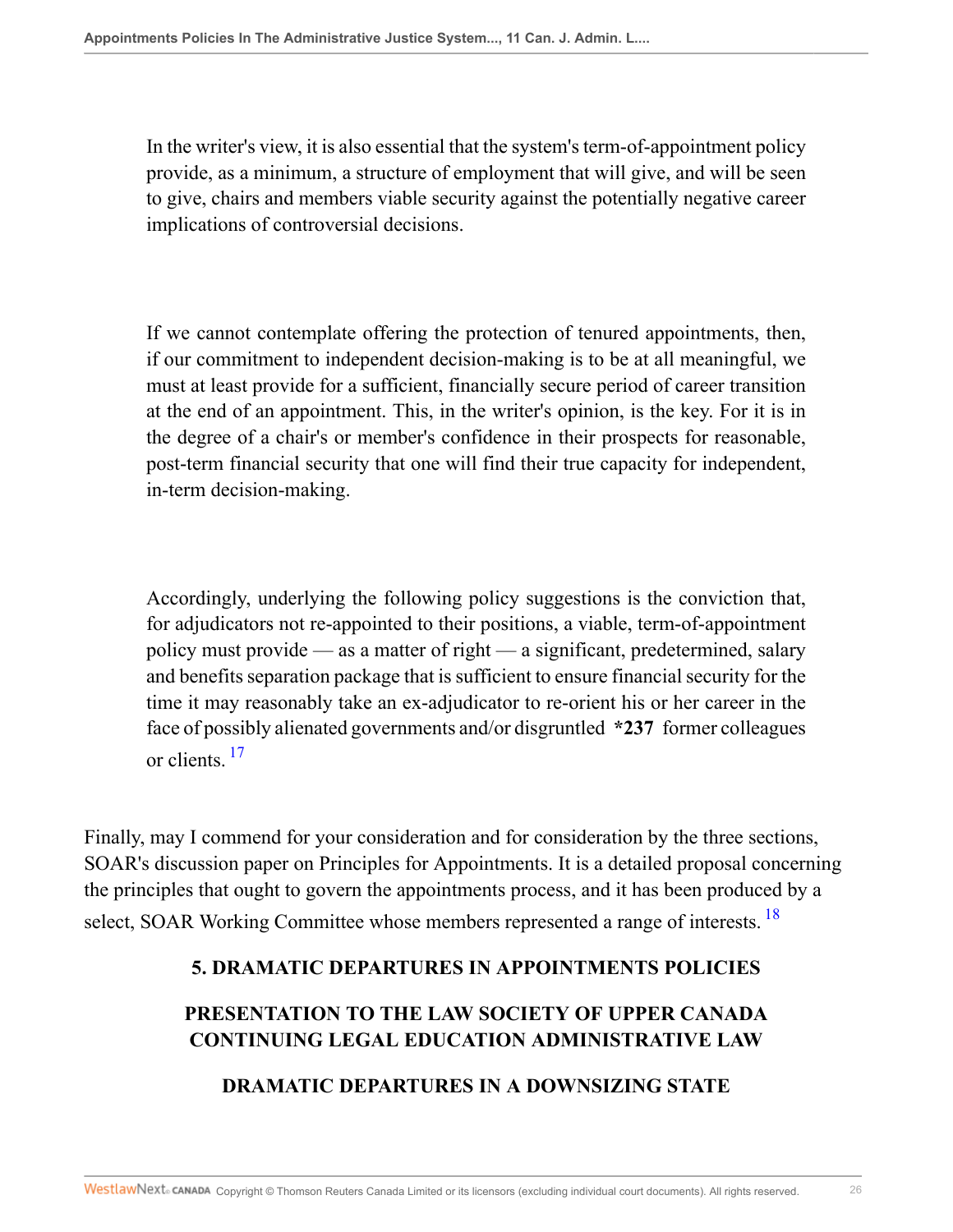#### <span id="page-26-0"></span>*December 12, 1997*

You have heard from Mr. Guzzo<sup>[19](#page-46-3)</sup> about the work of the Agency Reform Commission. I should like to compliment Mr. Guzzo and his Commission on the quality of the Commission's Consultation Paper. It seems to me to be an excellent, balanced statement of the **\*238** issues and of the possibilities that arise in the contemplation of reform in respect of agency process and procedures and agency administration. It is a document that with respect to that area of reform should prove to be of enduring value.

However, for a Commission devoted to reform of the regulatory and adjudicative agency system there are, in my view, two significant omissions. The Consultation paper concerns itself not at all with the issue of the independence of agencies, and makes no reference whatever to the appointments process.

The latter omission was expected since it had been known within the agency community that the appointments process had been excluded from the Commission's agenda. Fortunately, however, as Mr. Guzzo has indicated this morning, the appointments process has now been added to the Commission's agenda and the Commission is currently welcoming submissions on that subject. This announcement was made by Mr. Guzzo at the COBA Conference on November 21.

It is not surprising to see the appointments issue added to a reform agenda that is pre-occupied with performance and performance evaluation and with finding ways to do the work of the agencies more efficiently. Mr.Guzzo made the essential point at the COBA Conference when, in announcing the Commission's intention to now address the appointments issue, he referred to an aphorism used by a hockey coach of his acquaintance.

The coach's observation, as I recall Mr. Guzzo's rendition, was something to the following effect:

If you've got the talent, it doesn't matter what the system is; if you don't have the talent, it doesn't matter what the system is.

Finding, attracting and keeping the talent has to be a primary goal of any reform of Ontario's administrative justice system.

The title of today's conference is "Administrative Law — Dramatic Departures in a Downsizing State". Departures in the appointments policies to which I will be referring, while dramatic, have little, I think, to do with the downsizing of a state. Indeed, from a downsizing perspective they seem counterintuitive. If one were looking for ways to cause agencies to be more efficient and smarter,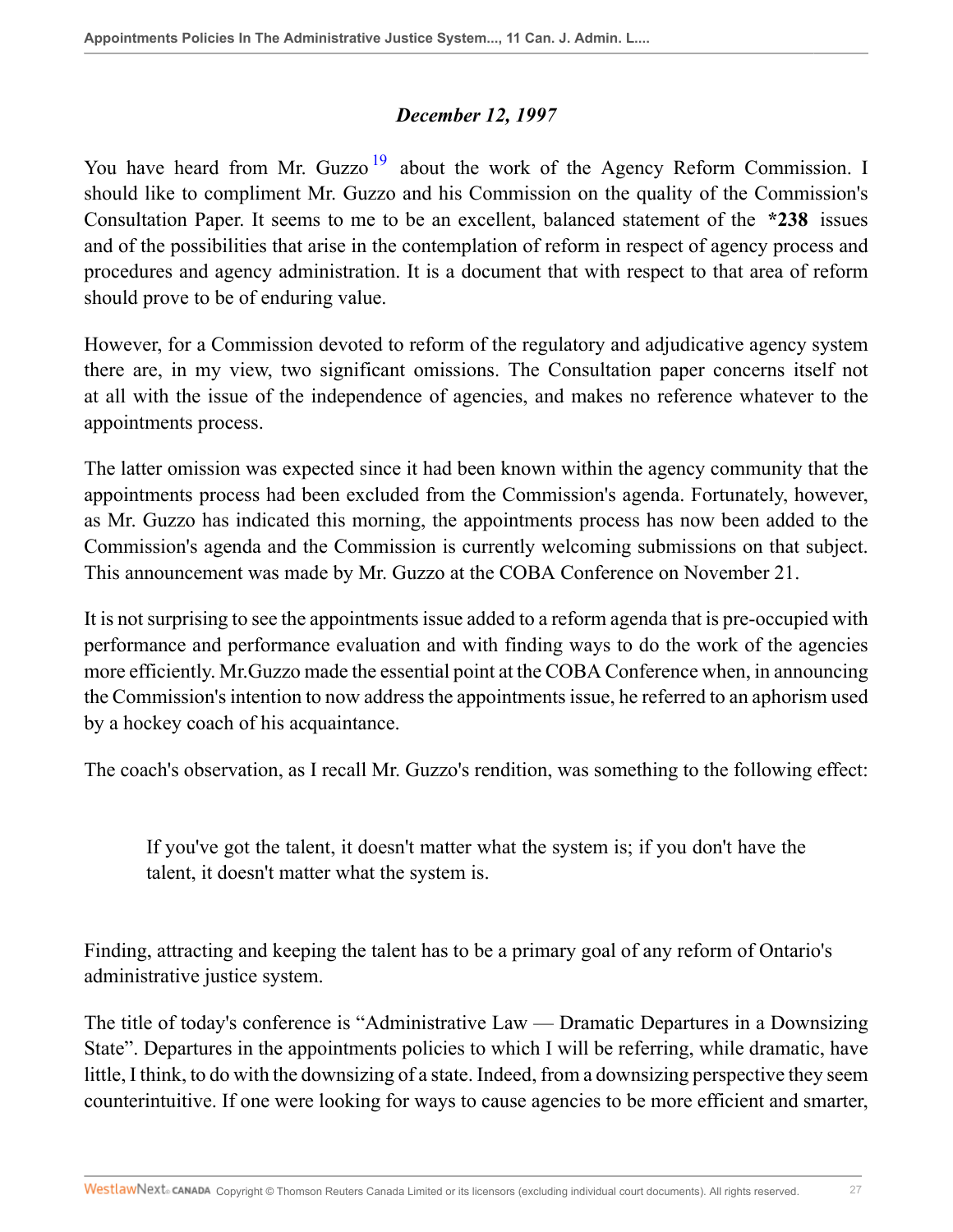the departures in the appointments policies reflected in recent appointment and re-appointment decisions would not be, I would respectfully suggest, the way one go about it.

**\*239** On September 24, I spoke to the Workers' Compensation Section of the CBA-O on the issues which I saw arising from the nature and pattern of government decisions concerning appointments and re-appointments at WCAT and at the OLRB during the spring and summer of 1997. A copy of that speech will be found in the conference materials. I will not be giving that speech here, but I will be making some references to it.

To understand the scope and implications of the dramatic departures in the appointments policy since the change of government in June, 1995, it is necessary to have some appreciation of the departure point — what that policy looked like under previous governments.

<span id="page-27-0"></span>**..........**

In the first place, it is important to appreciate the significant progress that had been made towards a merit-based, *competitive* appointments regime in the Province of Ontario's administrative justice system in the decade prior to June of 1995. And, in that respect, I would commend to you an article by Judith McCormack, former Chair of the OLRB, entitled, *The Price of Administrative Justice*, to be published soon in the Canadian Labour and Employment Law Journal,  $^{20}$  $^{20}$  $^{20}$  in which the history of that development is described in some detail.

Of course, in Ontario, there have always been some agencies (and in this respect I can only speak with personal knowledge about two agencies: the OLRB and WCAT) where there has always been a *de facto*, merits-based appointments strategy. The OLRB is the senior agency and the one with which probably the majority of people are most familiar and so I would invite you to have that Board in your mind's eye as I describe this traditional strategy.

The strategy consisted first of the selection as agency chair of a person who was well-regarded within the constituencies serviced by the agency as a knowledgeable and especially competent lawyer active in the agency's field of responsibility and in whose ability to perform the role of a neutral adjudicator the constituencies would have general confidence. His or her selection was made by the responsible Minister and the Premier's Office on the advice of the Deputy Minister after a process of informal consultation with the leading members of the agency's client constituencies.

**\*240** Then, with the Chair in place, the appointment of the other neutral adjudicators in the agency and their re-appointment was simply left to the judgment of the Chair.

His or her recommendations for appointment were not always accepted. Occasionally, the Minister or Premier's office would take exception to a particular recommendation. However, that was a rare event. And, when it happened, the Chair would be asked for another recommendation. No one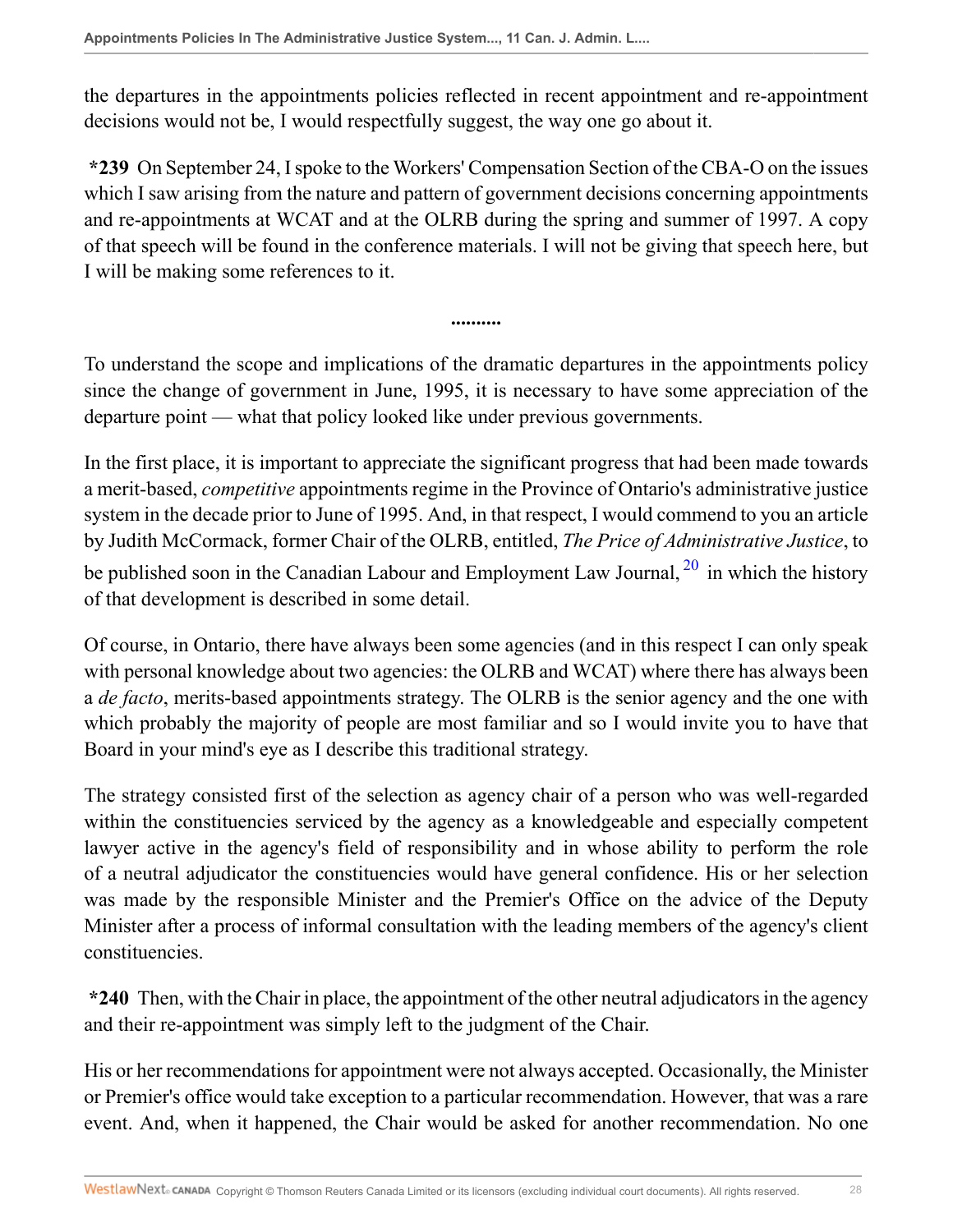was appointed who had not been recommended by the Chair. And, by reason of the confidence which the agency's client constituencies had in the Chair's judgment and neutrality, and of the Chair's intimate understanding of those constituencies, people appointed pursuant to the Chair's recommendations by and large were found to be acceptable.

One must acknowledge, of course, that this was not a *competitive* selection process. Positions were not advertised, job descriptions were not made available, and people who became candidates for the positions were by and large people whose professional abilities happened to come one way or another to the Chair's attention.

However, this selection process *was* a merit-based system. Chairs learned very quickly how much trouble a mediocre talent or a closed mind in these positions could make for the Board and for the Chair. The Agency's reputation, the Chair's own reputation, as well as his or her hope for a quiet life, all depended on the quality — and the neutrality — of the people chosen for appointment to these positions. There was very little the Chairs regarded as more important than ensuring the quality of the appointments to their boards.

There was, of course, room in this appointments regime for some patronage influence. From time to time, the Chair would be advised by the Minister's office, or the Premier's office, or by the Deputy Minister of the name of a person who was interested in an appointment and whose credentials appeared to make them a candidate for appointment to the Chair's agency. The Chair would include these names on his or her list of potential candidates and when a vacancy arose would consider those names along with others.

I have no doubt that on occasion, when on the merits it was a relatively close call, a Chair would think it propitious to be able to recommend a name that had originated from those sources. However, those influences were very low key, and the predominant influence **\*241** was the Chair's preoccupation with ensuring highly qualified appointments.

So far, I have been referring to the traditional practices respecting the selection and appointment of new people to vacancies on the Board. With respect to *re*-appointments, the tradition was *very* straightforward. The Chair's recommendations on re-appointments were simply always accepted. Furthermore, the experience was that, with this focus in the original selection process on merit, the Chair rarely had occasion to recommend against re-appointment.

As we know, prior to the downsizing at the Board in 1996, people appointed to the OLRB who, in the Chair's view, were meeting the Board's needs could expect to continue in their positions until they chose to leave, and many stayed until retirement age. These were, in fact, *de facto* tenured appointments.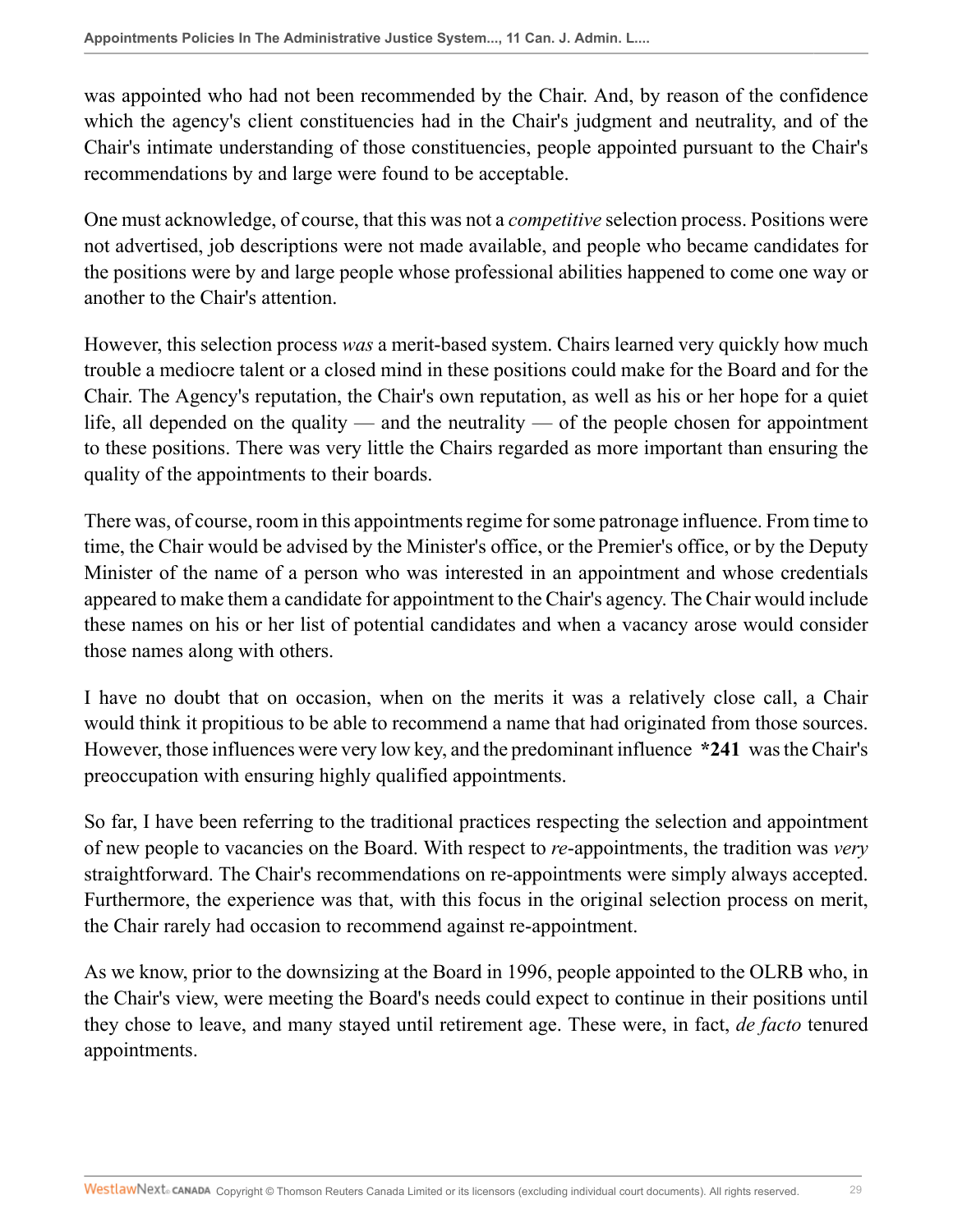It may also be noted that, prior to 1991, the tradition respecting the Chair was that once appointed he or she remained in the position until he or she decided it was time to do something else or was offered a different appointment.

Those of us old enough to remember the performance of the OLRB, or to have known of its reputation, through the '50s, '60s, '70's and '80's and those who are familiar with its work in the '90s, will readily confirm, I believe, that it has always been an agency whose objectivity was implicitly trusted and whose competence and wisdom was widely admired — in both the labour and management communities — even if, from time to time, particular decisions were criticized on their merits by one side or the other. It is also an agency with which it appears the governments of the day rarely had any serious difficulty.

WCAT is the other agency that I can personally confirm operated under this Chair-centred appointments regime, and while it is obviously impossible for me to be objective on the question of the extent to which that regime worked in WCAT's case, I believe there is objective evidence to suggest that under that regime the agency also earned a reputation for integrity and competence in both the worker and employer communities.

This Chair-centred model of an appointments regime is a model that bears emulating, in my opinion.

It was a regime that depended on what I have referred to in [the jeopardy speech] as three "soft conventions" — "soft" because they have not proven to be tough enough to survive a polarized **\*242** political environment. The three conventions which I have already described were: (1) the government respecting the neutrality of the Chair's position, (2) the government deferring to the Chair's appointment recommendations, and (3) the government accepting as a matter of course the Chair's re-appointment recommendations.

It is these three conventions that effectively finesse the structured dependency of the Board that is otherwise inherent in the government's discretionary power to appoint and re-appoint the Board's neutral members.

Motivating the government's acceptance of these three conventions was, of course, the implicit acknowledgment that the Labour Board, while an instrument of government policy, was also an instrument of justice, and that both as an instrument of justice and as an instrument of policy it worked only to the extent that it was seen to be independent of the government and the government's supporters.

Regrettably, prior to 1986, this Chair-centred appointments regime pertained only to a handful of Ontario agencies. The Macaulay study of the system discloses that the majority of chairs were *not* consulted about appointments. And there were a number of agencies in which the worst excesses of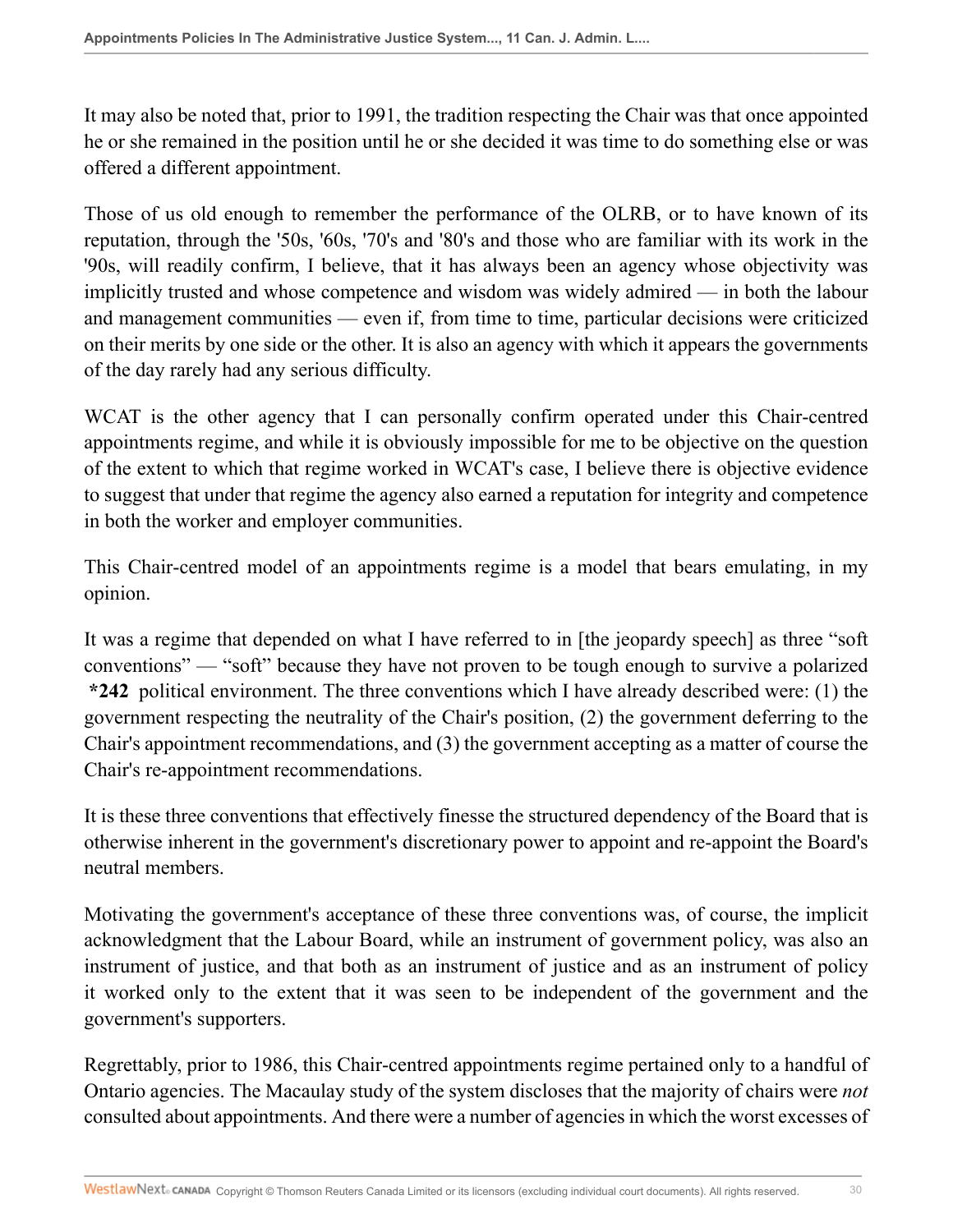the patronage system of appointments were always thought to have had full sway. During my years as a storefront legal clinic lawyer, the Social Assistance Review Board (SARB) was considered, for instance, to be one prime example of this abuse of the patronage system.

One of the disadvantages of the non-competitive nature of the selection process in the Chaircentred appointments regime that I have just described, and of the reliance solely on agency chairs for the selection of people to be appointed to these agencies, is that, of course, the Chairs instinctively looked with most favour on people most like themselves — at that time, white males in the back half of their careers.

Moreover, one of the special advantages that the three soft conventions I have mentioned had going for them prior to 1985 was that they had never been tested by a change in government. The Conservative's 43 year reign never presented an occasion for a new government to contemplate what if anything should be done about *de facto* tenured appointees appointed by an outgoing government.

This, of course, first changed in 1985 when the Liberal-NDP coalition government came to power.

**\*243** That government, whose appointments policy was directed by Heather Peterson, had, as I came to understand them, four principal strategic goals as far as appointments to the regulatory and adjudicative agencies were concerned. One was to ensure the quality of appointments, the second was to change the face of the agencies to accord with the multi-cultural face of Ontario, the third was to particularly emphasize gender balance in the agencies, and the fourth goal which would serve the first three was to open the appointments process to the population at large.

That government also had a general respect for these agencies as instruments of justice, as did its successor, the NDP, and from 1985 to 1995 we experienced a steady extension of the application of the three conventions that traditionally had governed the OLRB, including, of course, the continued honouring of those conventions at the OLRB and at WCAT. This trend had been helped by the Macaulay Report's recommendation that consultation with Chairs should be an integral part of the appointments process across the system.  $2^{1}$  Some Ministries' opposition to a leading role for the Chair in the appointments process proved intractable, but in most Ministries a leading role for chairs in the appointment and re-appointment process became the norm.

<span id="page-30-0"></span>Indeed, in the latter part of this decade a commitment to consultation with the agency chair before any appointments were made became a formal provision of a number of agencies' Memorandum of Agreement between the agency chair and the responsible Minister. This formal commitment was also included in the NDP's agency reform project's draft model memorandum which was one of the reform projects under way at the time the government changed again.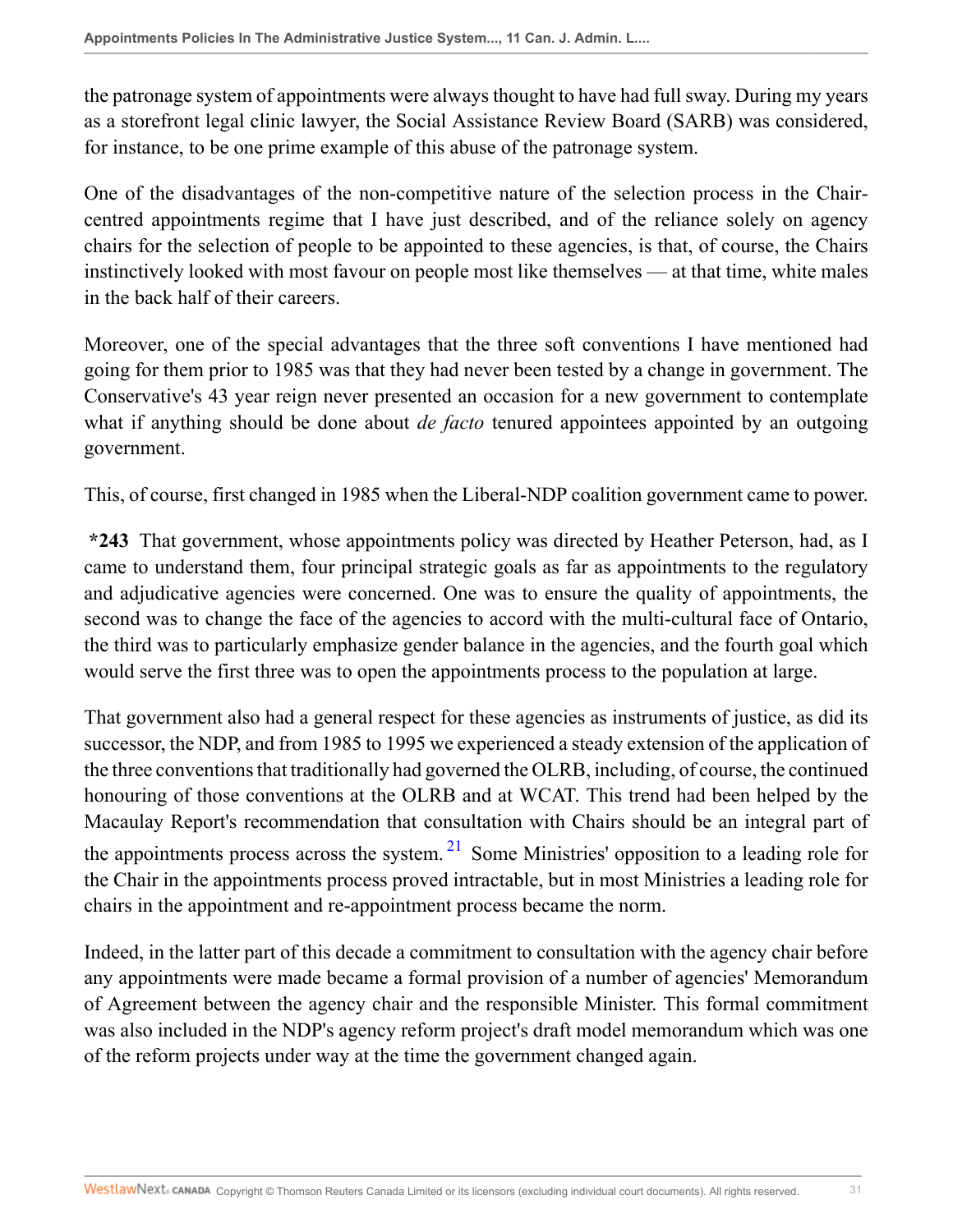To make space for appointments that would serve its goals of changing the face of the agencies, the Liberal government adopted a formal, six-year maximum service policy. Pursuant to that policy, people who had served six years in an OIC position were not entitled to any further re-appointment.

This was a departure from the previous tradition of unlimited re-appointments subject to Chair recommendation, and one that, in my view, was a serious mistake from the agencies' perspective. However, **\*244** it was not a limitation that undermined the independence of agencies since it was an objective rule, applicable to all. It is true that some agencies were exempted from the rule the OLRB and WCAT, for two — but where the rule was applied, it was, for the most part, applied equally to all members of the agency.

The spread of the Chair-centred appointments regime also coincided with the beginnings of a *competitive* selection process.

With respect to agencies which the Liberal government saw as in need of major reform, more sweeping strategies were adopted and some of these you will find described in [the jeopardy speech]. For the Liberals, the flagship agency for these new approaches was the Social Assistance Review Board (SARB) and, there, it introduced, a formal, merit-based competitive selection process — the first, as far as I know, in Ontario history.

A job description was developed, and the positions were widely advertised in the multi-cultural media as well as in the mainstream media. The selection of people to be appointed to the positions were made through structured interview processes including written tests in which the Agency Chair was a principal participant. The Chair was not, however, the only participant. The interviewing committee included a representative from the Premier's Appointments Secretariat, a government human resources representative, and a person from another agency who was seen to bring a more objective agency perspective. Fifteen hundred applications were received, and 90 people were interviewed.

Of most importance was the fact that the government was committed to appointing the people selected by the committee. This was not, to the best of my understanding, a case of the Committee sending a list of recommended names to the Minister with the Minister reserving the right to reject names on the list or to ask for more names.

This competitive selection process was not formally imposed on other agencies. However, with this example in view, with the encouragement of the Appointments Secretariat, and with the example of a growing number of their colleagues in the administrative justice system, many of the other agency chairs began to resort to a similarly structured process. They did not, as far as I know, often duplicate the general advertising of the positions. (Although, this was not unknown. The OLRB, for instance, began advertising vacancies in its vice-chair positions in 1992.) Nevertheless, they took informal steps to make the agency's constituencies aware of vacancies and of the chair's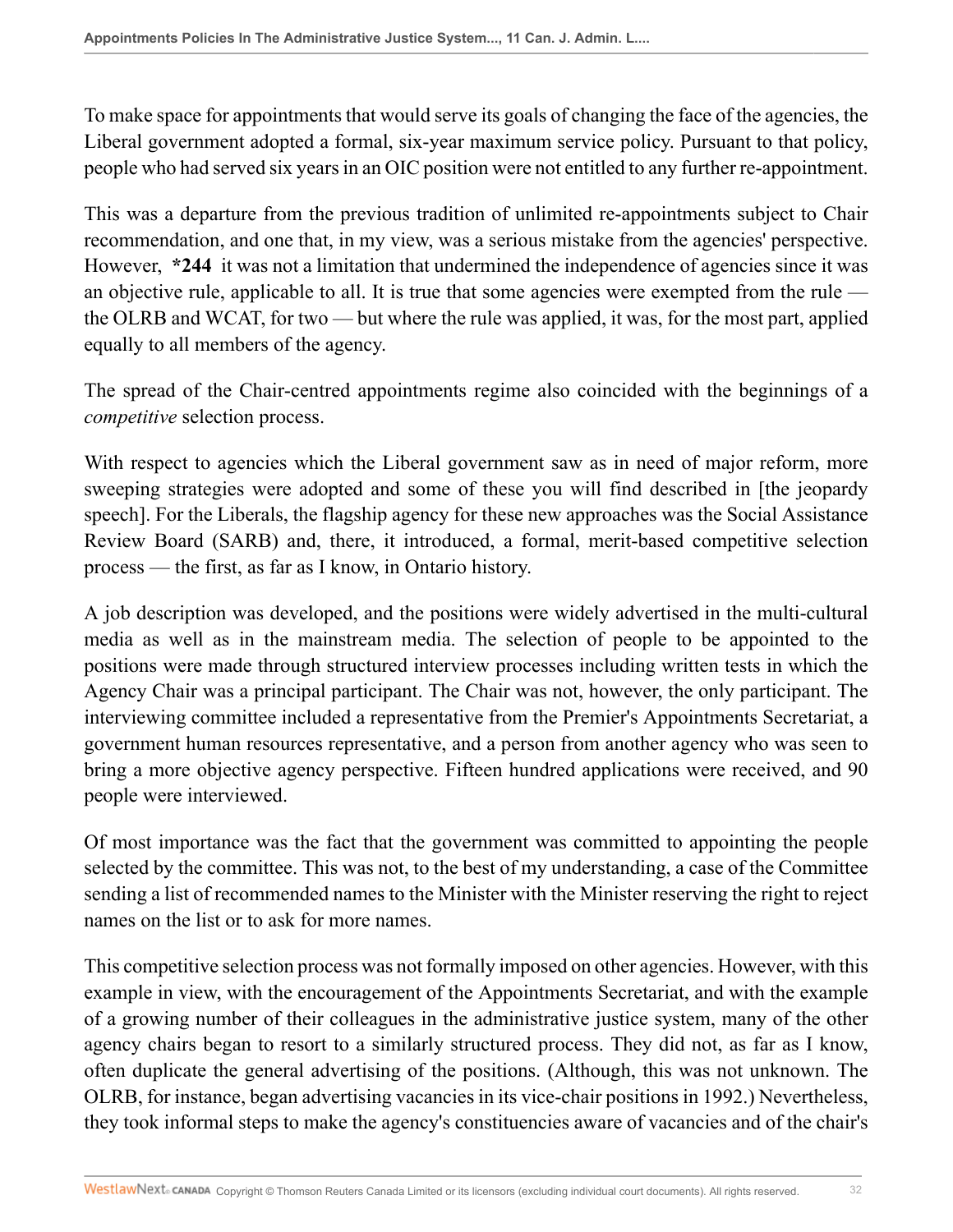general **\*245** interest in learning the names of potential candidates. The Premier's Office was also especially proactive in seeking out potential candidates from the various ethnic communities. All names put forward were then included in the selection process.

This move to *competitive*, merit-based selection processes continued through the regime of the NDP, and by 1995 the people appointed to fill vacancies on most of the major regulatory or adjudicative agencies were being selected on this basis. This was true at WCAT, at the OLRB, at SARB, at the Liquour Licence Board, at the Energy Board, at the Assessment Review Board, etc.

This was a major, historical reform with immense promise for the quality of our administrative justice system. Regrettably, it is one which seems largely to have gone unnoticed. Now, two years after the 1995 election, this reform has melted away.

Let me give you a detailed account of one of these competitive selection processes with which I am particularly familiar. In the Fall of 1994, it became apparent that there would be a number of vacancies to fill amongst the ranks of WCAT's part-time vice chairs — five vacancies in all. I advised the Premier's Office, the Minister's Office, the Deputy Minister and all of the union and worker and employer representatives on WCAT's Advisory Group of my intention to recruit up to five new part-time vice-chairs and asked for names of anyone whom they might see to be a potential candidate. By this time I was also receiving on a regular basis unsolicited applications from within the professional communities.

By the time we began the selection process, we had 90 candidates. We established a two-person selection committee — myself and a senior, part-time, female vice-chair. Through a review of the resumes we reduced the number to 60 candidates who had the credentials we were looking for. Those 60 people we interviewed in individual interviews that lasted an hour and half to two hours.

To prepare for that interview and as a basis of evaluation we asked each candidate to complete a take-home, time-limited exam involving the writing of a six-page decision on the basis of a fact situation that we gave them. We also gave them hypothetical, applicable law. We had stipulated that knowledge of workers' compensation law, while desirable, was not a condition of appointment, and we did not want to advantage those candidates with knowledge of the law.

**\*246** Before the interview, my colleague and I both marked the take-home exam. We then used the candidates written decision as the principal focus of the interview discussion. After each interview, we rated each candidate against a standard set of criteria, allotting number ratings in each criteria. When we had identified the best 10, we then interviewed their references. Only then did we identify the five we would recommend.

Prior to June 1995, and the election of the Conservative government, this was the type of selection process that was becoming commonplace — not uniform — but commonplace, and, increasingly, the norm in Ontario's administrative justice system.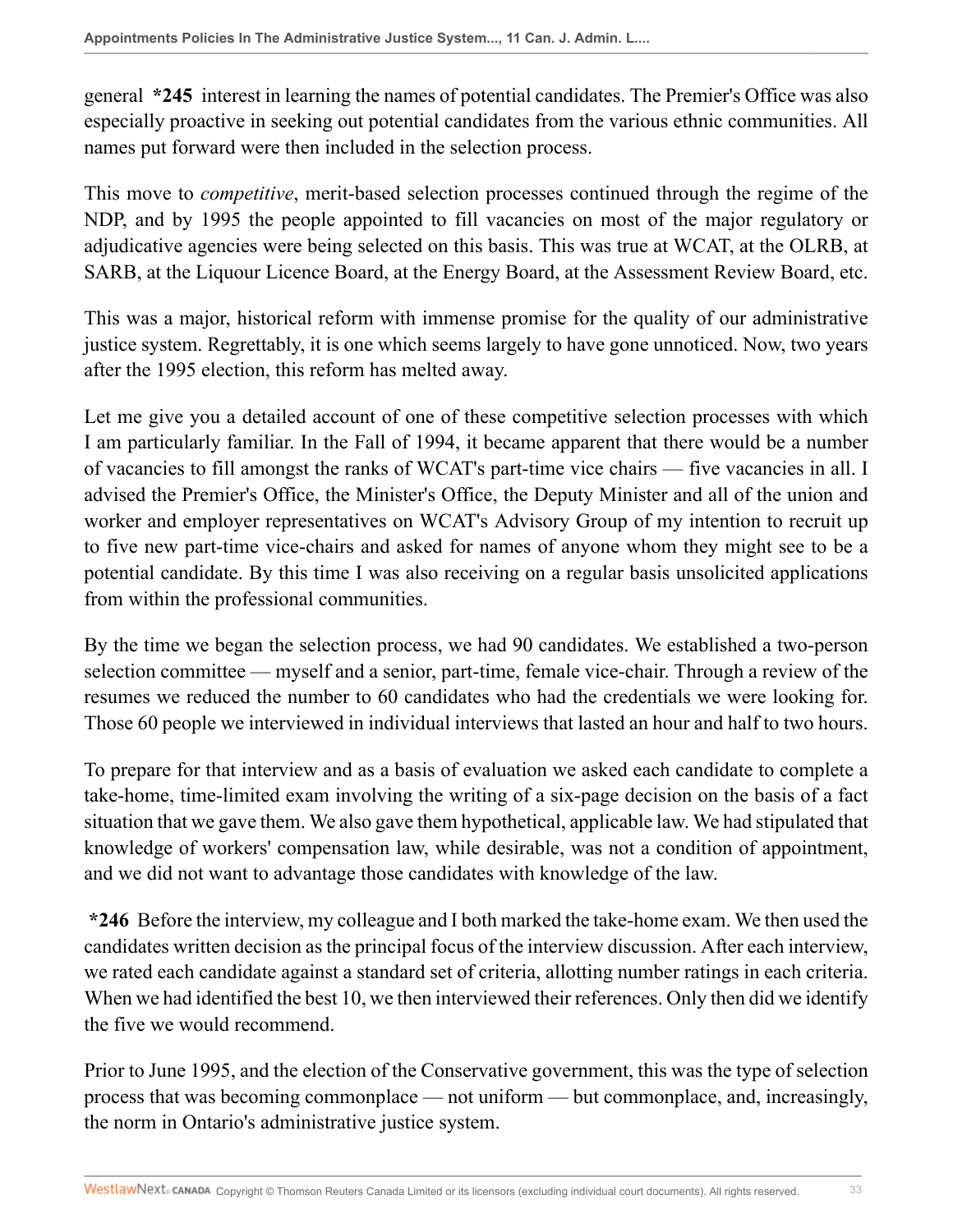Regrettably, it was not, however, true that the governments had abandoned the patronage approach to appointments. Neither the Liberals nor the NDP were prepared to commit publicly to a formal, competitive selection policy for adjudicative and regulatory agencies, and during both the Liberal and NDP regimes there were a handful of occasions where the governments felt the need to exercise their appointment prerogatives in pursuit of patent patronage goals. But these occasions were seen by those within the agency community as notable exceptions to what was rapidly becoming the norm of a merit-based, competitive selection process.

Unfortunately, in the absence of any explicit government appointment policy publicly commiting to merit-based competitive appointments, these exceptions were seen by those outside the community, and not privy to the new approach, as confirmation that it was business as usual in the patronage business. And, in due course, it became apparent that all those who accepted appointments to these agencies during this period had continued to be tarred with the patronage brush. The fact that their appointments had no political overtones but had resulted from their entering and winning a highly competitive, professional selection process made no difference.

That was the situation that prevailed in June 1995 when the government changed again. Since then everything has changed. What we are seeing today is the application to all Ontario agencies of an old-style patronage appointments regime, a regime that was and is commonplace with respect to many Federal agencies and one which we are told is found in most other Provinces. It is, however, a regime which many Ontario agencies have been free of for a number of years, and which some agencies, the OLRB and WCAT in particular, have never before experienced.

**\*247** It is important to acknowledge that this patronage policy is not based simply on the government's wish to use these appointments as rewards for its friends and allies. In the natural course of the application of this policy, many friends and allies do get rewarded by an agency appointment. However, that does not appear to be the primary, underlying motivation. Neither does it involve necessarily a disregard of qualifications. Many excellent appointments have been made, and the government continues to say that it is committed to appointing only qualified people.

What has changed fundamentally is the prevailing philosophy respecting administrative justice agencies. The Premier's office, where the controlling minds in the appointments apparatus are to be found, sees all of these agencies first and foremost as only instruments of government policy. The agencies' role as instruments of justice is now being disregarded.

The Premier's office does not appear to believe that there is such a thing as neutral adjudication. It appears to have embraced the concept of "our" neutrals and "their" neutrals to which I refer in my [jeopardy] speech. It has demonstrated that it regards anyone appointed to an agency adjudicative position by a previous government — particularly anyone appointed by the  $NDP$  — as "their" neutrals. And they appear intent on replacing such appointees as quickly as consideration of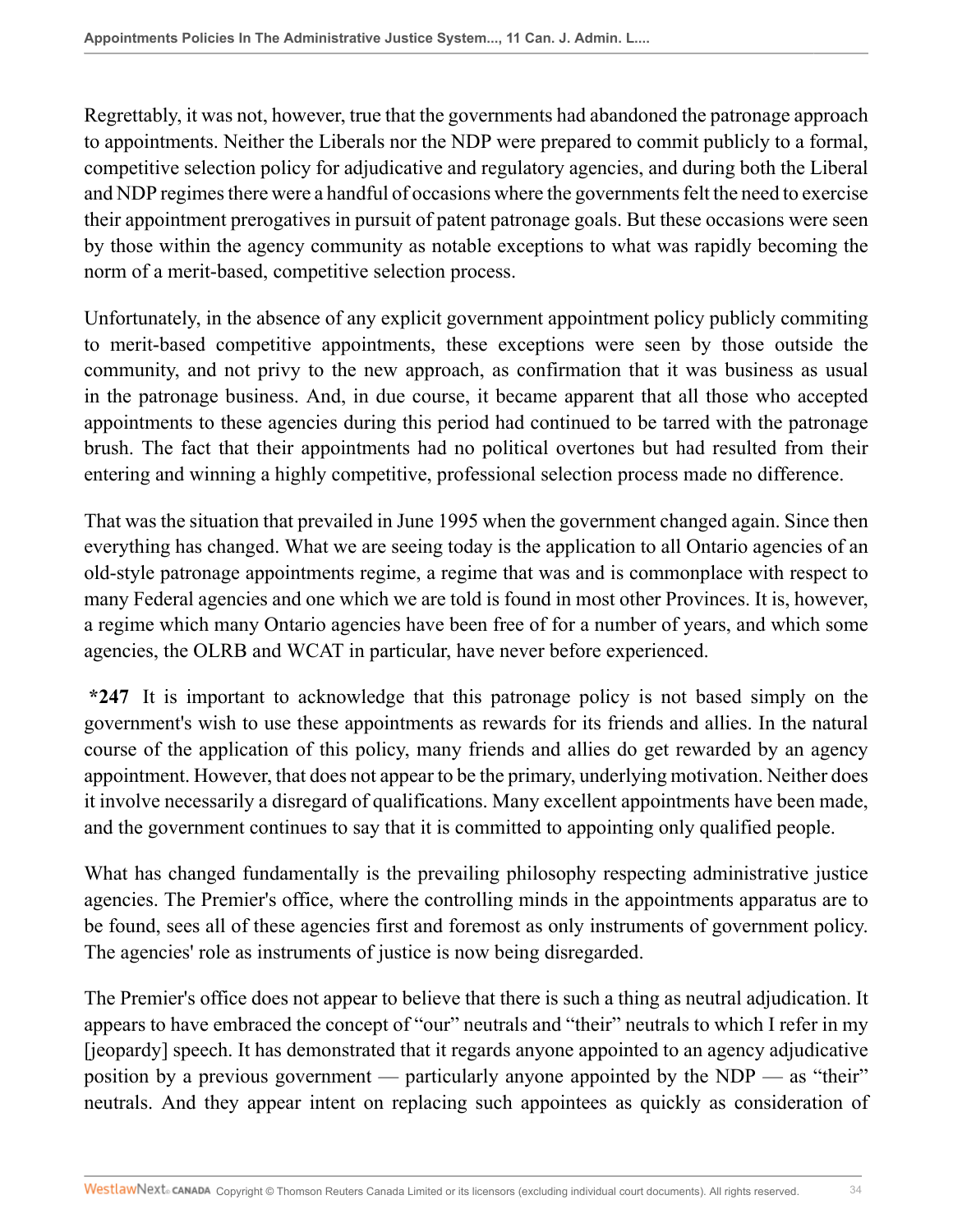efficiency concerns will permit, with "our" neutrals — that is, with friends of this government, to use the government's own terminology.

The necessary corollaries of that shift in philosophy include dispensing with the conventions which heretofore reconciled the conflict between the government's appointments powers and the agency's need for independence from the government — the conventions to which I have earlier referred: respect for the neutral role of the agency chair, deference to the chair's recommendations in the appointments process, and unquestioned acceptance of Chair recommendations concerning reappointments. Three of these are now gone, or are substantially undermined.

This change in the appointments philosophy may be traced in a number of events which have left a public record.

The SARB appointments in October 1995 were the first public indication of the new government's approach to appointments. Four new members were appointed to SARB without any consultation with the agency chair. Three of these appointees had previously run **\*248** unsuccessfully for election under the Progressive Conservative banner. They replaced four members who had been appointed through the competitive selection process previously described, but whose reappointments had been refused because the Ministry of Community and Social Services had required a downsizing of SARB's budget.

These appointments were the subject of a number of exchanges during Question Period in the Legislature but the indication of the government's philosophy on the role of agencies may be seen most clearly in the following response by the Minister of Community and Social Services as reported in Hansard on October 11, 1995:

These appointments were done on the basis of principles not politics. We wanted individuals who would take a tough stand on welfare and welfare fraud.

The Premier's comment, as reported in the Globe and Mail on October 12, is equally instructive. Mr. Harris is reported to have said, with reference to one of the appointees, that she had been selected not because she was a Conservative but because she agreed with the government's position on welfare. The Globe and Mail's direct quote was: "Whether she's a Tory or not is not as important as her belief that welfare should be a hand-up."

Most of you here will probably also know of the various appointments-related controversies that arose with respect to OLRB appointments prior to the August 1997 re-appointments decisions to which my [jeopardy] speech refers. They have been the subject of recent court decisions. See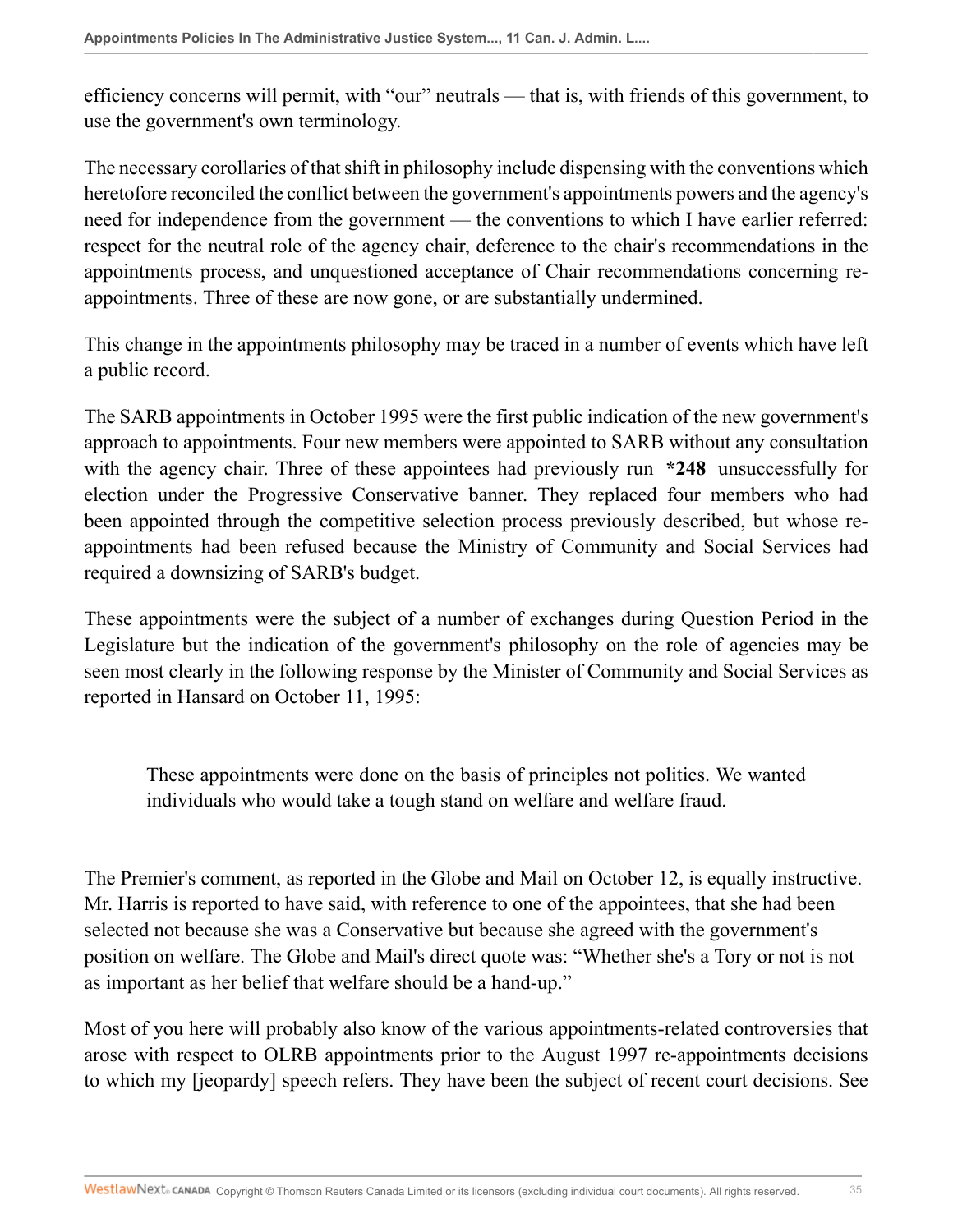<span id="page-35-1"></span><span id="page-35-0"></span>*Hewat v. Ontario*<sup>[22](#page-46-6)</sup> and, also, *S.E.I.U. v. Ontario Realty Corp.* a decision of Lederman J., dated September 5, 1997, which is, I think, so far unreported.<sup>[23](#page-46-7)</sup>

The latter case is particularly interesting as perhaps some indication of the type of challenge that we may expect to see more often under this new appointments regime. It arises out of an application by Local 204 of the Service Employees International Union to the OLRB asking the Board — that is, the whole Board, all of its members — to resile from hearing the union's complaint against the government. This application had been brought on the grounds that the environment created by alleged instances of government political **\*249** interference or threatened interference in the Board's appointments had given the union reasonable cause to believe that the Board would be unable to impartially decide a union complaint against the government.

Along the same lines was a recent application to a judge of the Ontario Court General Division for judicial review of a decision of the License Suspension Appeal Board. The case is *Muscillo Transport Ltd. v. Ontario (Licence Suspension Appeal Board)*. The decision of Madame Justice Chapnik dismissing the application was released July 23, 1997.<sup>[24](#page-46-8)</sup>

<span id="page-35-2"></span>In *Muscillo*, the License Suspension Appeal Board had confirmed an order of the Registrar of Motor Vehicles canceling the operating permits for all trucks owned by the applicant trucking companies. All of these companies were owned by the Muscillo family. As the Court found, the precipitating incidents for the Registrar's action in canceling the permits had been two accidents involving the applicants' trucks in August, 1996. One had been particularly tragic, involving a runaway gravel truck owned by Muscillo Transport Limited crashing through a townhouse, killing a woman and injuring her two sons in the basement of their home.

Muscillo applied to have the Court set aside the Board's decision on the grounds, *inter alia*, of a reasonable apprehension of bias arising from the presence on the Board's hearing panel of a member who had been appointed to the Board in January 1996 on the recommendation of the Minister of Transport. The applicant argued that the Minister had a special political interest in having the Registrar's decision in this matter upheld. And, in the circumstances where the panel member in question had been the membership secretary in the Minister of Transport's own Riding Association until, as the court found, six weeks before the Panel began hearing the applicant's appeal, the applicant asked the court to find that there were reasonable grounds for doubting the impartiality of the hearing panel.

The application was not successful. However, the decision of Madame Justice Chapnik provides a very useful review of the applicable jurisprudence. That she may not have been personally entirely satisfied with where she thought the existing law took her on this occasion may also be seen from the fact that she saw fit to include in her reasons excerpts from three different reports respecting the **\*250** appointments issues. One was from the 1968 report of the McRuer Commission, another from the CBAO's submissions to the Premier of Ontario in 1988, and the third from the 1990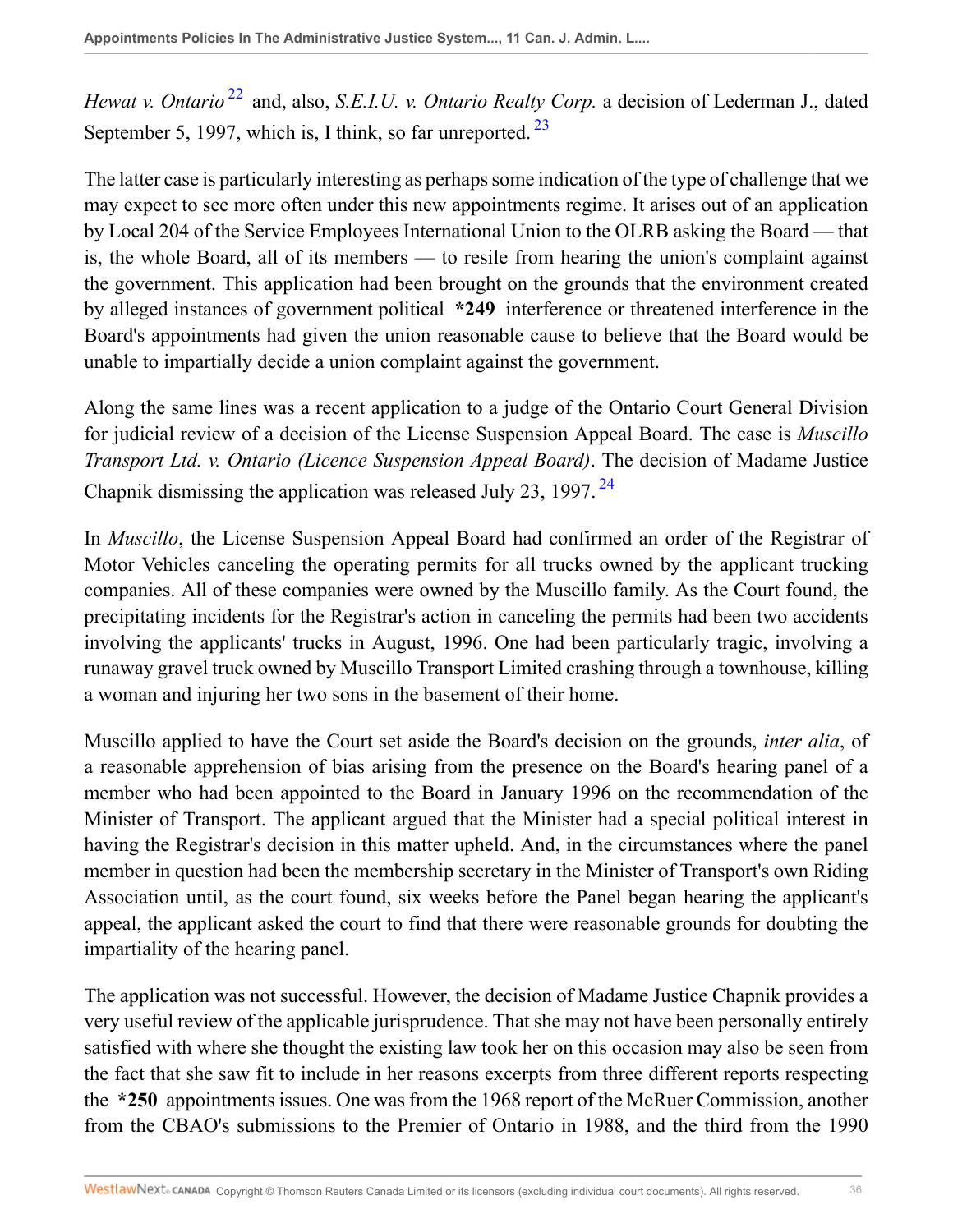Canadian Bar Association Task Force Report on the Independence of Federal Administrative Tribunals and Agencies in Canada.

The passage she quoted from the 1988 CBAO submissions to the Premier of Ontario reads as follows:

It is beyond the scope of this committee to decide when matters should shift from a government department to a tribunal. But this committee believes strongly that once government has elected to establish a tribunal and entrust adjudicative authority to that tribunal, it is obligated to the public to *appoint members of that tribunal without regard for partisan considerations and provide those members with terms and conditions of employment that ensure that well-qualified individuals are willing and able to serve*. (The emphasis was added by Madame Justice Chapnik)

That brings me to the re-appointment decisions and appointment decisions at WCAT and at the OLRB in the spring and summer of 1997 which were the principal focus of my [jeopardy] speech which you will find in the Conference Materials. You will find the detailed facts in that speech.

I will now summarize the submissions I made in my [jeopardy] speech.

In that speech, I also attempted a summary of the legal principles at play in this regard, and in his COBA address last week, Chief Justice McMurtry, was kind enough to refer to that summary. The Chief Justice also made a number of other points that are germane to this morning's topic and I should like to take an extra moment here to read to you some of the especially pertinent passages from that speech.

**..........**

It is for this reason — the potential enormity of the impact of decisions of administrative justice system agencies on people's lives, particularly the lives of the poor and disadvantaged in our society — that the actual and perceived independence and the actual and perceived fairness of our administrative justice system agencies must be seen to be fundamental to the rule of law and to the health of our society. Independence and fairness are the bulwarks of the rule of law and the essential counterweights to the always understandable push for more efficiency.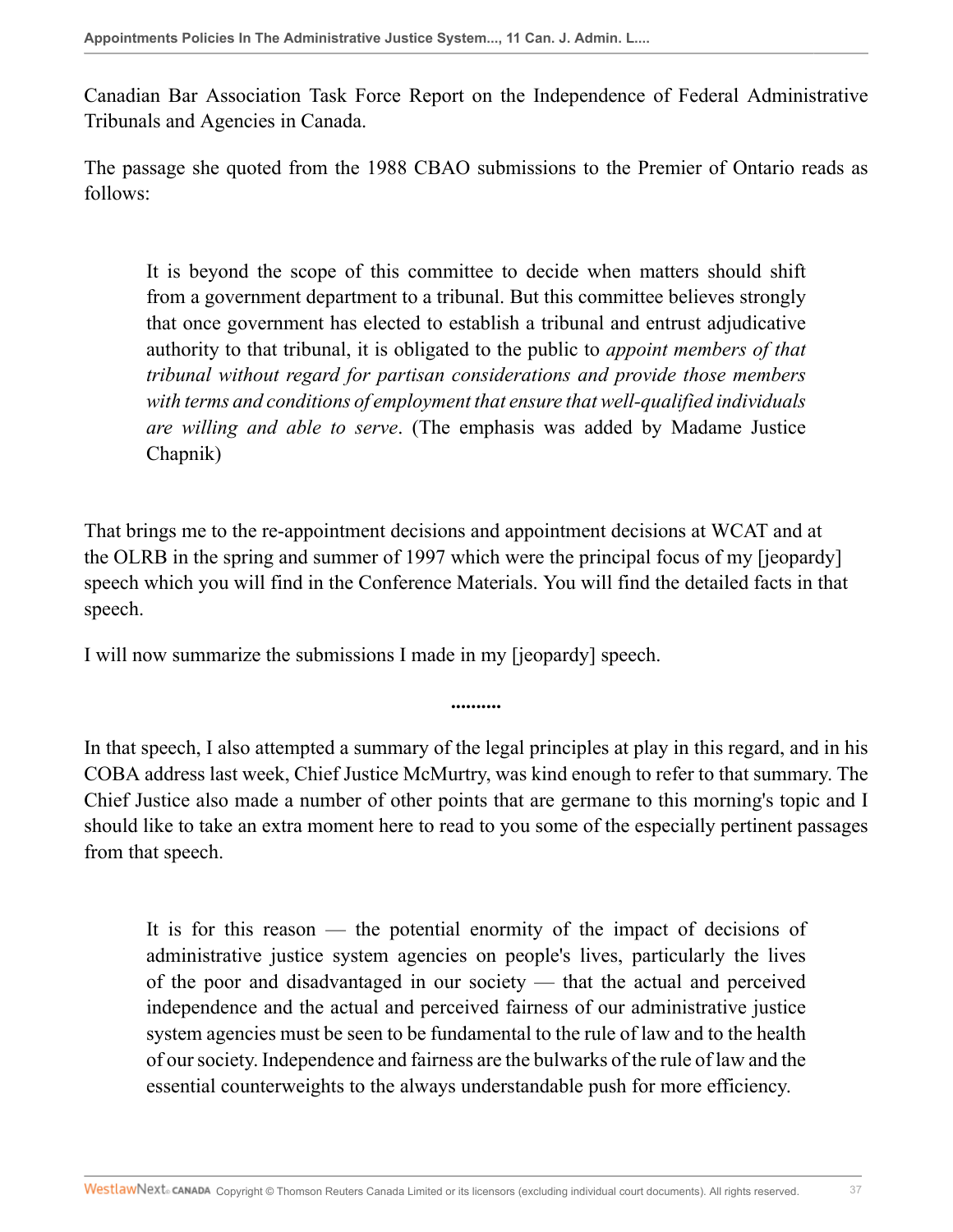**\*251** Independence means, of course, having administrative justice agencies and their adjudicators so positioned and organized that they see themselves and are seen by others as being free to decide undeterred by outside influences or fear of personal consequences.

**...**

Before concluding I should like to make some brief comments on the Ontario Government's Consultation Paper on the Reform of Ontario Regulatory and Adjudicative Agencies which was released in September. As most of you will know, it covers the wide spectrum of issues and challenges facing administrative justice, including:

Screening; streaming; alternative dispute resolution; case management prior to the hearing; form of the hearing; size of hearing panel; improving the hearing; decisions and reasons; finality of decisions; costs of the parties; paying of hearing costs and other tribunal expenses.

It is an important document and appears sensitive to the need to "achieve the objective of a faster, simpler and more cost effective system."

The consultation paper is generally quite comprehensive but curiously in my view makes only one brief reference to independence in decision-making, which is undoubtedly the most important principle in the justice system.

Fundamental to a high level of administrative justice is the requirement that tribunals be seen as credible by the parties who rely on their decisions. And one of the ways they are seen as credible is if their appointments are made in a way which reflects respect for their independence. If appointments are made for short terms and poorly remunerated with no security of tenure, this could invite in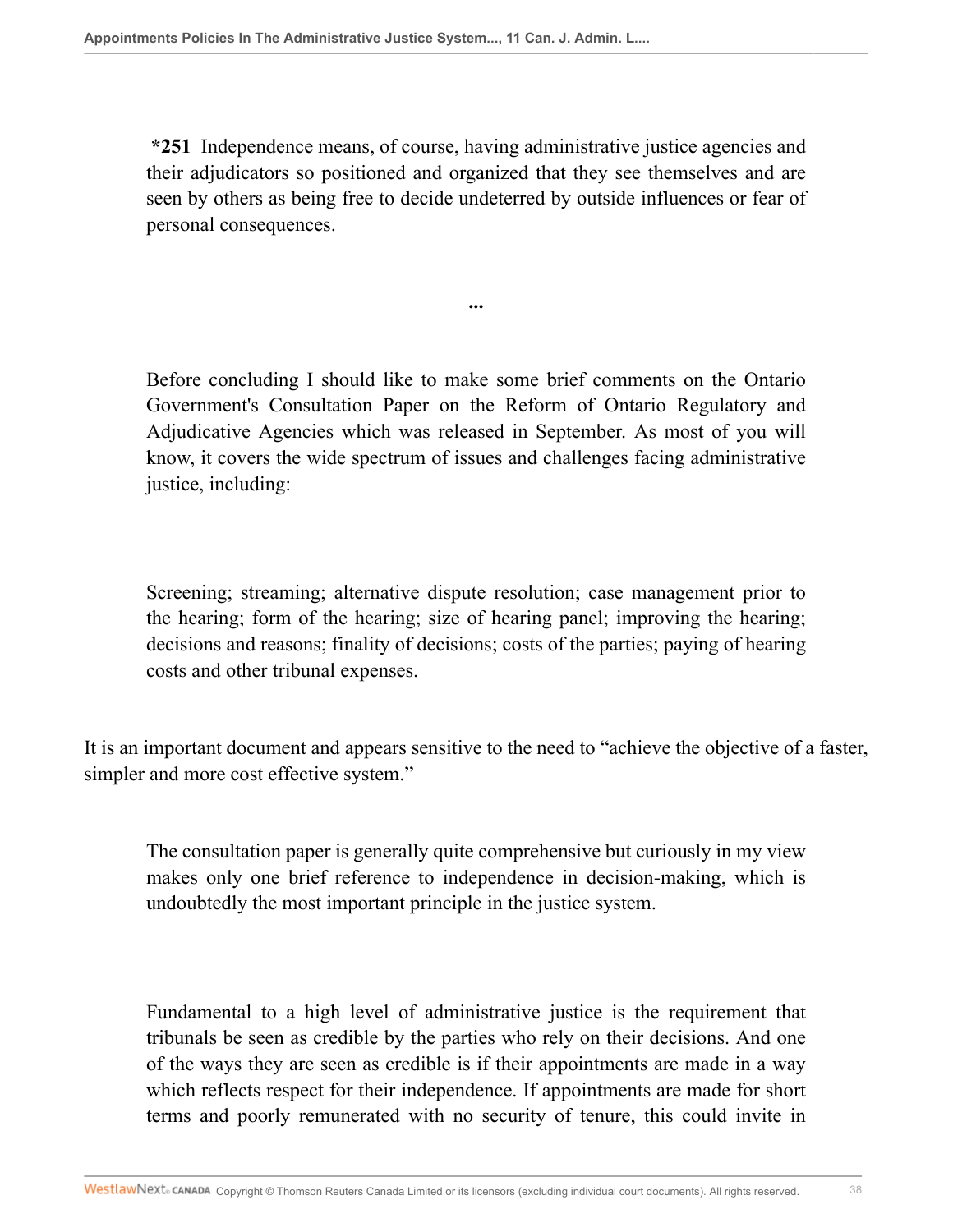the appointees either a passive commitment or create a deterrent to courageous judgment calls. It is clearly essential that the collegial internal tribunal environment be not dominated by fear of non-renewal.

In my view, the legal principles were accurately stated by Ron Ellis in his address to the CBAO in September, entitled An Administrative Justice System in Jeopardy, which he referred to as follows:

1. Issues involving legal rights and obligations can at law only be validly determined by adjudicators who are independent and impartial and whose circumstances do not provide any reasonable basis for an informed observer to think otherwise.

**\*252** 2. The confidence of the adjudicator, and of the parties, that the adjudicator is free to make a decision in their case without fear of personal consequences is a fundamental prerequisite for any independent and impartial adjudication.

The problem of appointments is, of course, not unique to tribunals. One does hear skepticism over judicial appointments, citing suspicions over qualifications or merit. However, there is a fundamental difference in the judge's security of tenure. Whatever the potential or intellectual origins of appointments to the bench, one expects that with the assumption of office the judge will execute his or her role independently and free from fear of idiosyncratic removal. Decisions are expected to be made in accordance with impartial criteria subject to the adjudicator's conscience and view of the law. I am confident that this is probably also the way tribunal adjudicators see their role. It is vital that the public perceive their role in the same manner.

The phrase "idiosyncratic removal" as used by the Chief Justice in the above passage is new to me. As far as I know, it was coined for the purposes of that speech. In any event, it is a phrase which perfectly captures the type of re-appointment decision-making that occurred at WCAT and the OLRB this summer and to which I have taken exception. Adjudicating free from fear of idiosyncratic removal is obviously an essential pre-requisite if there is to be any claim to impartial decision-making.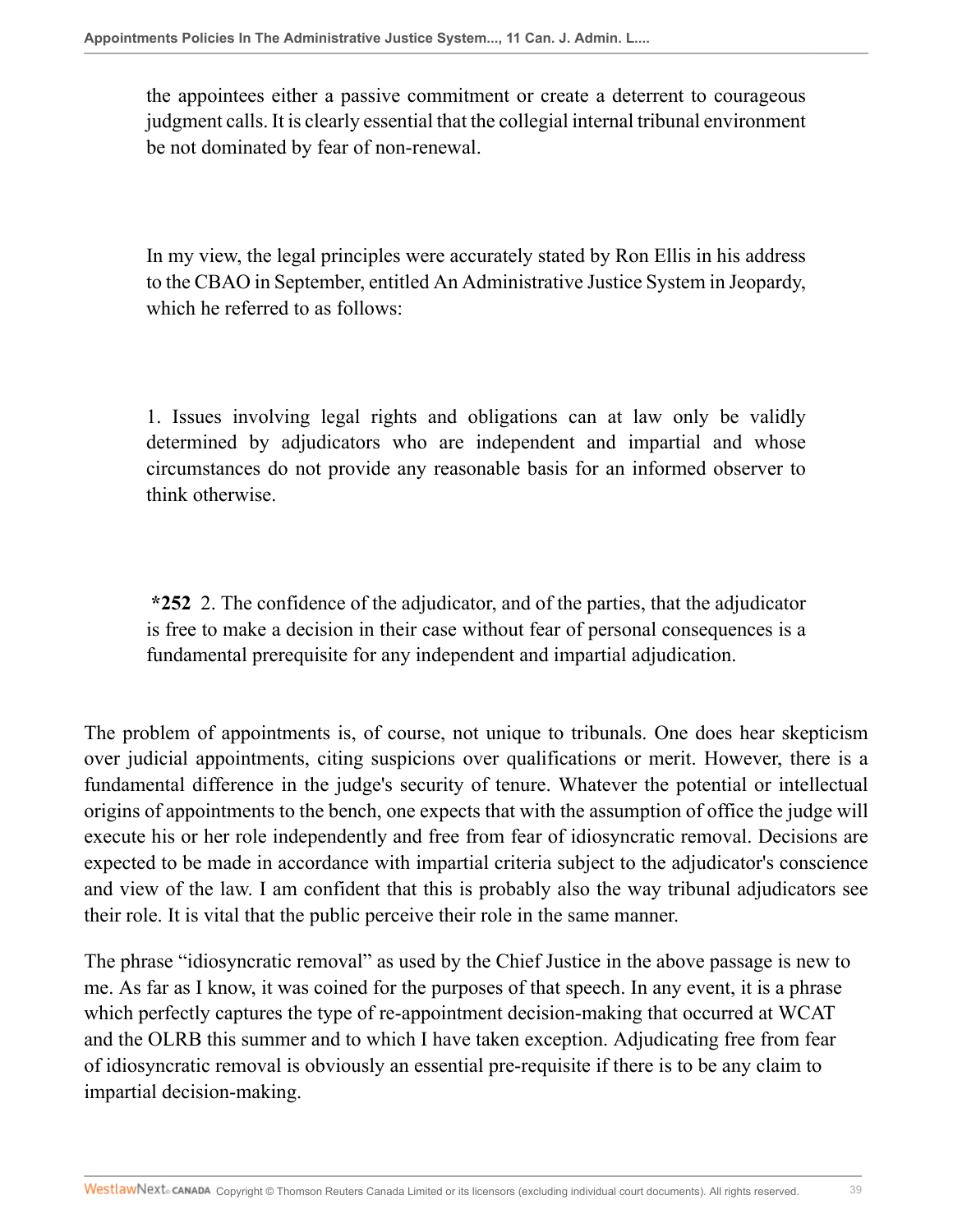As mentioned in my [jeopardy] speech, I take strong exception to both the legitimacy and viability of a "replacement" appointments policy for a new government. Moreover, I deplore the apparent acceptance of the concept of "our" neutrals and "their" neutrals as reflecting either an implicit reality or a legitimate vision of administrative justice adjudicators. The suggestion of Mr. Harris and the Minister of Community and Social services in the fall of 1995 that an important selection criteria is the assurance that in adjudicating disputes about legal rights and obligations a government-appointed adjudicator will be biased in favour of the government's view of matters, is not, I would respectfully suggest, compatible with the role of an adjudicator deciding other peoples legal rights and obligations — whether it be in an adjudicative agency or a so-called regulatory agency.

If the criterion that governed the October 1995 SARB appointments were to receive general acceptance within the profession **\*253** and continue to be government policy, then we move into an era in which no agency will be credible in the eyes of the persons dependent on it for resolving disputes about legal rights in which some interest of the government or its friends is at stake. The consequences for the attitude of the general populace towards the very idea of justice in our society are incalculable.

Well how is all this relevant to practitioners?

In the first place, as a practical matter, you should be boning up on the law of bias and conflict of interest. You and your opponents are going to find a whole lot of opportunities to use that law.

Secondly, if nothing can be done to reverse this appointments policy, you should begin considering the implications for your practice of a serious deterioration in the quality of the work of the agencies before whom you practice.

The consequences of these new appointments policies are sure to include the following: shortterm appointments; complete uncertainty respecting re-appointments even if the government of the day is re-elected; the lack of any financial security when the uncertain term ends without notice; the inability of chairs to provide the necessary leadership or protection; the disappearance of the kind of commitment to relevant qualifications and merit that a responsible chair can bring to the selection process, and which a distant, Minister or Premier's office is unable to; the professional disrespect for appointees and ultimately for the agencies themselves that inevitably accompanies this type of appointment system (and the non-competitive compensation packages that result from that disrespect).

All of these consequences will combine to make these positions unattractive to serious and talented people, will erode the experience base of the agencies, eventually make them unmanageable in any meaningful sense, and, eventually, destroy their credibility as the source of justice in the eyes of the public.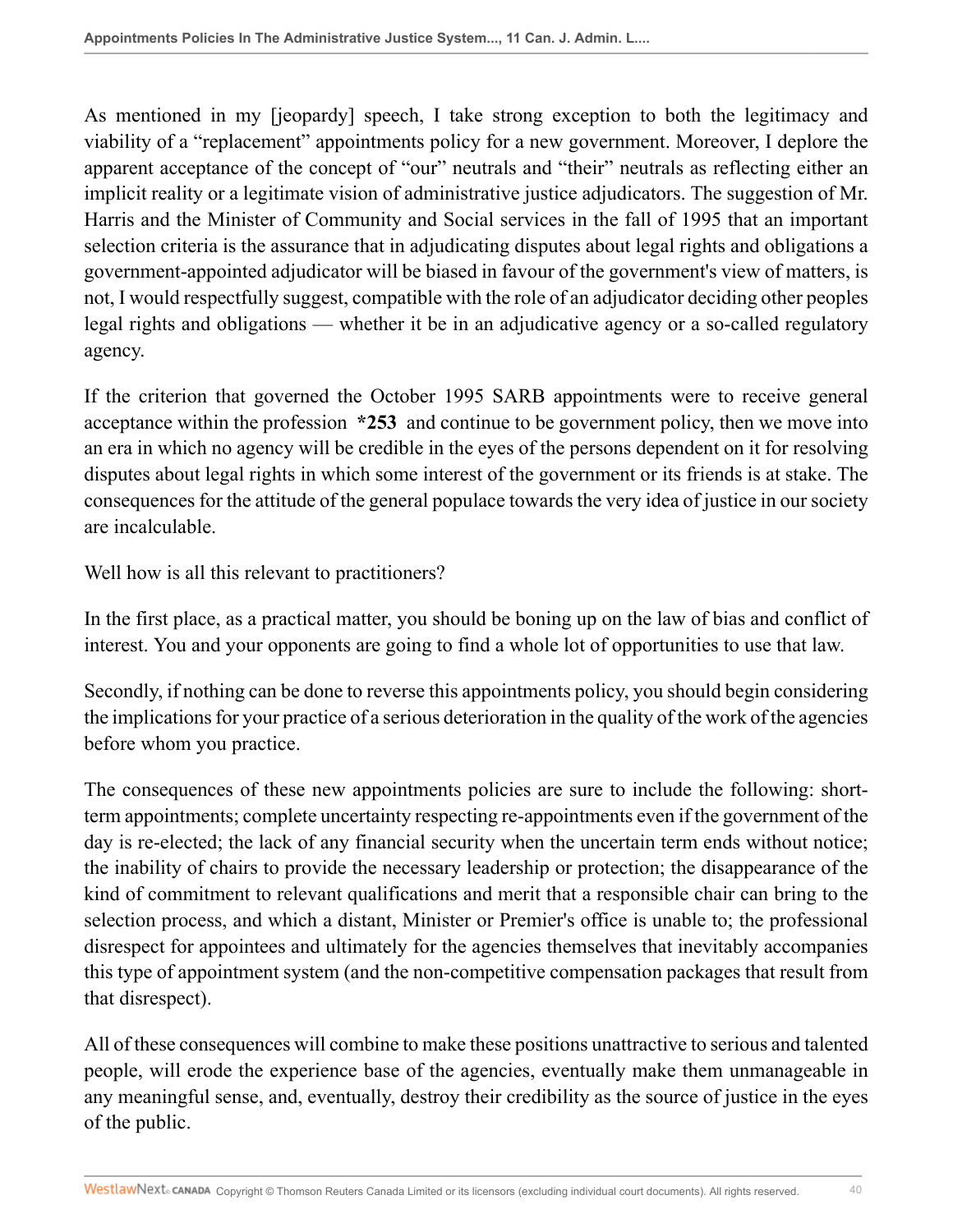Finally, as a responsible lawyer, you should be thinking about what you can and should be doing about this situation.

I recommend to your attention the resolution passed by the CBAO's Labour Law Section at its meeting on October 28, 1997. At that meeting the Section decided to request a meeting with the Minister of Labour with respect to the following recommendations regarding appointments and re-appointments to the OLRB:

1. That the normal term for OLRB appointment should be increased from three to five years;

**\*254** 2. That Vice-Chairs (and the Chair and Alternate Chair) should serve the entire term, subject to removal for cause;

3. That Vice-Chairs (and the Chair and Alternate Chair) should be automatically re-appointed to subsequent terms, subject to a decision not to re-appoint for cause;

4. That there should be reasonable notice of the decision not to re-appoint, which should be set at no less than six months; and

5. That there should be a consultative process entrenched so that the Chair of the OLRB and the labour relations community (which would include the CBAO Labour Law Section as well as recognized groups which represent the views of labour and management) would be the driving force, in consultation with the government, behind appointments and removals or decisions not to re-appoint. To this end, a Consultative Committee should be struck.

<span id="page-40-0"></span>See, as well, The Canadian Institute for the Administration of Justice's new Tribunal Governance Protocol Project. [25](#page-46-9)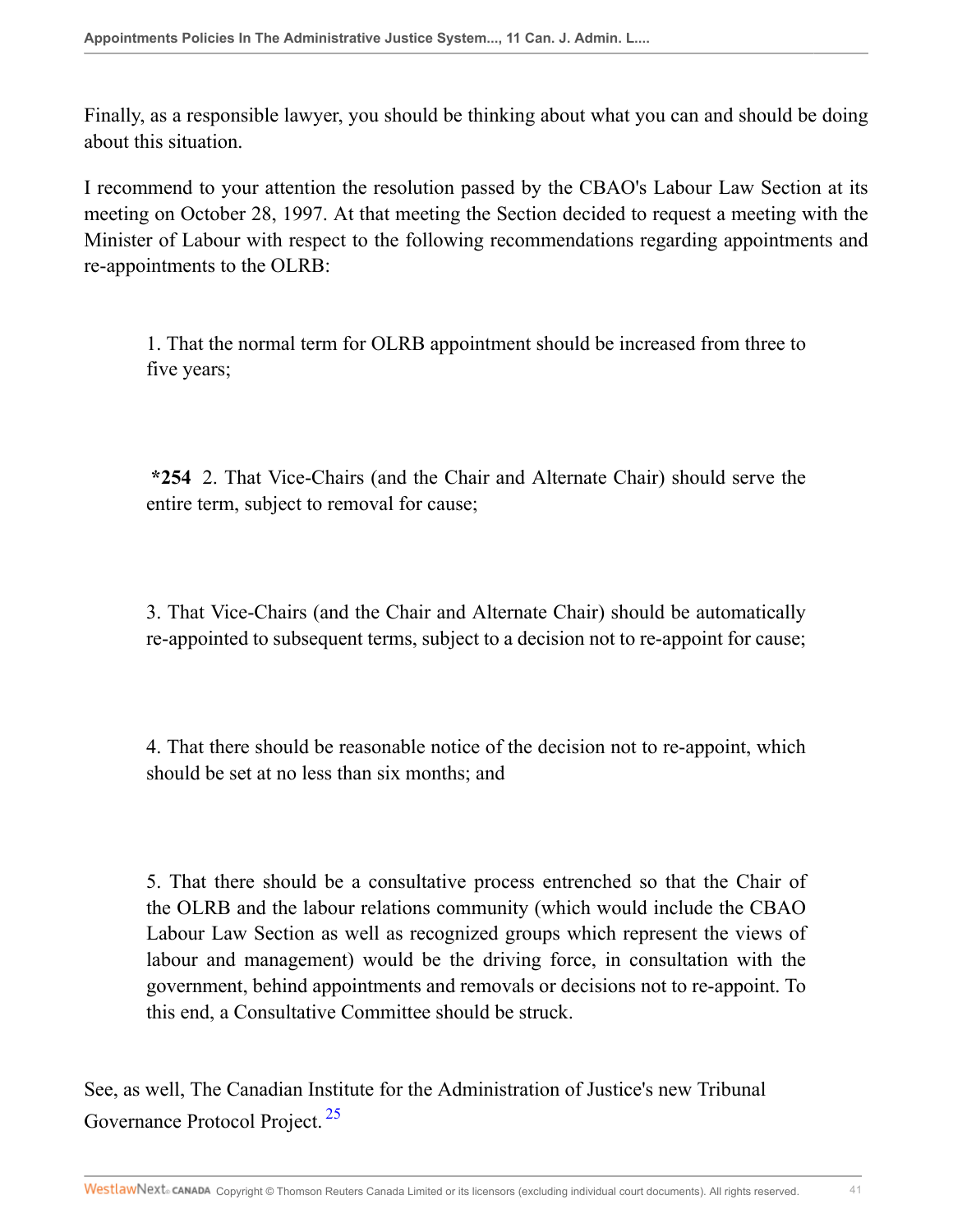The new SOAR appointments policy proposal [described above] ... also makes an important contribution to any discussion of an appointments policy.

<span id="page-41-0"></span>See also SOAR's Principles of Administrative Justice — the "little green book" referred to by the Chief Justice.  $26$  These were released in June 1995, after a long consultation process. Of particular interest to the subject of my speech to-day is Principle Number 3 for Adjudicators and Staff (at page 21):

Administrative justice requires that adjudicators be independent in their decisionmaking, and that adjudicators and staff be free from improper influence and interference.

**\*255** The "Commentary" which accompanies that statement of the Principle is also of special interest in this context. It reads:

Independence is the ability to make decisions free from external pressures and without fear of personal consequences, including reprisals. Decisions must be based on facts, evidence, expertise, and properly delegated discretion. Independence allows for sufficient freedom to structure the process, consistent with the legislation, fairness and natural justice and to deal with the matter placed before the adjudicator. Adequate funding as well as the control and management of resources are integral to the independence of the decision-making process. Independence is not the opposite of accountability, but should instead be recognized as a necessary feature and precondition for accountability.

A person who comes before the tribunal must feel confident that the person to whom he or she presents the case will be the one making the decision. Acceptance of the value and integrity of the system depends upon the existence of public confidence. The adjudicator is the intermediary between the state (which recognizes, allocates and enforces rights, duties and benefits) and the individual. The respect that is accorded to this exercise of the power of the state is based to a large degree on adherence to accepted values, including fairness and freedom from improper influence. The further advantages of independence are that individuals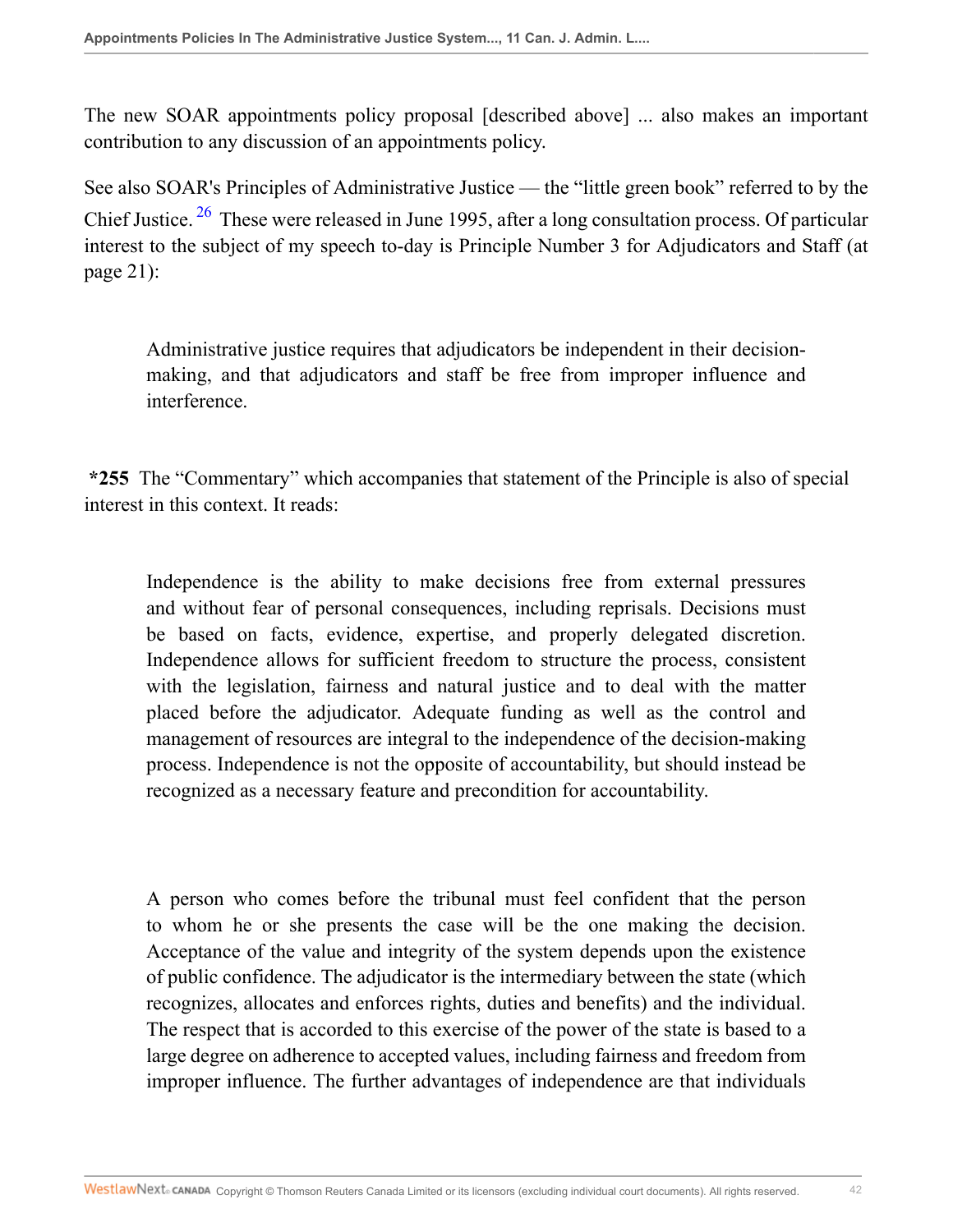and society are more likely to accept the decisions; predictability is enhanced since unseen influences and pressures do not affect the decisions.

I should not close these comments without acknowledging some recent indications that the government's current appointments policy may be in the process of some revision. The Agency Reform Commission's decision to now address the appointments question and to welcome submissions on that issue is a promising development. Whether moderate views on the appointments issues are capable of eventually prevailing over the existing policy of the appointments apparatus in the Premier's office remains, however, to be seen.

One especially positive piece of news that I have recently heard is that it is thought that appointments to the new tribunal being set up under the *Tenants Protection Act* are to be selected through a competitive appointments process. If that proves to be a reliable news item, then we will indeed have reason to hope for the re-emergence of a progressive policy.

#### <span id="page-42-1"></span><span id="page-42-0"></span>**\*256 6. CONCLUSION**

In the foregoing speeches, I failed, despite their length, to address one ubiquitous, but mischievous concept that should not, in this context, be left unnoticed. It is a concept frequently found marshaled in defence of the patronage system of appointments. The omission struck me while I was considering a column by Claire Hoy in the February 16 -22, 1998, issue of the *Law Times*.

Hoy's column is headed: "Patronage Primer." It appeared shortly after the Chief Justice's COBA speech had been reported in *The Toronto Star*, [27](#page-46-11) and is focussed on disparaging the very idea of an independent administrative justice adjudicator.

The tone and direction of the column may be seen from the comment directed at the two principles which the writer had set out in his jeopardy speech and which, in the part of the address reported in the Star, the Chief Justice had quoted with approval.  $28$  "All that sounds very nice," Hoy wrote, "but in reality, it's a crock."

That Hoy, a professional columnist with presumably a commitment to responsible comment, could so characterize such bedrock principles might be thought to be a particularly sobering measure of how far the toleration of past abuses of power concerning adjudicative appointments in the administrative justice system has taken us. However, the ill-considered nature of that comment is clear and there is no point in dwelling on that here.

The part of the column that made the writer realize that in these speeches he had omitted an important issue appears at the end where Hoy closed with the following, rhetorical question: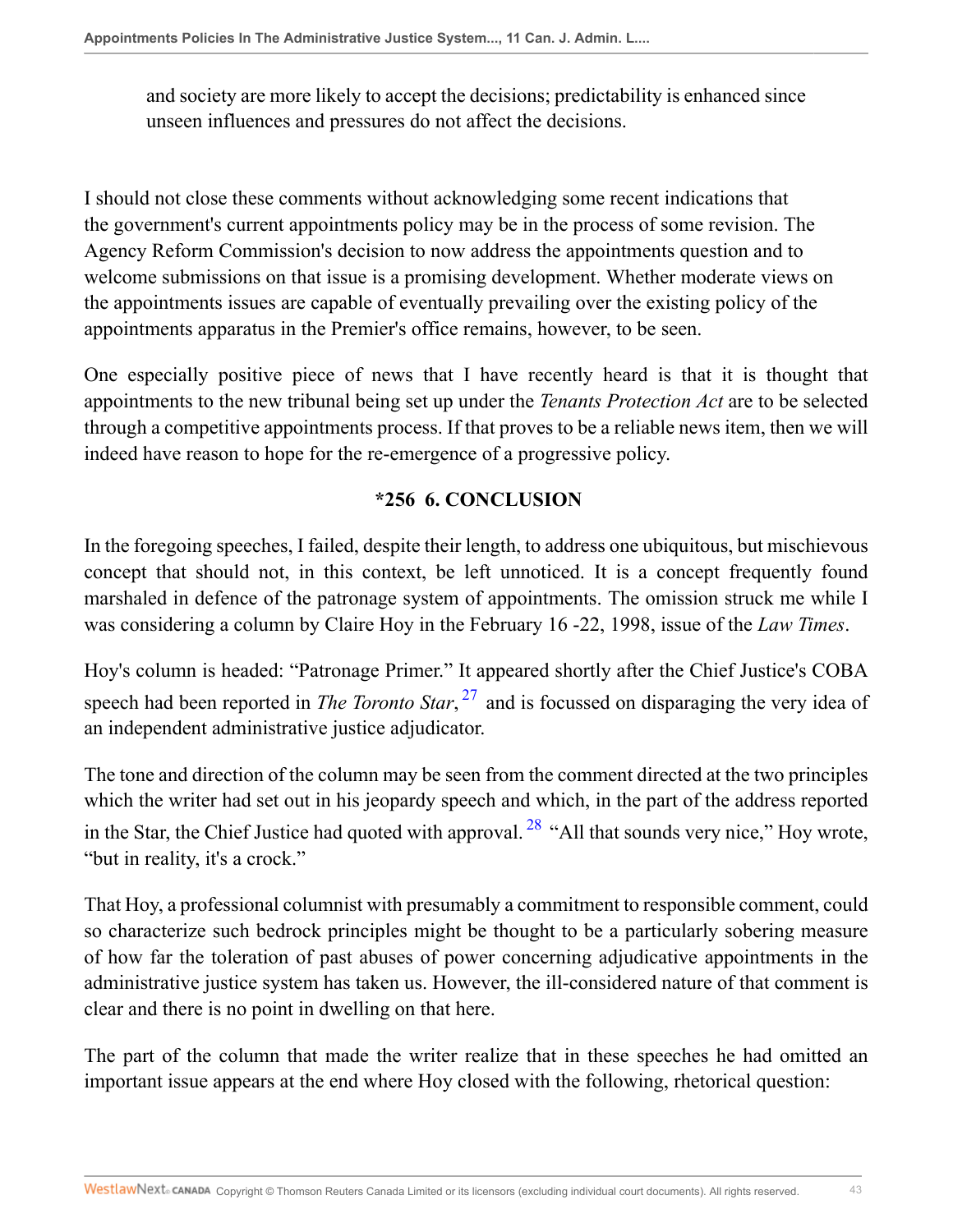... if I were asked to chose between two qualified people — and that's the key, they must be qualified, or it is an abuse — and one supported me and the other didn't, I'd pick the one who supported me every time.

Who wouldn't?

It will be remembered that the subject here is the appointment of adjudicators who are to be given the power to decide other people's legal rights and obligations. I will save for another day the ethically challenged nature of Hoy's answer in that context, but what struck me **\*257** particularly on this occasion was the implicit premise in the question. It is a premise on which one finds the defence of the patronage system of appointments commonly based and one that, once accepted, has very serious implications for the quality of the administrative justice system.

I refer to the premise that there is a set of standard qualifications for an administrative justice agency position such that the appointment of *whomever* conforms to that set is by definition an appropriate appointment from an abilities perspective. (This seems more realistic than the other possible version of Hoy's underlying premise: that is, that it is commonplace to find people whose qualifications for appointment are in fact equal.)

In point of fact, one knows that in any normal organization a specified set of standard qualifications is useful only for screening out people who will clearly not be able to do the job. In the real world, being "qualified" only gets one an interview.

We also know that at the interview stage and beyond there are no "equally qualified" candidates. One candidate is bound to be better for the position than the other — more relevant experience, better abilities, better skills, more energy, a better "fit", whatever. A recruiter may fail to discern the better candidate, and may have difficulty making a choice, but he or she knows that one of the candidates is better, and the inquiry into whom is better is not abandoned until the decision is made. The future success of a normal organization depends not on hiring "qualified" candidates, but on its success rate in attracting better qualified candidates and in discerning who is the *most* qualified candidate.

Thus, at the point at which the decision to hire a new employee is being made in any normal organization, the question is never whether the candidate is "qualified" but always whether he or she is *better* qualified than others who might be chosen.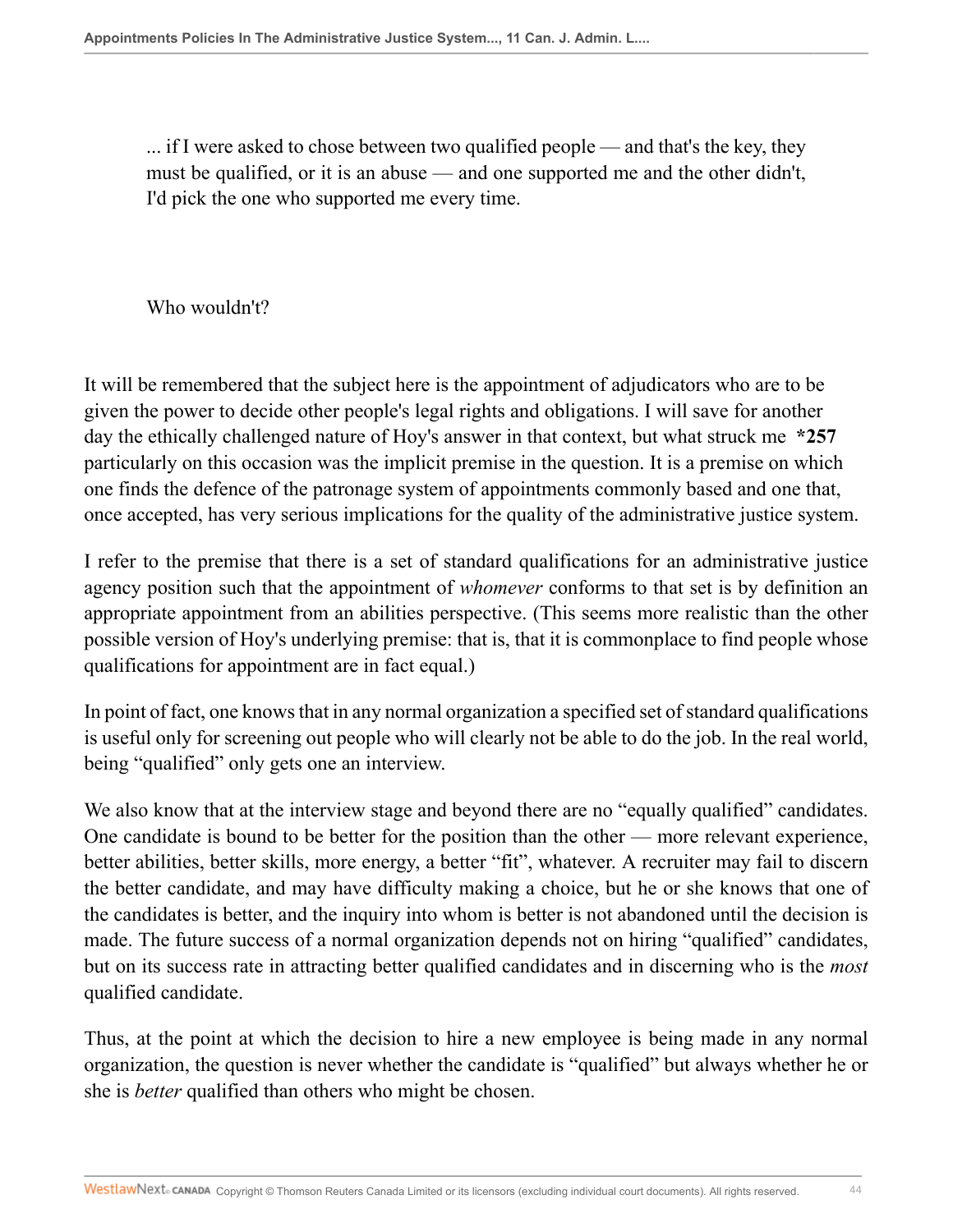In Hoy's rhetorical question, the issue as to which of his two people (both of whom are "qualified") is the *better* candidate for the position is not addressed. If Hoy were thinking about the real world, he would come clean in his rhetorical question and explain, not that the two people are both qualified to be *appointed*, but only that they are both qualified to be *interviewed*. Once that piece of realism is added, then in response to the question: If one of the candidates is a supporter whom would you choose? I would answer: "I'd pick the one **\*258** who showed best in the interview and had the most positive references. Wouldn't you?"

It is the essence of a patronage system of appointments that at the point of decision — to appoint or not to appoint — that question: "Have we got the best candidate?" and that thought: "Let's wait for the interviews and references", are never in play. In a patronage system, when at the end of the day the question is finally asked: "Is this candidate qualified?", what is meant, bottom-line, is: "Are we at least satisfied that in the real world he or she would qualify for an interview?" This is not to say that competent candidates do not get chosen, but it does mean that with reliance on standard qualifications and without commitment to the search for the better candidate, the chance of appointing candidates of marginal competence is high and of appointing truly excellent candidates is low.

Over time, this renouncing of any commitment to finding the better or best qualified candidate dooms organizations afflicted by a patronage system of appointments to mediocrity and turmoil. We know from experience that this is true in the business world, we know it to have been true, historically, in the public service, and we also know that it has been proven time and again to be true in the agency world.

The recurring attempts to purge the patronage system for appointing administrative justice adjudicators of its inherent venality by assurances that only candidates who are "qualified" will be appointed are delusional, whether intended to be so or not. As a standard for appointment, "qualified" is not nearly sufficient, and where agency competence and excellence are of such pressing practical importance to us all, and where the quality of justice remains the hallmark of a society's essential civility, why do we — how can we — continue to justify this pretence to the contrary?

Thank you for your attention. I hope these materials may have provoked some interest and thought.

Ron Ellis

Toronto, Ontario

March 1998

Footnotes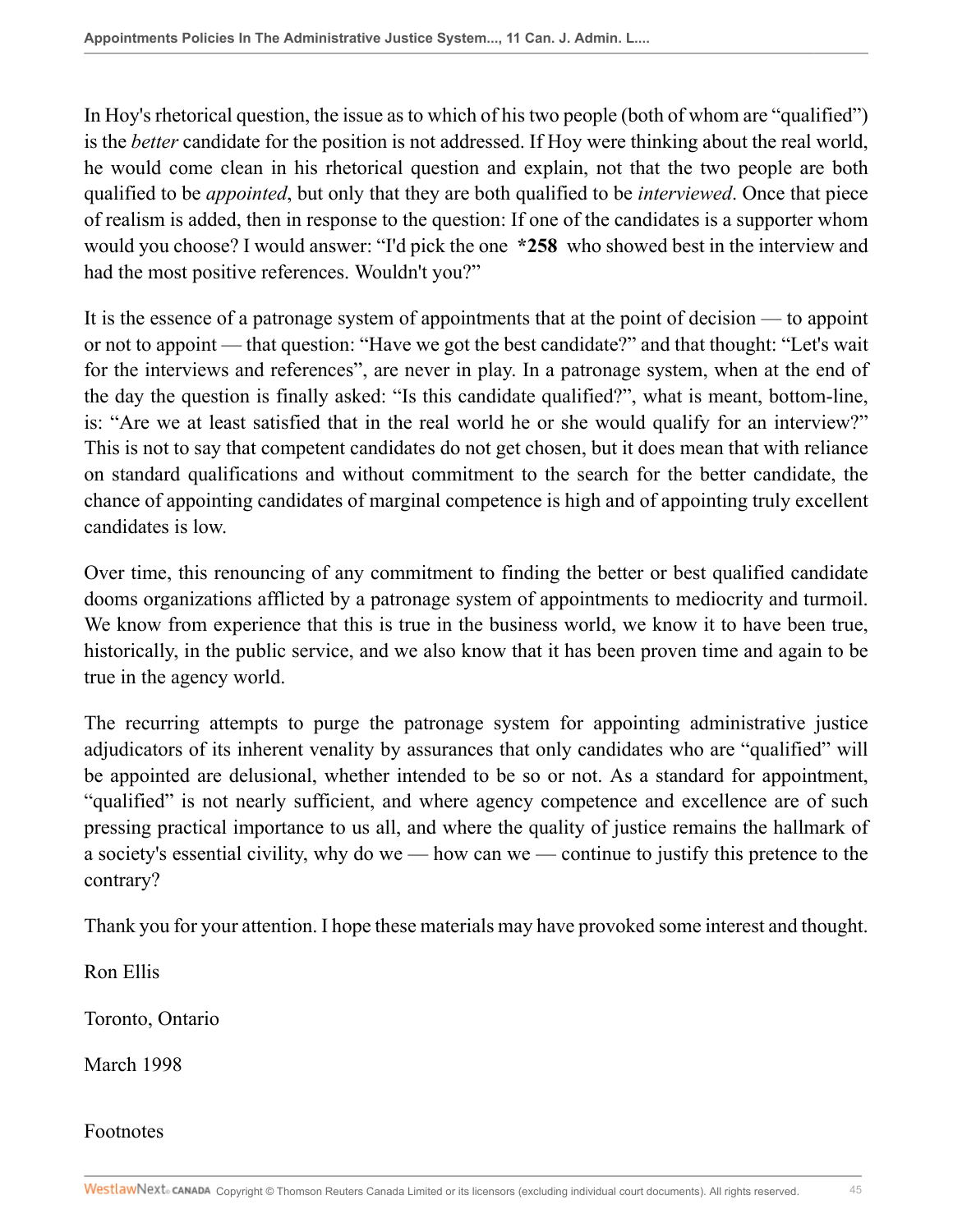- <span id="page-45-0"></span>[a1](#page-0-0) The author was the founding chair of Ontario Workers' Compensation Appeals Tribunal (WCAT) from October 1, 1985, to July 1, 1997. He was also the first President of the Society of Ontario Adjudicators and Regulators (SOAR), 1992 to 1996.
- <span id="page-45-1"></span>[1](#page-0-1) To avoid confusion, it is important to note that these appointment and re-appointment decisions at the OLRB are not the mid-term terminations that provoked the litigation in *Hewat v. Ontario* (February 27, 1998), Doc C27352 (Ont. C.A.). The latter terminations occurred in October, 1996 — about 14 months earlier than the ones referred to here.
- <span id="page-45-2"></span>[2](#page-1-0) See the following articles: by Michael Valpy, headed: A disturbing erosion of democratic safeguards, *The Globe and Mail*, Friday, December 19, 1997, at page A27; by Jonathan Eaton, headed: Questions growing on picks for tribunals, *The Toronto Star*, Monday, December 22, 1997, at page D1; and by Ian Urquart, headed: Power play beneath the surface, *The Toronto Star*, Saturday January 24, 1998, at page B5. Also, on Tuesday, February, 3, 1998, on its editorial page *The Toronto Star* printed excerpts from McMurtry's address under the heading "Tribunals bring justice to the people". The excerpts were introduced by an editorial lead which referred particularly to the Chief Justice's reference to the need to protect members of tribunals "from fear of idiosyncratic removal".
- <span id="page-45-3"></span>[3](#page-1-1) Mr. Garry Guzzo, M.P.P., Ottawa-Rideau. The Members of the Commission are: John Baird, M.P.P, Nepean, Parliamentary Assistant to the Minister of Finance; Bill Grimmett, M.P.P., Muskoka-Georgian Bay, Parliamentary Assistant to the Chair of Management Board; and Gerry Martiniuk, M.P.P. Cambridge, Parliamentray Assistant to the Attorney General. Hon. James Flaherty, M.P.P., Durham Centre, was a Commission member untill October, 1997, and was subsequently appointed Minister of Labour.
- <span id="page-45-4"></span>[4](#page-1-2) This first speech was previously published in the Canadian Labour & Employment Law Journal (1998), Volume 6, Number 1, pp. 53-75, and is republished here with the kind permission of the editors of that Journal.
- <span id="page-45-5"></span>[5](#page-2-0) The Tribunal Chair is appointed for three-year terms. Ellis had been re-appointed by the Liberal government in 1988, and 1991 and by the NDP in 1994. When the current government confirmed that it would be appointing a new chair, Ellis agreed to facilitate the transition by leaving at the end of June, 1997, three months before the term of his current appointment would have otherwise expired.
- <span id="page-45-6"></span>[6](#page-7-0) Ellis, *Administrative Justice System Reform* (1996), 10 C.J.A.L.P 1.
- <span id="page-45-7"></span>[7](#page-10-0) Unpublished transcript of proceedings in the 1996 Conference of Ontario Boards and Agencies.
- <span id="page-45-8"></span>[8](#page-11-0) The Globe and Mail, May 9, 1990.
- <span id="page-45-9"></span> $\overline{Q}$ Toronto Star, January 6, 1994.
- <span id="page-45-10"></span>[10](#page-11-2) In the Matter of the Mental Health Act, R.S.O. 1990, Chapter M-7 And In The Matter Of JS, A patient in the Penetanguishene Mental Health Centre, Penetanguishene, Ontario — a decision by Michael Bay, Acting Chairman of the Panel of the Review Board having jurisdiction for Penetanguishene Mental Health Centre, dated at North York, March 25, 1994.
- <span id="page-45-11"></span>[11](#page-12-0) The Globe and Mail, October 7, 1994.
- <span id="page-45-12"></span>[12](#page-12-1) (1996), 10 C.J.A.L.P. 77.
- <span id="page-45-13"></span>[13](#page-14-0) The firing received broad media coverage. See, for example, the March 9, 1995, Toronto Star report by Leslie Papp of the Star's Queen's Park Bureau.
- <span id="page-45-14"></span>[14](#page-16-0) I should, in fairness, emphasis here that the Chair selected by the NDP government was a highly qualified natural candidate for the Chair position with a number of years of exemplary service as a full-time Labour Board Vice-Chair and previous extensive experience as labour counsel. She would have been a leading candidate to fill a vacancy in the position under any circumstances.
- <span id="page-45-15"></span>[15](#page-22-0) For some concrete suggestions in that respect, see Ellis, *Restructuring the Administrative Justice System: The Provincial Tribunal*, (1996), 10 C.J.A.L.P. 175 at pp. 203-204